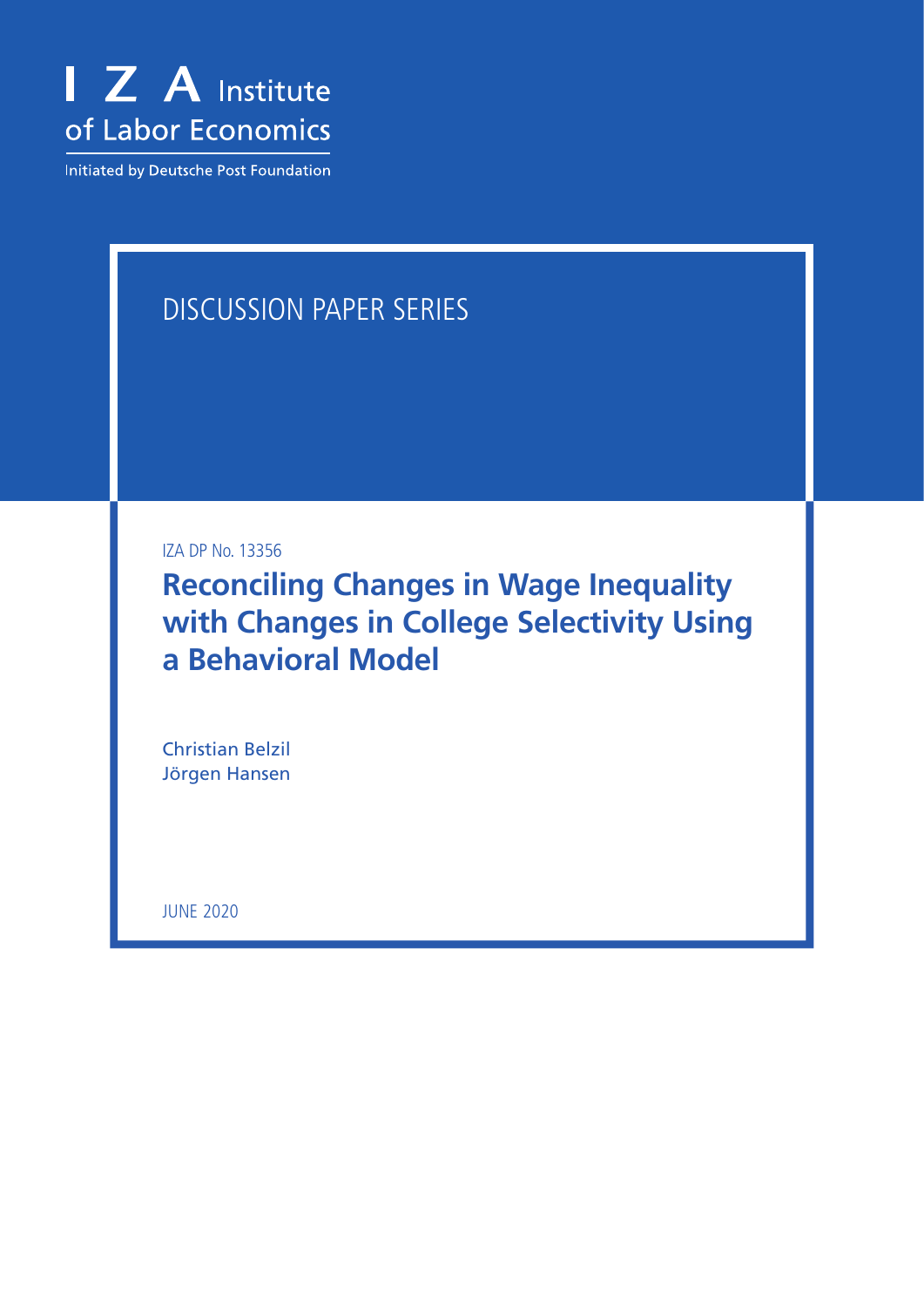

Initiated by Deutsche Post Foundation

# DISCUSSION PAPER SERIES

IZA DP No. 13356

# **Reconciling Changes in Wage Inequality with Changes in College Selectivity Using a Behavioral Model**

**Christian Belzil** *Paris Polytechnic Institute, CIRANO and IZA*

**Jörgen Hansen** *Concordia University, CIREQ and IZA*

JUNE 2020

Any opinions expressed in this paper are those of the author(s) and not those of IZA. Research published in this series may include views on policy, but IZA takes no institutional policy positions. The IZA research network is committed to the IZA Guiding Principles of Research Integrity.

The IZA Institute of Labor Economics is an independent economic research institute that conducts research in labor economics and offers evidence-based policy advice on labor market issues. Supported by the Deutsche Post Foundation, IZA runs the world's largest network of economists, whose research aims to provide answers to the global labor market challenges of our time. Our key objective is to build bridges between academic research, policymakers and society.

IZA Discussion Papers often represent preliminary work and are circulated to encourage discussion. Citation of such a paper should account for its provisional character. A revised version may be available directly from the author.

ISSN: 2365-9793

**IZA – Institute of Labor Economics**

| Schaumburg-Lippe-Straße 5-9 | Phone: +49-228-3894-0       |             |
|-----------------------------|-----------------------------|-------------|
| 53113 Bonn, Germany         | Email: publications@iza.org | www.iza.org |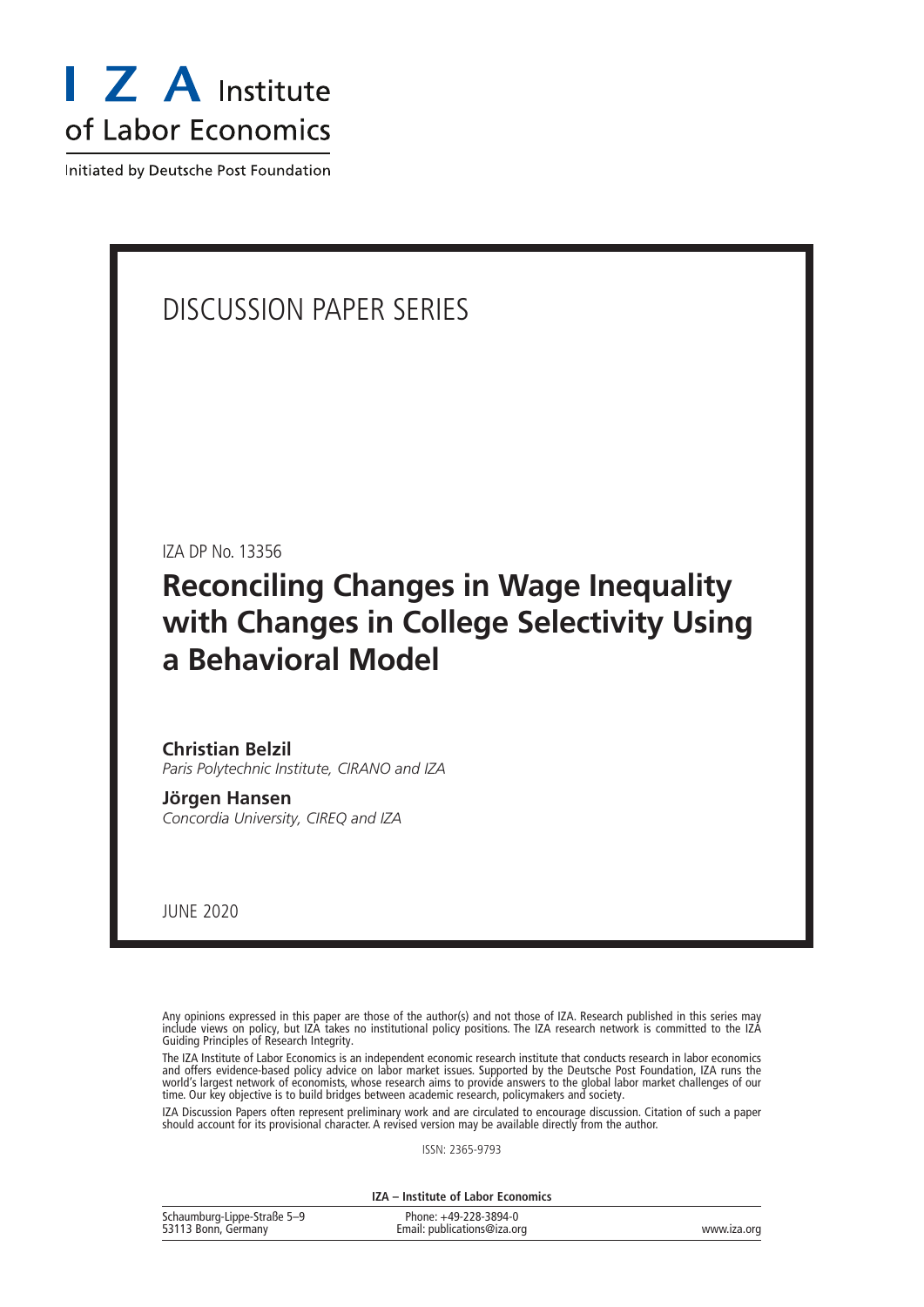# ABSTRACT

# **Reconciling Changes in Wage Inequality with Changes in College Selectivity Using a Behavioral Model\***

We estimate a structural dynamic Roy model of education, labor supply and earnings on the 1979 and 1997 cohorts of males taken from the National Longitudinal Survey of Youth (NLSY) and evaluate to what extent changes in education and labor supply decisions across cohorts have been explained by changes in i) the college premium, ii) the utility of attending higher education, iii) grade progression standards, and iv) the value of non-market time. We quantify the evolution of the relative and absolute qualities of both college graduates and college attendants (associates). We find that it is impossible to rationalize changes in observed schooling decisions without appealing to a large increase in intrinsic taste for education, despite a doubling of the cost of college and its impact on debt-load. The population distribution of the college premium has shifted to the right, going from 50% to 58%, while the premium of actual college graduates has shifted to the left, going from 72% to 54%, thereby pointing toward a reduction of the relative quality of college graduates. The absolute quality (human capital) of college graduates has however remained stable. For college attendants (associates), both relative and absolute quality dropped. One implication of the relative flattening of age earnings profiles is the removal of the negative effect of late college graduation on early life-cycle wages. Our estimates indicate it moved from a 4% penalty per year of delay to an insignificant quantity by the early 2000's.

| <b>JEL Classification:</b> | 12. J1. J3                                                   |
|----------------------------|--------------------------------------------------------------|
| Keywords:                  | wage inequality, educational selectivity, wage distribution, |
|                            | college premium, dynamic discrete choice                     |

# **Corresponding author:**

Christian Belzil Department of Economics CREST - Ecole Polytechnique 91128 Palaiseau Cedex France E-mail: christian.belzil@polytechnique.edu

<sup>\*</sup> We thank Peter Arcidiacono, Lance Lochner, Arnaud Maurel and Douglas Webber for comments and discussions. Financial support from Investissement d'Avenir (ANR-11- IDEX-0003/ Labex Ecodec/ANR-11-LABX-0047) and Social Sciences and Humanities Research Council of Canada (grant 435-2017-0129) are gratefully acknowledged. The usual disclaimer applies.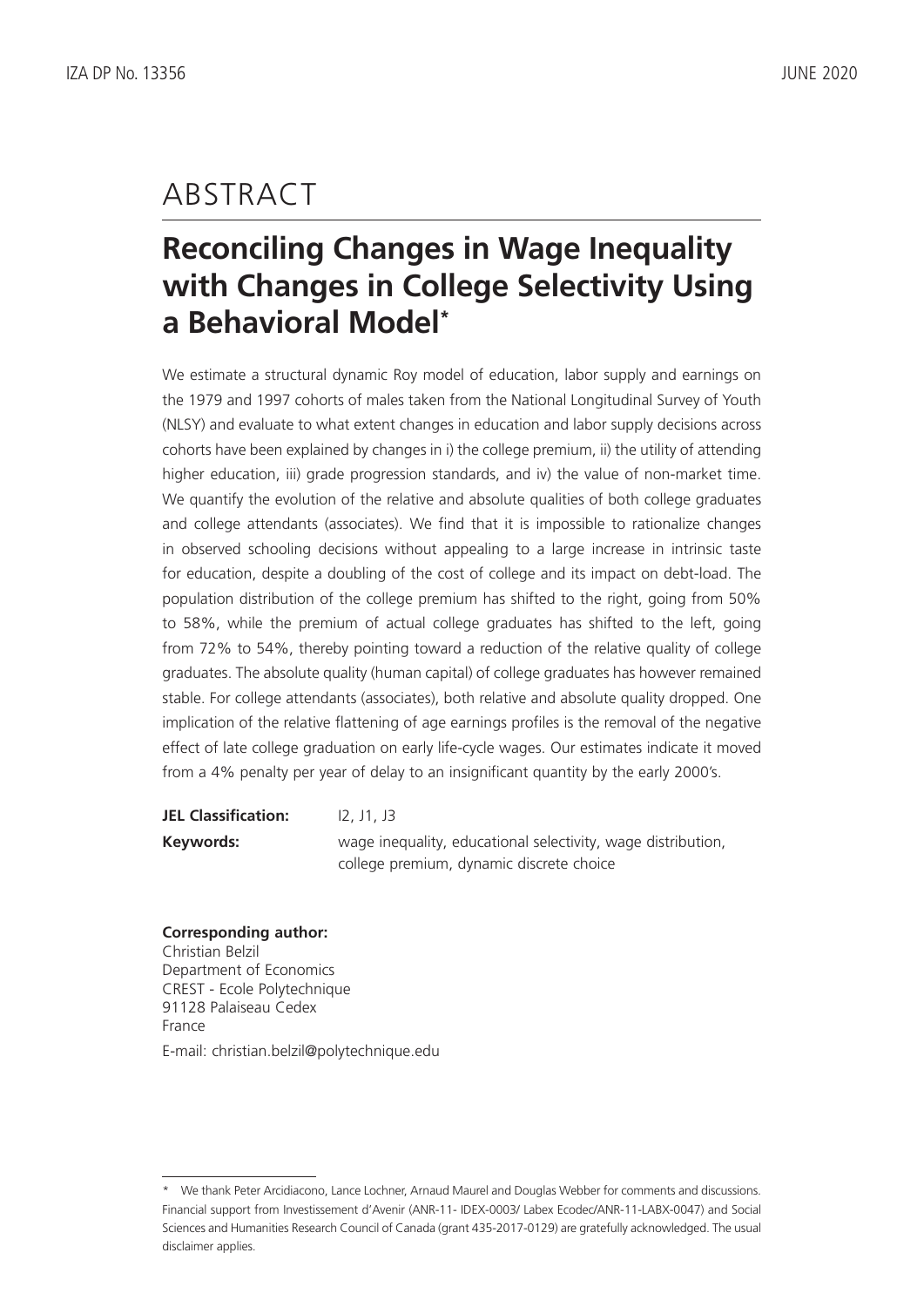# 1 Introduction

In recent decades, important changes in the US wage distribution and in educational outcomes have been observed. In particular, the well documented increase in cross-sectional wage inequality has been accompanied by a significant raise in the cost of college education.<sup>1</sup> In parallel, average borrowing levels and student employment have both increased while education financing opportunities have also developed. Despite the raise in the cost of college, higher education enrollments have constantly increased and there is reasonable evidence that institutional changes in the college market has translated into enrollment increases at lower quality colleges. As a result, it is difficult to say to what extent the evolution of wage inequality between education groups is due to changes in returns as opposed to changes in composition (or educational selectivity). It is equally challenging to assess if the evolution of education inequality is itself due to changes in returns or simply due to changes in taste. Indeed, all these facts are practically impossible to articulate without a behavioral model and this is precisely our main objective to build a structure that can help reconciling all of them.

In this paper, we estimate a structural dynamic Roy model of education, labor supply and earnings on the 1979 and 1997 cohorts of males taken from the National Longitudinal Survey of Youth (NLSY). The model maps unobserved heterogeneity onto economic primitives; utilities of attending education, utilities of working while in school, utilities of full time and part-time employment, the skill production technology, grade progression standards and the value of non-market time. While the focus of our paper is not on education nancing, we still want to capture the impact of changes in the cost of university on the time allocation decision during college. We therefore incorporate three main sources of education nancing; labor supply, borrowing and parental transfers.

We estimate parameters that rationalize observed choices after conditioning on both the average increase in the net cost of higher education observed between the 1980's and the early 2000's and the related borrowing needs which depend on enrollment and labor supply decisions. We evaluate to what extent changes in education and labor supply decisions across cohorts

<sup>&</sup>lt;sup>1</sup>In the next section, we discuss each of these important changes and relate them to some relevant background literature.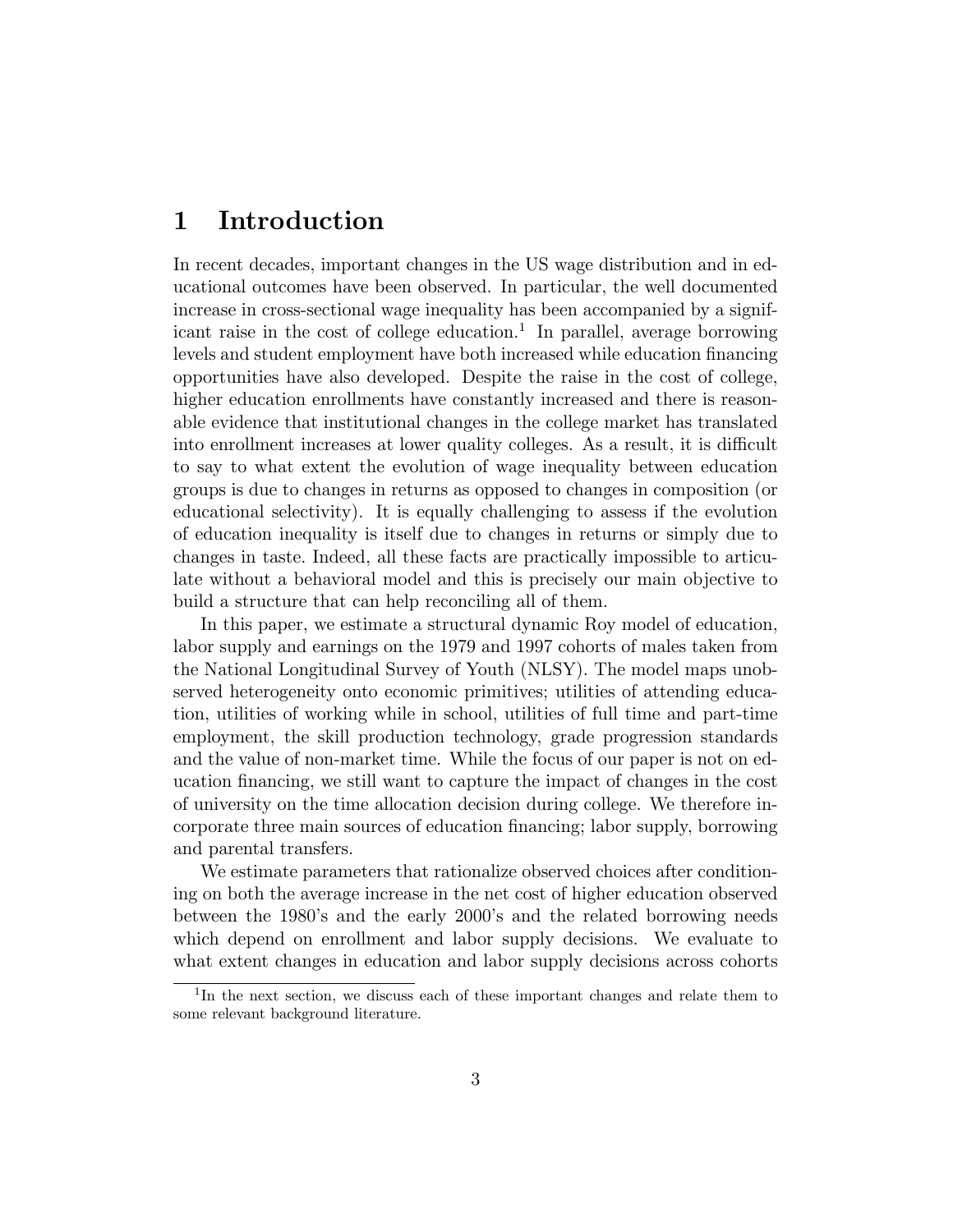have been affected by changes in each component of the model and use the model to quantify the evolution of educational selectivity and in particular the evolution of the relative and absolute qualities of both college graduates and college attendants (associates).

In the paper, we follow two distinct approaches that differ in terms of the specification of the skill production function. First, we estimate the same model separately on both cohorts. Without specic assumptions about how the skill (human capital) production function might have evolved, it is not possible to separate changes in human capital from changes in skill prices and therefore impossible to compare average human capital across cohorts. However, it is possible to quantify the evolution of the distribution of the college-high school premium and in particular to assess if the distance between the average college premium in the population and the college premium of actual college graduates (essentially a treatment effect for the treated) has moved across cohorts. We may therefore measure to what extent wages of more recent cohorts of college attendants or college graduates tend to diverge from (or converge to) population averages. These constitute our measure of the evolution of "relative quality".

In the second approach, we condition on results obtained for the earlier cohort and impose stationarity of the skill production function for each education group across cohorts. We can thereby separate movements in skill prices (reflecting institutional or technological changes) from movements in the human capital level of college graduates and college attendants (changes in composition) between the 1980's and the early 2000's. With these assumptions, we can measure the evolution of "absolute quality".

To estimate the model, we use data on school attendance, grade progression, hours worked while in school, hours worked beyond school completion and earnings from both cohorts of the NLSY. On top of this, we use net college cost data from the Integrated Postsecondary Education Data System (IPEDS) as well as borrowing data from the National Postsecondary Student Aid Survey (NPSAS), available for the 1980's and 2000's. Our estimation strategy was guided by the willingness to use the exact same model and identical sources of data for both cohorts so that identication of the same key parameters could be guaranteed. While the models estimated in Johnson (2012) and Keane and Wolpin (2001) are more complex, our approach also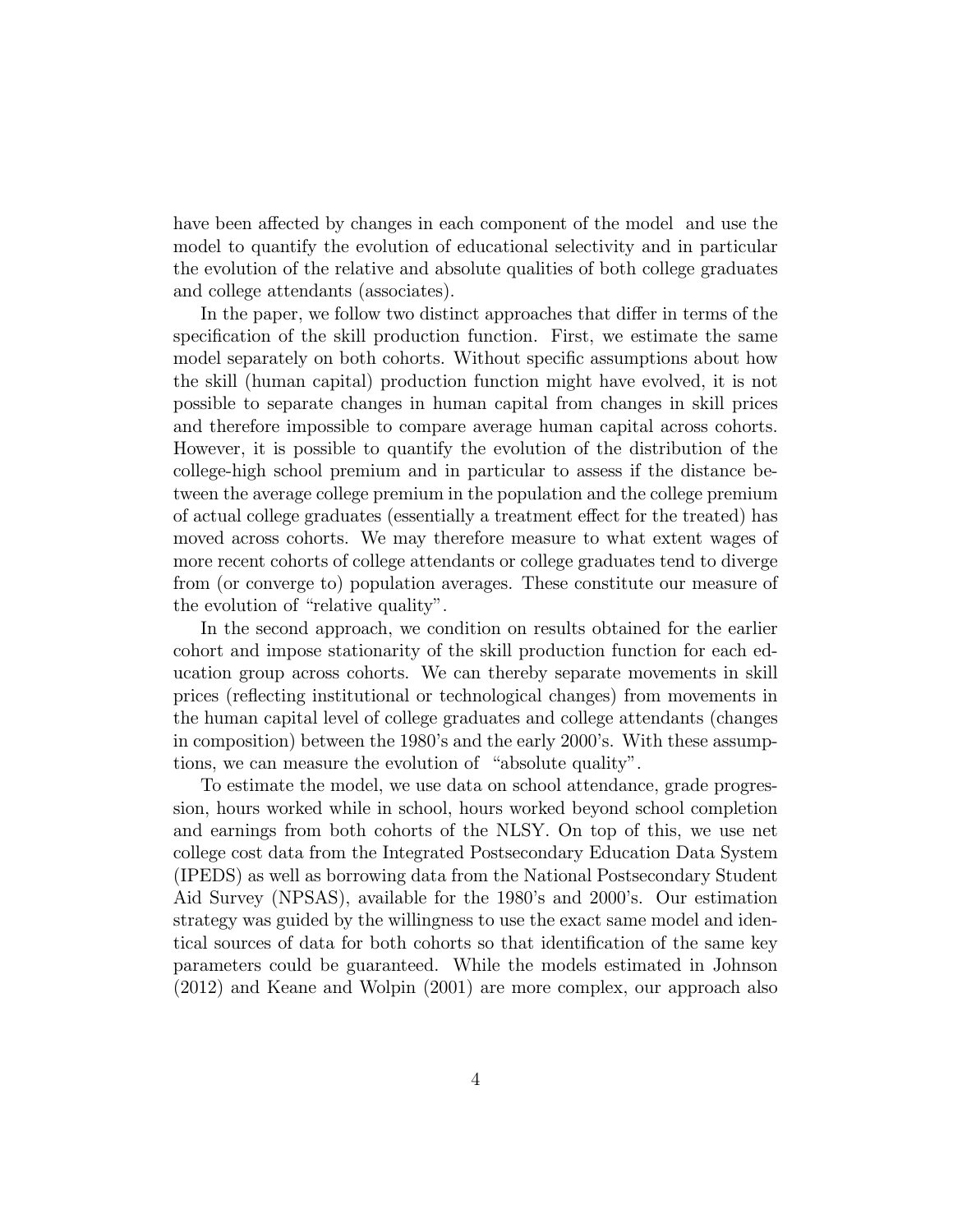guarantees comparability across cohorts.<sup>2</sup>

The model allows for four distinct education groups; high school dropouts (11 years of schooling or less), high school graduates (12 years), college associates (between 13 and 15 years) and college graduates (16 years or more). Each type of schooling has its own wage function which depends on unobserved heterogeneity and on endogenous work experience (years of part-time and full-time employment) and wages are defined as the product of human capital and a skill price specific to each type of education. Our model is therefore capable of evaluating to what extent the 
attening of US age earnings profiles may be robust to the allowance for endogeneity of schooling decisions and for changes in selectivity.

As our model dissociates school attendance decisions from grade progression by modeling the latter as a stochastic outcome depending on endogenous labor supply while in school, on grade attended and on individual unobserved heterogeneity, it accounts for the fact that total time needed to complete college is endogenous and may be used to study the evolution of the causal effect of later college graduation on early life-cycle wages.

At the outset, it should be clear that our analysis focuses on the early stage of the life-cycle only. There are many good reasons for doing so. First, and as is documented in Card and Lemieux (2001), the very high collegehigh school premium is found primarily among younger workers. In their comparison of the post-2000 and pre-2000 entry cohorts performed with the Outgoing Rotation Group (ORG) of the Current Population Survey, Beaudry, Green and Sand (2014) also restrict their analysis to the early phase of the life-cycle. Secondly, the 1997 cohort analyzed in the paper had to face the 2008 recession around age 29-30 and it is highly unlikely that a majority of those young individuals made educational and labor supply choices expecting such disruptive events. Third, focussing on the early phase of the life-cycle obviates the need to model explicit individual expectations about wages that would be realized in a distant future. For all these reasons, and in order to obtain symmetry across cohorts, we judge it desirable to limit our analysis to the early phases of the life-cycle for both the 1979 and the 1997 cohorts.

Finally, as our interest does not lie in counterfactual policy changes, our

<sup>2</sup>There are sources of data that are available in one cohort and not the other. For instance, parental wealth is documented in the 1997 cohort but not in the 1979 cohort (see Johnson, 2012). Keane and Wolpin (2001) use asset depletion to approximate parental transfers in their analysis of the 1979 cohort.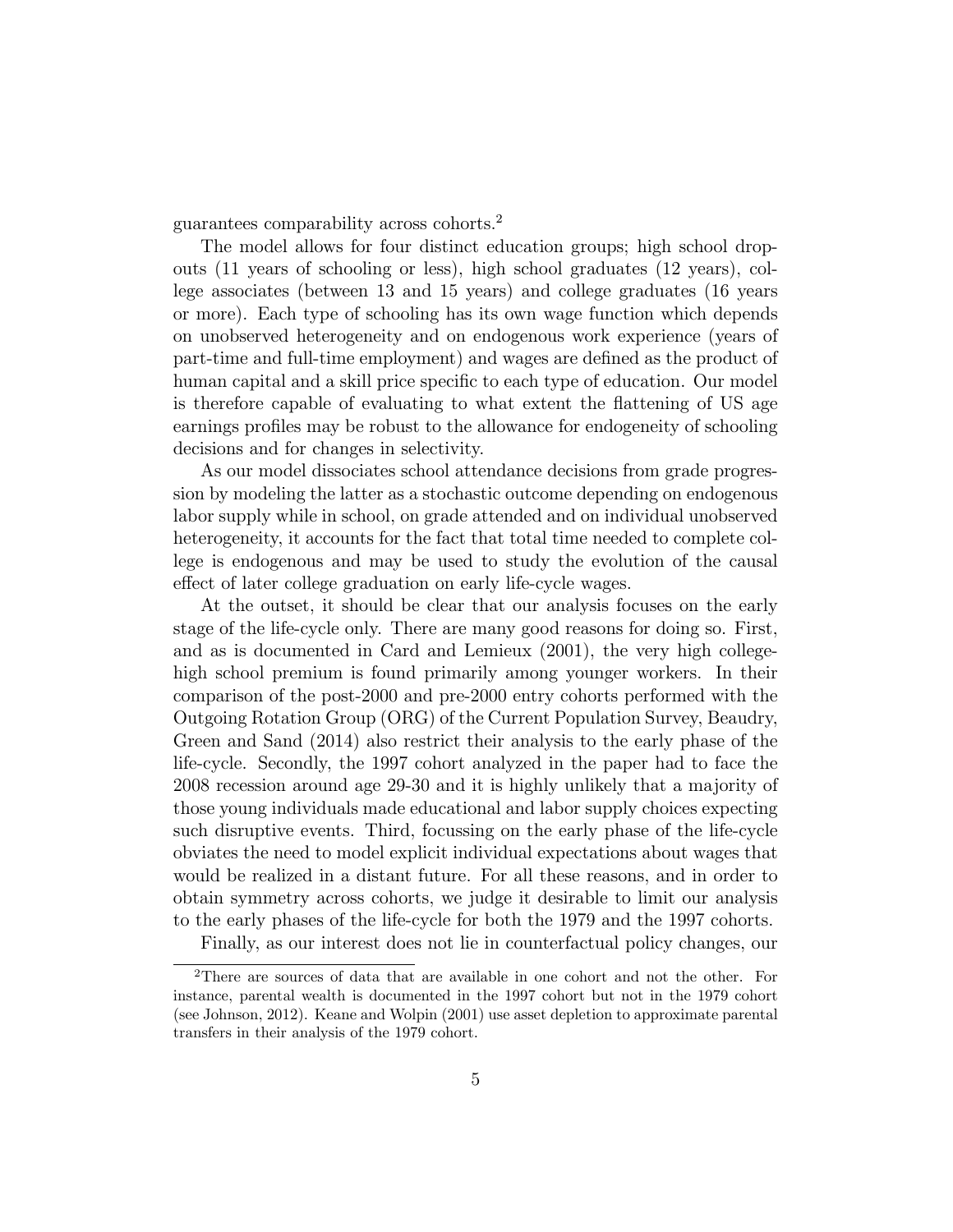model is set in partial equilibrium. It implicitly assumes that the earlier cohort knows the skill price prevailing over the early phase of the life-cycle (over the early 1980's) and makes schooling decisions based upon it. Similarly, we assume that the recent cohort is aware of the changes in skill prices that took place over the previous 20 year period (or lack thereof) and regards the current skill prices as the relevant ones when making decisions.<sup>3</sup>

The model is estimated by simulated maximum likelihood using choices and outcomes observed between age 16 and 28. To facilitate estimation, we follow Sullivan (2006) and implement an interpolation method in the spirit of Keane and Wolpin (1997) and which is adapted for models with Extreme Value utility shocks (Rust, 1987). Like all interpolation methods, it first requires to solve value functions at a limited subset of the state space and use these values within a regression to approximate value functions for the remaining elements of the state space.

#### Main Results

While some of the results reported in the paper are specific to each approach, some are common to both. We now summarize four main ndings.

First, and foremost, it is impossible to rationalize changes in observed schooling decisions without appealing to an increase in intrinsic taste for education. This is true even if the total costs of college have practically doubled and borrowing levels have increased accordingly. While the magnitude of the increase varies with the specication, our estimates indicate that net consumption while in school (including non-monetary components of attending

 $3$ Our approach is different from that of Bowlus and Robinson (2012) who tackle a similar question using data on several cohorts of US labor force participants. Their analysis is based on identication of movements in skill prices and on the existence of "Flat Spots" in age earnings profiles. They use the Current Population Survey March files for 1964 2009 and find that skill price series of various education groups are highly correlated and exhibit a strong secular trend. They conclude that the rising college premium is more likely to be driven by relative quantity than relative price changes. More recently, Castro and Coen-Pirani (2016) have investigated to what extent a calibrated Ben-Porath model with ability heterogeneity can explain long-run changes in education in the US. They claim that about two thirds of the increase in college enrollments observed over the past century is due to an increase in skill prices but also report that their model imputes the stagnation in college enrollments to a decrease in ability, as measured by various achievement tests designed by the Congressional Budget office. Their model however ignores the role of unobserved heterogeneity which has been found the most important determinant of schooling attainments in the structural microeconometric literature, even after controlling for cognitive ability.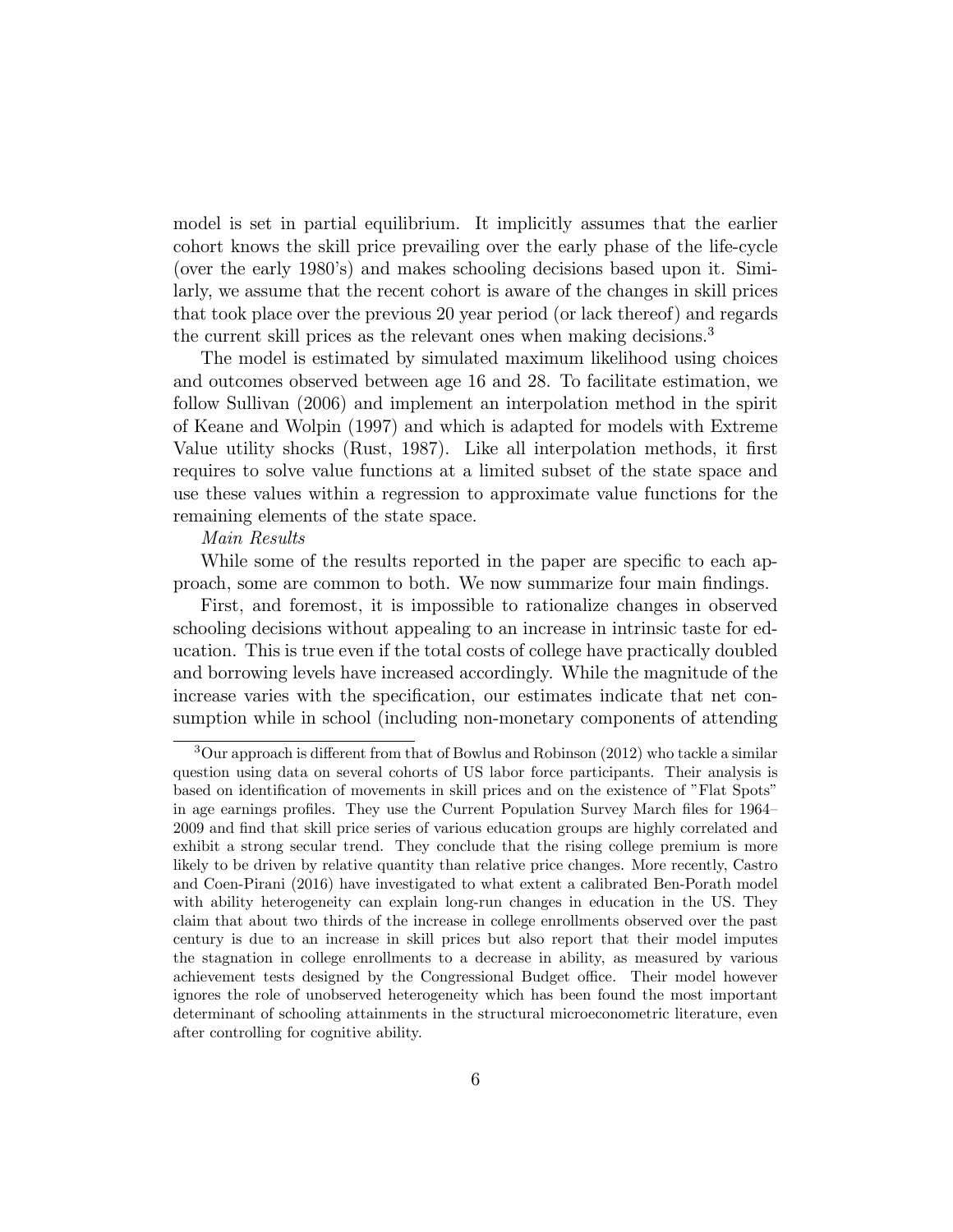college) have increased by 60% to 70% when assuming a stationary skill production function and have been multiplied by a factor of 2 to 4 (depending on hours worked while in school) when the model is estimated freely on both cohorts.

A second major finding is the decline in relative quality of college graduates but stability of its absolute quality. The drop in relative quality may either be illustrated by the tendency of the population average college premium and the realized college premium to converge to a similar value, or simply by comparing expected wages of actual college graduates with mean wages in a college graduate job for the population. Our estimates indicate that the difference between the average college premium in the population and the realized college premium has been divided by 4 between the 1980's and the early 2000's. While the realized college premium moved from 72% in the 1979 cohort to 54% in the 1997 cohort, the population average premium moved from 50% to 58%. In other words, while the population average college-high school premium increased modestly, the realized college premium dropped substantially. Overall, this indicates that between 1980 and the early 2000's, the sub-population of college graduates have become gradually more representative of the population, thereby pointing to a decline in the relative quality of college graduates.

The decline in relative quality of college graduates is also clear when comparing mean wages (as opposed to returns). In the 1979 cohort, there was strong positive selection characterizing college graduates, as they earned 8% more than the population average in a college job. By the early 2000, college graduates earned only 2% more than the population average and positive selection prevailing in the early 1980's had almost entirely vanished. However, our estimates obtained from the restricted version of the model indicate that the average level of human capital of college graduates in the early 2000's is similar to college graduates of the 1980's and that their skill price has not changed. The absolute quality of college graduates has therefore remained constant.

A third finding is the decline in both relative and absolute quality of college associates. In the early 1980's, the average wage of college associates (in a college associate job) was slightly above the population average as the differential was about  $3\%$  and therefore pointed toward the existence of positive selection among college associates. In the 1997 cohort, the ordering was reversed and the sub-population of college associates was earning 5% less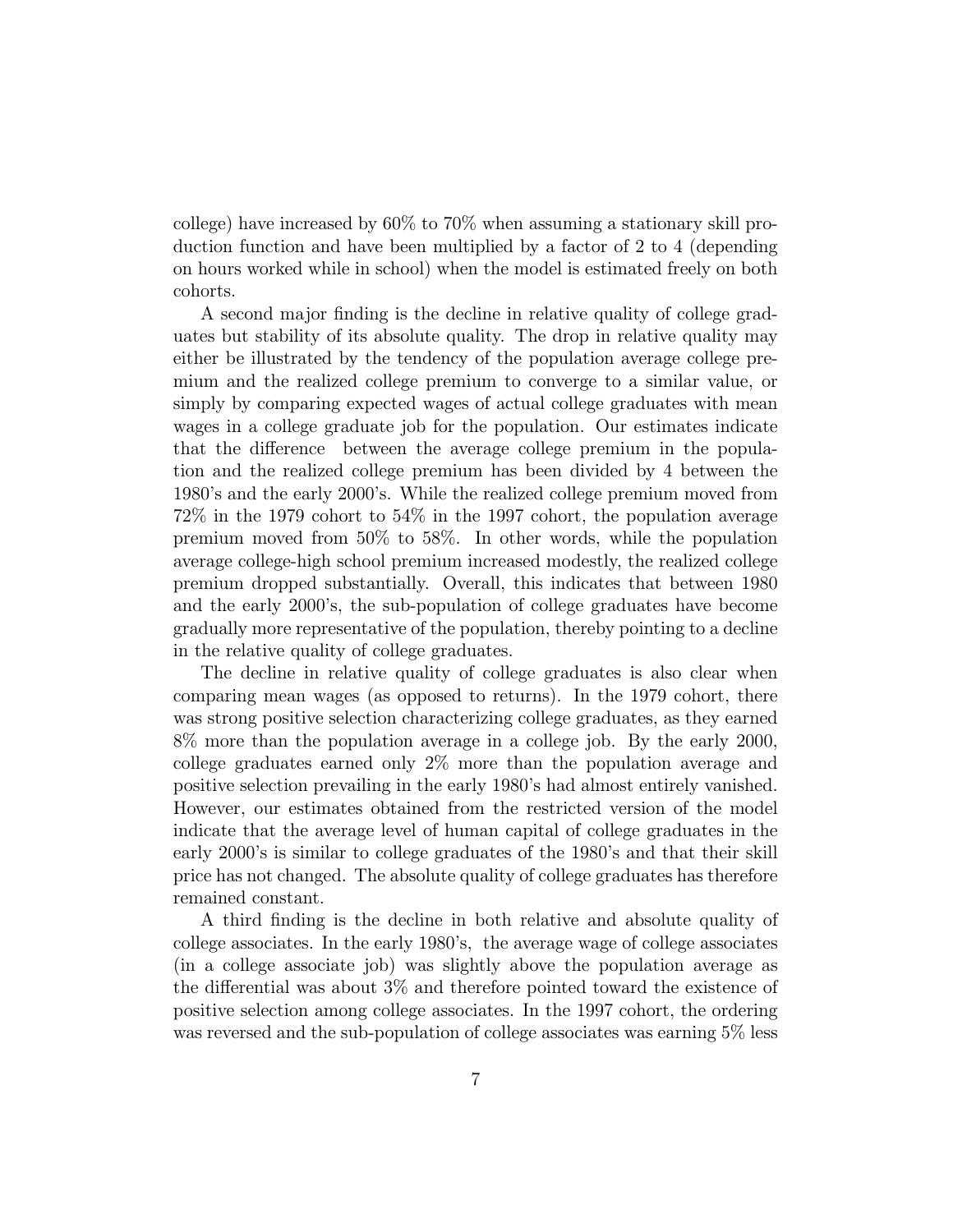than the population average. Positive selection was transformed into negative selection. When distinguishing between change in skill prices and changes in human capital (something feasible only when restricting the skill production functions to be stationary), we find that the average human capital level of college associates has depreciated by 9% while their skill price has increased by 20% and therefore concluded in favor of a decrease in absolute quality of college associates.

Another interesting finding, which was disclosed by the unrestricted model (and imposed on the restricted one) is the changing structure of the college premium. In the early 1980's, college graduates experienced much larger wage gains in the early phase of the life-cycle due to a 6 percentage points difference in returns to experience compared with high school graduates. In the 1997 cohort, age earnings profiles have flattened and the college-high school differential in returns to full-time experience has been reduced by half while the college-high school premium seems to be located at entrance in the market. One implication of the relative flattening of age earnings profiles, along with changes in labor supply decisions, is the practical elimination of the negative effect of late college graduation on early life-cycle wages. Our estimates indicate that it moved from a 4% penalty per year of delay to an insignicant quantity by the early 2000's.

The remaining sections of the paper are organized as follows. In Section 2, we discuss arguments motivating our research and review the relevant literature. In Section 3, we summarize some of the most striking differences between the 1979 and the 1997 cohorts of the NLSY. Section 4 is devoted to the presentation of the structural model. In the following section, we discuss the main results obtained when estimating the model separately on each cohort. In Section 6, we present those obtained from an estimation procedure that forces the skill production functions to be stationary across cohorts. A brief summary of the main findings and some concluding remarks are found in Section 7.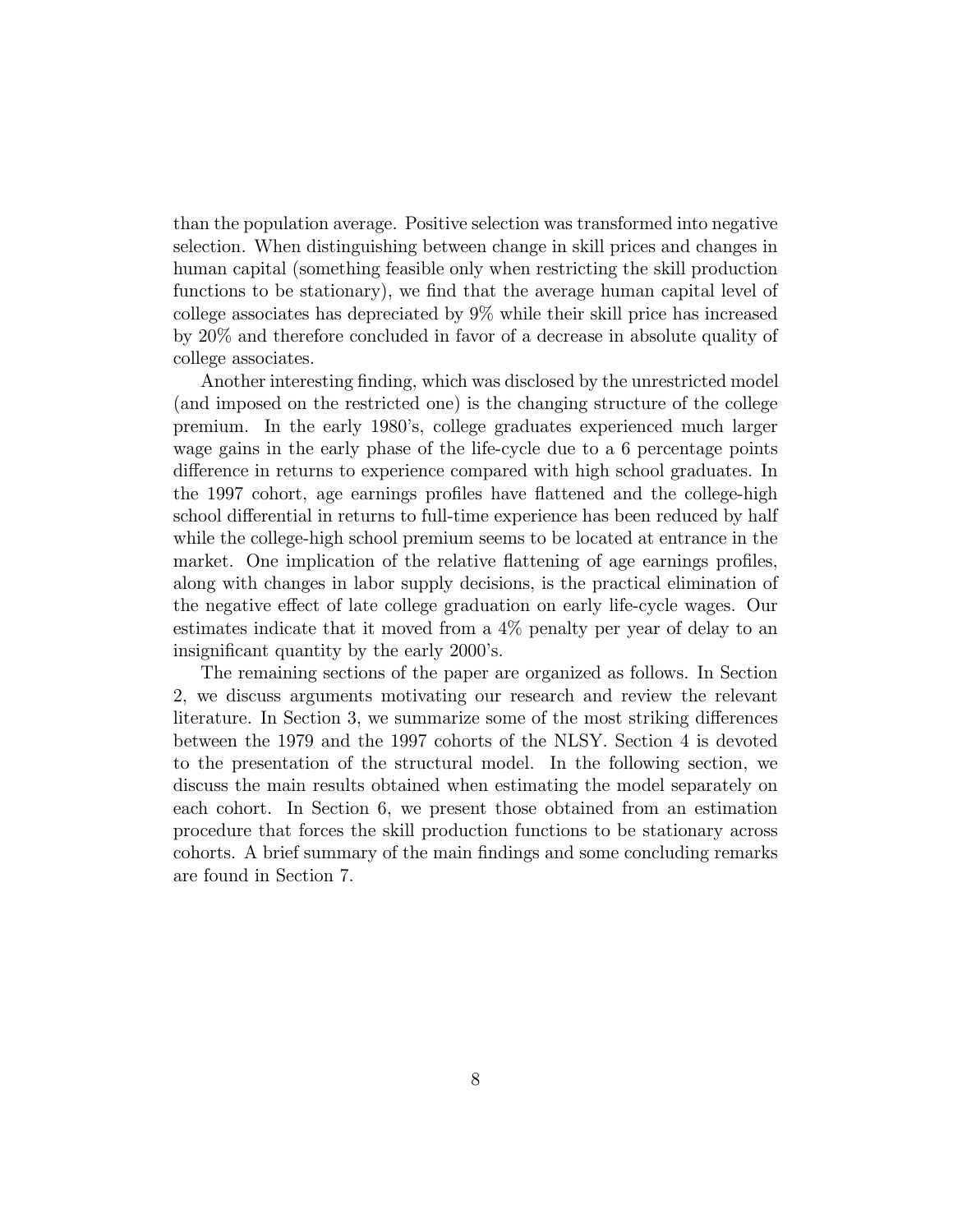# 2 Motivation and Background Literature

The increase in wage inequality taking place over the last decades is one of the most celebrated stylized facts about the US labor market. Inequality has not only increased between education groups but also within groups. The literature concerned with the evolution of wage inequality is vast and remains descriptive for the most part. A first set of papers have concentrated on studying changes in wage distributions that took place since the late 1970's and until the late 1990's. This segment of the literature, surveyed in Card and Lemieux (2001) and Autor, Katz and Kearney (2008), has pointed out the importance of the increase in the college-high school premium (inequality between groups) as well as an overall increase in dispersion of the wage distribution in the US. While there is no agreement about the main causes behind these changes, their magnitude does not seem contentious. These changes have been reported in numerous papers and are widely recognized.

A more recent literature focussing on the evolution of the wage distribution since the early 2000's has been less consensual. Recent papers by Beaudry, Green and Sand (2012, 2014), Valetta (2016) and Ashworth, Hotz, Maurel and Ransom (2020) report a drop in the college premium when comparing college graduates in the early 2000's with those graduating in the 1980's. Others, including Deming (2017), report evidence favoring a sustained increase in the college premium.

Comparison across studies is however difficult to achieve. First, some authors have used the PSID while others focussed on the NLSY. Second, different authors use different specifications of the wage equation. To illustrate this, note that Ashworth et al. (2020), who compare the 1979 and 1997 cohorts of the NLSY, estimate returns to schooling after conditioning on a cognitive and a non-cognitive factor and allow for endogenous schooling and work decisions. Their approach, although less structural than our's, is the one that is the closest to the current paper. Others, such as Deming (2017) and Castex and Dechter (2014) ignore work experience. On top of this, those using the NLSY may not always be using the exact same samples. For instance, Ashworth et al. (2020) use the younger individuals of the 1979 cohort, while Deming uses a larger cohort. Finally, and as documented in Belzil, Hansen and Liu (2017), both OLS and IV estimates of the returns to schooling are highly dependent on the age at which wages are measured.

In light of these major changes in the wage distribution, Scott-Clayton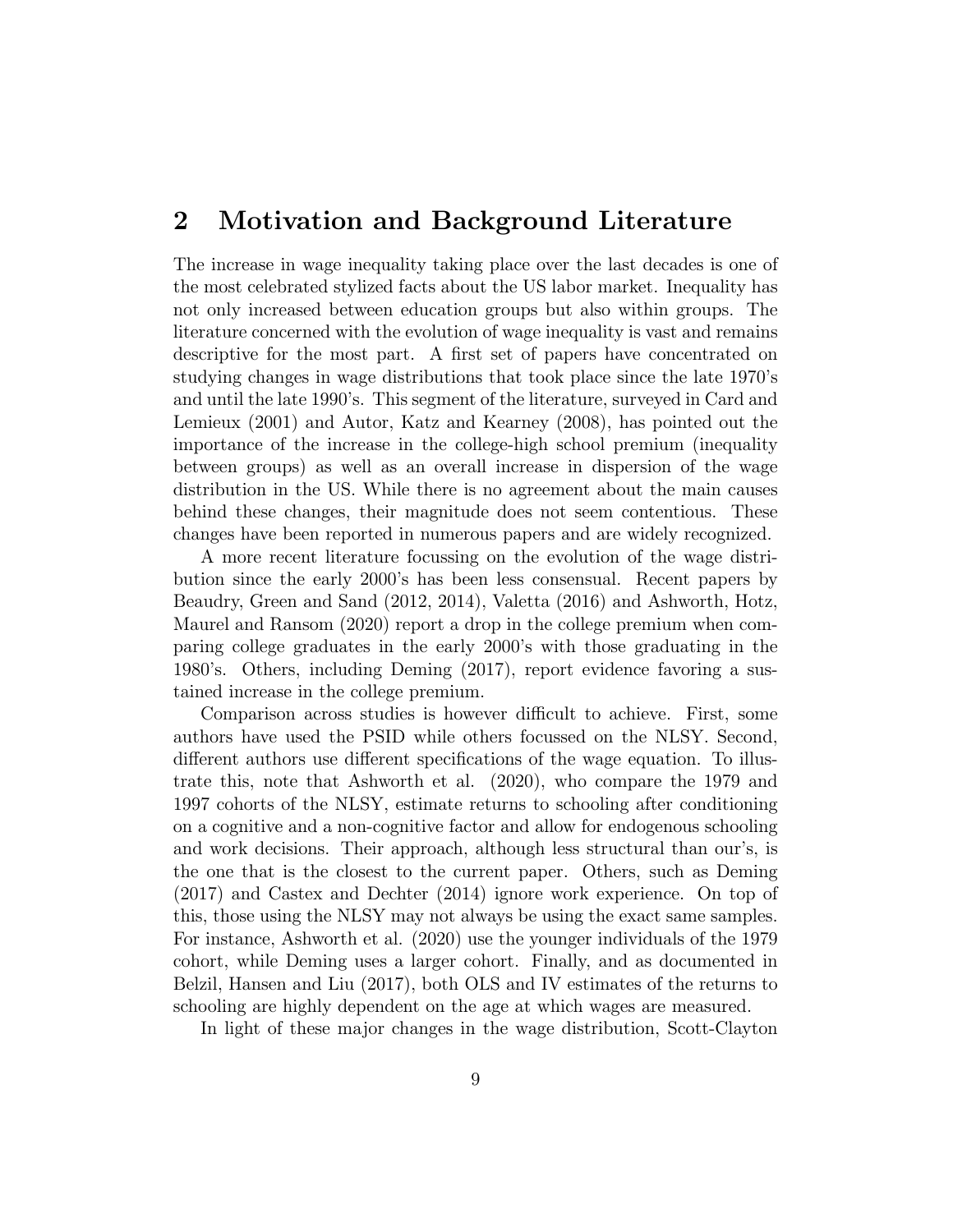(2012), Bound, Lovenheim and Turner (2012), Murphy and Topel (2016) and Ashworth et al. (2020), have documented a parallel increase in college enrollments as well as a raise in time needed to graduate from college induced by a clear increase in work experience during college.

The evolution of the direct costs of higher education is more difficult to assess since published tuition fees over-estimate the actual cost paid by students by a wide margin and because parental transfers (which may take multiple forms) are difficult to measure. Data from the College Board and the US Department of Education indicate that, for the period going from 1980 to 2000, both the net cost of education and the average borrowing level (conditional on borrowing) have doubled.<sup>4</sup>

Another key evolution of the US labor market has been the gradual "flattening" of age earnings proles. Jeong, Kim, and Manovskii (2015), and Kambourov and Manovskii (2009) point out that the average earnings growth rates of various cohorts have been gradually decreasing. Kong, Ravikumar and Vandenbroucke (2017) report that age-earnings proles of high school graduates in the 1980 cohort (those turning 18 in 1980) were about 50% 
atter than high school graduates in the 1940 cohort. Similarly, age earnings profiles of college educated workers in the 1980 cohort were  $27\%$  flatter than their 1940 counterparts.

In parallel to this, one important fact that has attracted much less attention is the evolution of educational selectivity. Hoxby (2009) points out a certain number of institutional changes in the college market that contributed to a decrease in selectivity between the early 1980's and the early 2000's. In particular, she shows that enrollments have increased mostly at lower quality colleges. Indeed, Babcock and Marks (2011) who analyze grade inflation and study times in the US, find that hours spent studying have fallen dramatically while course grades have increased substantially over a long period.

The statistical implications of those institutional changes are however dif ficult to measure. The incidence of changes in educational selectivity has also

<sup>4</sup>Over a longer period, Abel and Deitz (2014) conclude that between 1970 and 2013, net tuition for a 4-year college degree tripled, going from \$4,600 to \$15,500 (in 2013 US dollars). It is important to note that the "sticker price" posted by colleges ignores several types of nancial aid received by students, including grants from the institution itself. Over the same period, the sticker price also tripled. However, and as pointed out in Dynarski and Scott-Clayton (2016), the emergence of a multiplicity of higher education financial aid programs has transalted into a decrease in net prices between 2005 and 2011.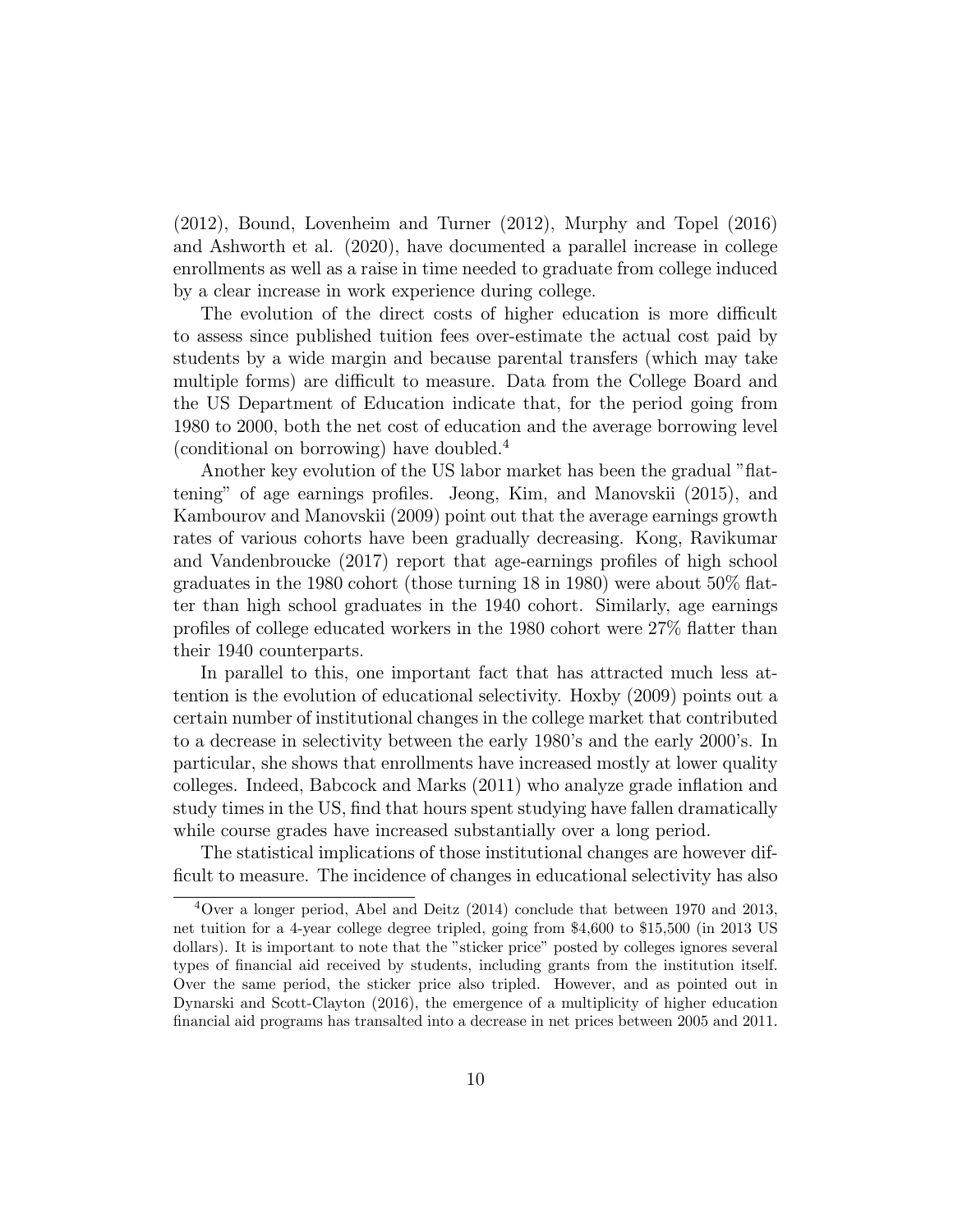attracted attention among those involved in education policies. According to the National Center for Education statistics, the yearly flow of individuals graduating with a Bachelor's degree has 
uctuated between 1.5 and 3.0 million per year between 2005 and 2018. These numbers are far in excess of those for the early 1980's.<sup>5</sup>

All in all, the empirical micro-econometric literature on wage inequality remains highly descriptive. With the exception of Ashworth et al. (2020) , it is probably fair to say that neither the importance nor the sources of changes in educational selectivity have been evaluated within econometric behavioral models.

The structural nature of our approach drives many resemblances with papers that have estimated behavioral models of schooling decisions. A set of papers modeling education within a partial equilibrium framework has focussed on issues such as occupation choices (Keane and Wolpin, 1997, and Todd and Zhang, 2019), the decision to drop out of high school (Eckstein and Wolpin, 1999), evaluating the impact of borrowing constraints on education (Keane and Wolpin, 2001) or measuring the ability bias (Belzil and Hansen, 2002). In all of those papers (except for Todd and Zhang, 2019), inference is based on a single cohort taken from the NLSY79.<sup>6</sup>

A relatively smaller number of papers have modeled schooling and occupational choices within an equilibrium framework. For instance, Heckman, Lochner and Taber (1998) and Lee and Wolpin (2010) estimated equilibrium models of the labor market using aggregate production technologies so to identify the major causes explaining changes in the wage distribution and in employment patterns. Gemici and Wiswall (2014) investigated movements in college major specic skill prices (especially the sciences) and document the importance of changes in schooling cost and gender specic changes in household production needed to explain changes in major choices.<sup>7</sup>

It is important to note that while all of these papers allow for endogenous schooling decisions, none of them examine the role of changes in educational selectivity. Indeed, it should be noted that despite the impressive number of papers documenting the magnitude of the increase in the college-high school

<sup>5</sup>Source: 120 years of American Education: A Statistical Portrait, National Center for Education Statistics, 1993.

 ${}^{6}$ Belzil (2006) surveys the structural schooling literature.

<sup>7</sup>Gemici and Wiswall (2014) do not use aggregate production functions to identify skill prices. They also ignore change in selectivity driven by unobserved heterogeneity.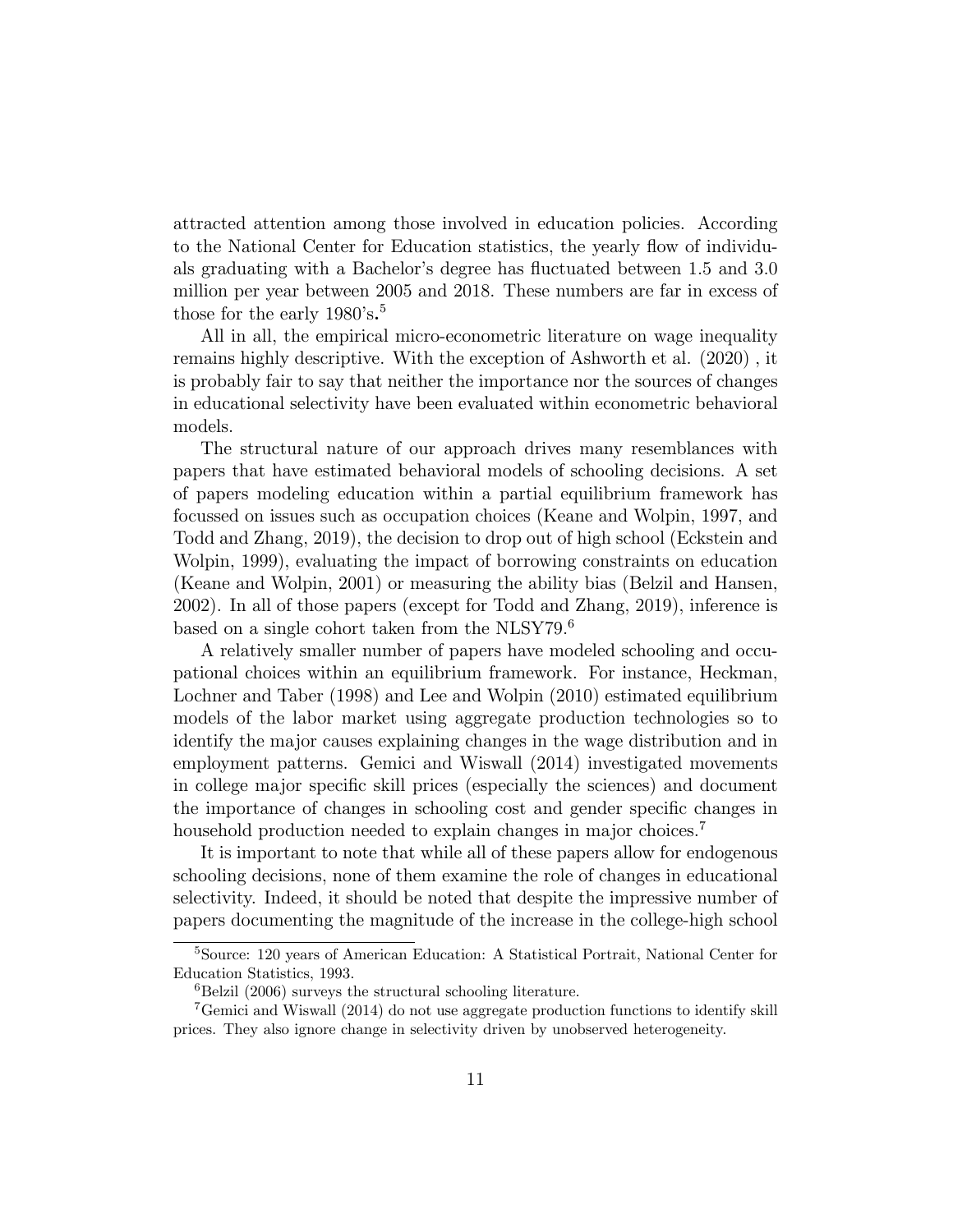premium and the raise in wage dispersion, the co-movements between educational attainments and the wage distribution have only recently attracted some attention.

In a recent paper, Belzil and Hansen (2020) examined the evolution of the effects of parental income and AFQT scores on college participation and graduation using a reduced-form dynamic discrete choice model using both the NLSY79 and the NLSY97. They show that, contrary to conventional wisdom, the effects of family income on college participation and college graduation have completely vanished and that the effects of AFQT scores have been divided by 2. However, unobserved heterogeneity has become more important thereby indicating that classical educational selectivity based partly on cognitive abilities and/or family income is being gradually replaced by a different form of selectivity based on unmeasured abilities, costs or preferences.

Changes in dynamic selection have also been analyzed in Carneiro and Lee (2011) and in Ashworth et al. (2020). Ashworth et al (2020) report that after taking into account changes in selectivity and changes in labor supply while in school, the returns to schooling have decreased since the mid 1980's and the average level of cognitive and non-cognitive skills of college graduates have also decreased. Changes in education selection have also been raised as one potential reason for the observed "flattening" of age earnings proles (Kong, Ravikumar and Vandenbroucke, 2017). Based on a standard Ben-Porath model of human capital accumulation on-the-job, the authors calibrate a model in which recent cohorts facing higher skill prices are induced to raise their investment in college human capital either at the intensive or extensive margin. As a consequence, the average abilities in recent cohorts of both high school graduates and college graduates have decreased thereby contributing to the flattening of age earnings profiles.

# 3 The 1979 and the 1997 Cohorts of the NLSY

Our analysis is based on data from two cohorts of the National Longitudinal Survey of Youth, NLSY79 and NLSY97. The NLSY79 is a nationally representative sample of 12,686 young men and women who were 14-22 years old when they were first surveyed in 1979 while the NLSY97 consists of a nationally representative sample of 8,984 youths who were 12-16 years old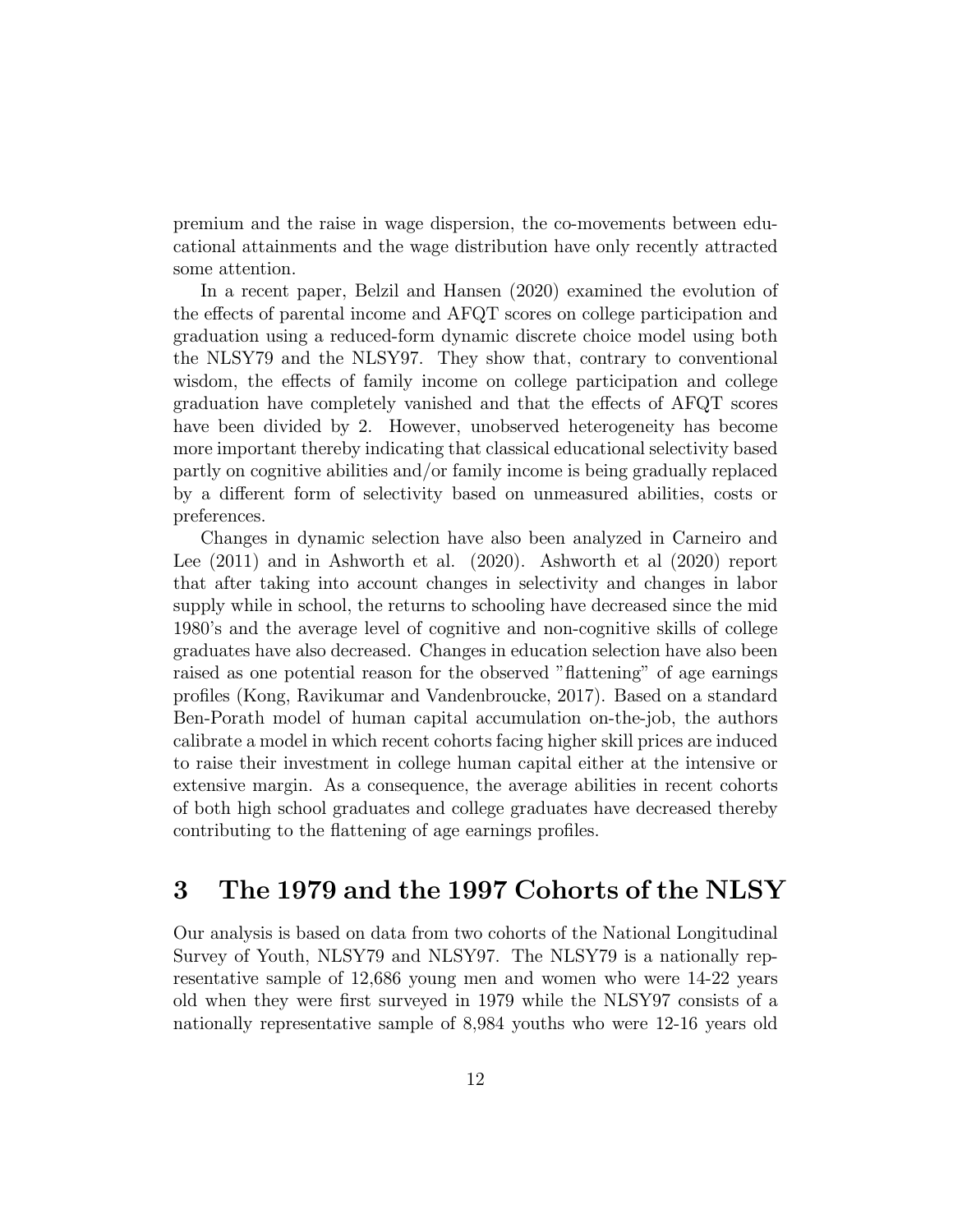as of late December 1996. For both NLSY cohorts, there are detailed information on family background and income as well as on individual scholastic ability (measured by AFQT scores). Interviews are ongoing for both cohorts and conducted on a annual or biannual basis. The NLSY is one of the most commonly used data set in the US. While the surveys have been constructed to preserve symmetry across cohorts, attrition appears to be slightly more important in the 1997 cohort.<sup>8</sup>

In our sample, an individual must report to be attending school both in September and in January in order to be classied as enrolled in school. In parallel, we use information on highest grade completed when the school year starts in order to obtain the dynamics of grade progression. This allows us to distinguish between school enrollment and grade progression (a key feature of our model).

To incorporate information about labor supply while in school, we de fine the academic year as the 9 month period going from September to late May and then use the weekly employment histories in order to obtain average weekly hours worked during that period. These pieces of information therefore allow us to divide the population of individuals attending school into various sub-groups that differ according to their labor supply intensities during school. For those who are not in school, the intensive labor supply margin is identified using the entire year as a reference. A final requirement is therefore that hours of worked (either during school year or not) be observed so that we can construct the entire schooling enrollment-labor supply histories of each individual.

The wage information was obtained from self-reported pay at the main job and, unless reported as an hourly rate, converted to a rate per hour. Wages are adjusted for inflation using CPI and expressed in dollars of year 1997. Summary statistics are found in appendix.

After these exclusions, we obtain samples of 1,294 individuals for the 1979 cohort, and 2,069 individuals for the 1997 cohort. A detailed description of exclusions is provided in appendix. For all those individuals, we measure hourly wages

<sup>8</sup>An in-depth comparison between the 79 and 97 cohorts is found in Nielsen (2015).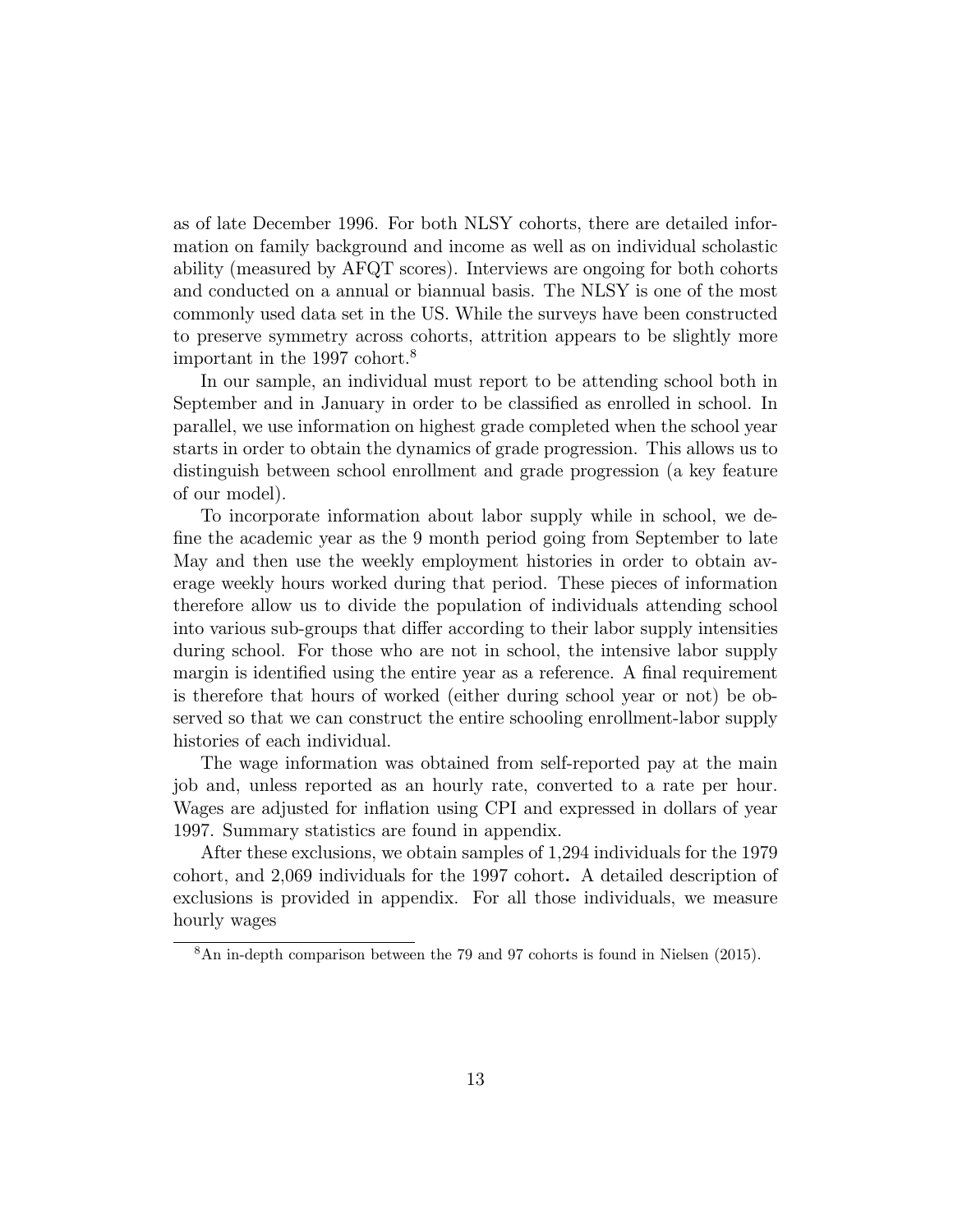### 3.1 The Allocation of Time between School and Work

As noted in other papers, the fraction of young males attending school has increased at most ages and individuals tend to be enrolled over longer periods. In Table 1, we report the frequency distributions of those enrolled by labor supply status. Although a full table reporting all frequencies at all ages is found in appendix, we focus on age 20, at which potential college graduates are usually enrolled, and as well as age 23 and 28.

At all ages, the total percentage of those who are in school in the 1997 cohort (8.1% at age 28, 15.7% at 23, 35% at 20) exceeds that of the 1979 cohort  $(4.7\% \text{ at } 28, 11.5\% \text{ at } 23 \text{ and } 32\% \text{ at age } 20)$ . This is therefore coherent with the overall increase in college enrollments pointed out in several papers.

One interesting feature is the relatively stable fraction of the population that is enrolled without working, or working part-time, at age 20. The frequency of school with no work remains about 11% even if the cost of higher education has doubled and is coherent with the overall increase in net borrowings that was mentioned earlier. The proportion of individuals enrolled and working part-time has also remained stable, but the proportion of young individuals enrolled while working full-time has increased signicantly from 4.8% to 7.2%.

At age 23, the proportions of individuals enrolled in school has increased at all labor supply modalities between the 1980's and the early 2000's. We also note that in the 1979 cohort, virtually everyone enrolled in school at age 28 reports also working full-time. This is not the case, in the 1997 cohort, in which about  $40\%$  of those enrolled in school at age 28, are either not working or working part-time. This is a good illustration of the increasing tendency in taking more time to graduate from college.<sup>9</sup>

Differences in education outcomes, enrollment rates and experience are also perceptible upon examination of Table 2. Despite relatively stable graduation rates (23.8% in the 1979 cohort and 24.0% in the 1997 cohort), the average number of enrollment periods has increased from 3.4 years to 4.2 years per individual. The number of years of full-time experience by age 25 has decreased from 4.0 to 3.2 but at the same, full-time experience during college has increased from 0.41 to 0.65, indicating a clear increase in the incidence of employment while enrolled.

 $^{9}$ This was noted in Bound, Lovenheim and Turner (2012).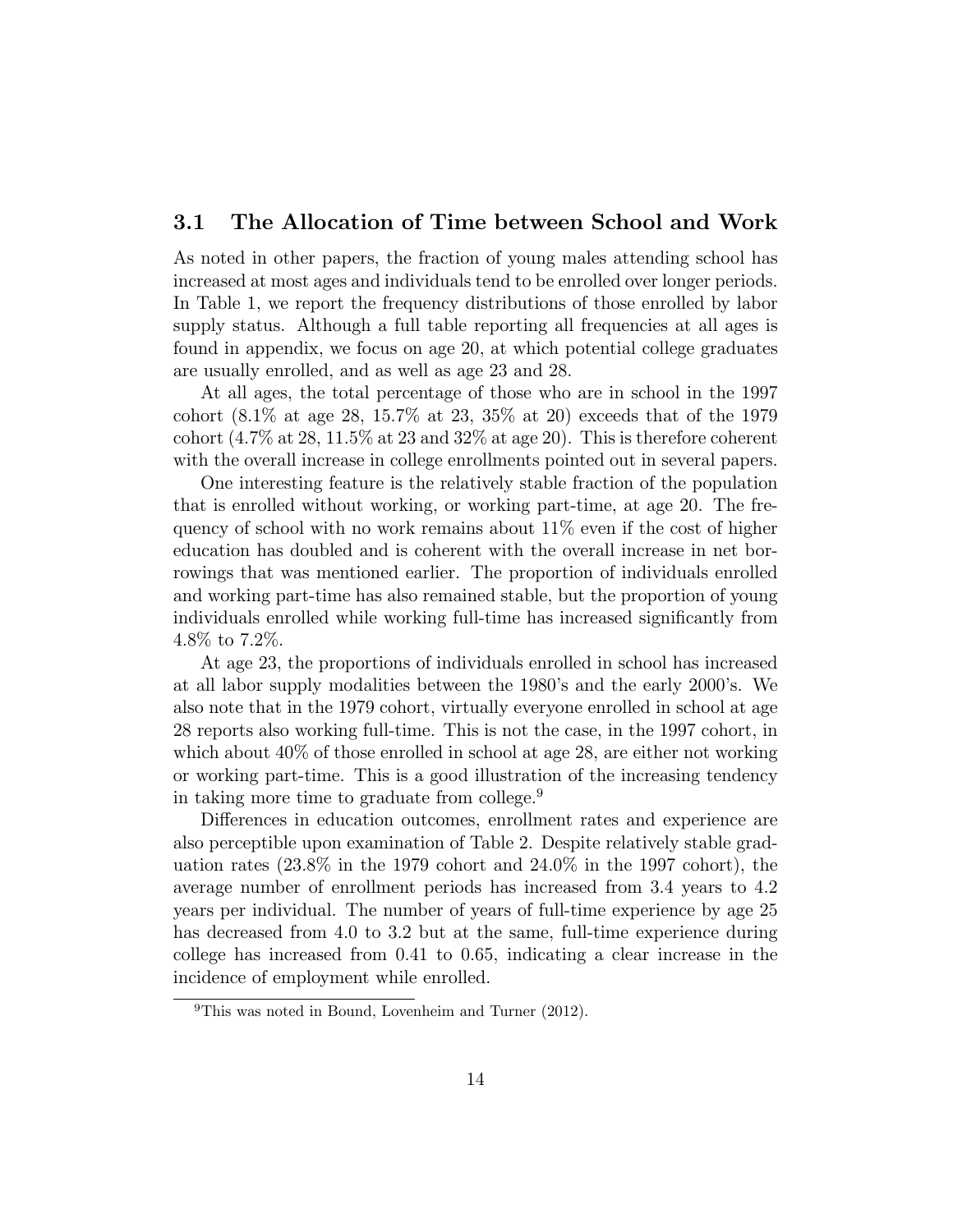### 3.2 The Evolution of Wage Inequality

In Table 3A, we report OLS estimates obtained from log wage regressions on education group indicators (high school graduates being the reference) and on various measures of work experience. Aside from separating full-time and part-time work experience, we also incorporate a standardized version of individual AFQT scores as it is usually considered a good approximation of individual cognitive abilities.

We focus on the college-high school premium as it is one of the most common measure of the evolution of wage inequality. First, we note a general tendency for the college skill premium to be highly sensitive to the inclusion of experience. For instance, in the 1979 cohort, ignoring experience discloses a college premium of 32% while it raises to 42% when experience is accounted for. When AFQT score is included, the premium drops to 37%.

In the 1997 cohort, the college premium also raises from 30% to 38% when experience is incorporated, but including AFQT scores has a much smaller impact than in the 1979 cohort as the premium drops to 37%.

One clear feature from our data is the evidence against a raise in the college-high school premium. For any given regression specification, the premium either drops or remains constant. For instance, when both experience and AFQT scores are included, the 1979 and 1997 college premia are both equal to 37%.

This does not mean that OLS estimates do not disclose increase in inequality between 1979 and 1997. In particular, OLS estimates obtained when controlling for AFQT and experience indicate that the high school graduate-high school drop-out difference has increased. In the 1979 cohort, the premium was inexistent while it increased to 6% in the 1997 cohort. This obviously means that college-high school drop out wage differential has also increased by about 6% in the early 2000's.

Our sample data disclose a difference between early life-cycle returns to part-time experience and full-time experience. Both with and without AFQT scores, returns to full-time experience have slightly increased, while return to part-time experience have been divided by 2 or 3. Finally, and as noted in Castex and Dechter  $(2014)$ , the effect of AFQT scores has been substantially reduced, going from 0.5 to 0.1.

In Table 3B, we report OLS estimates of the returns to full-time experience, part-time experience and the full-time wage premium for each education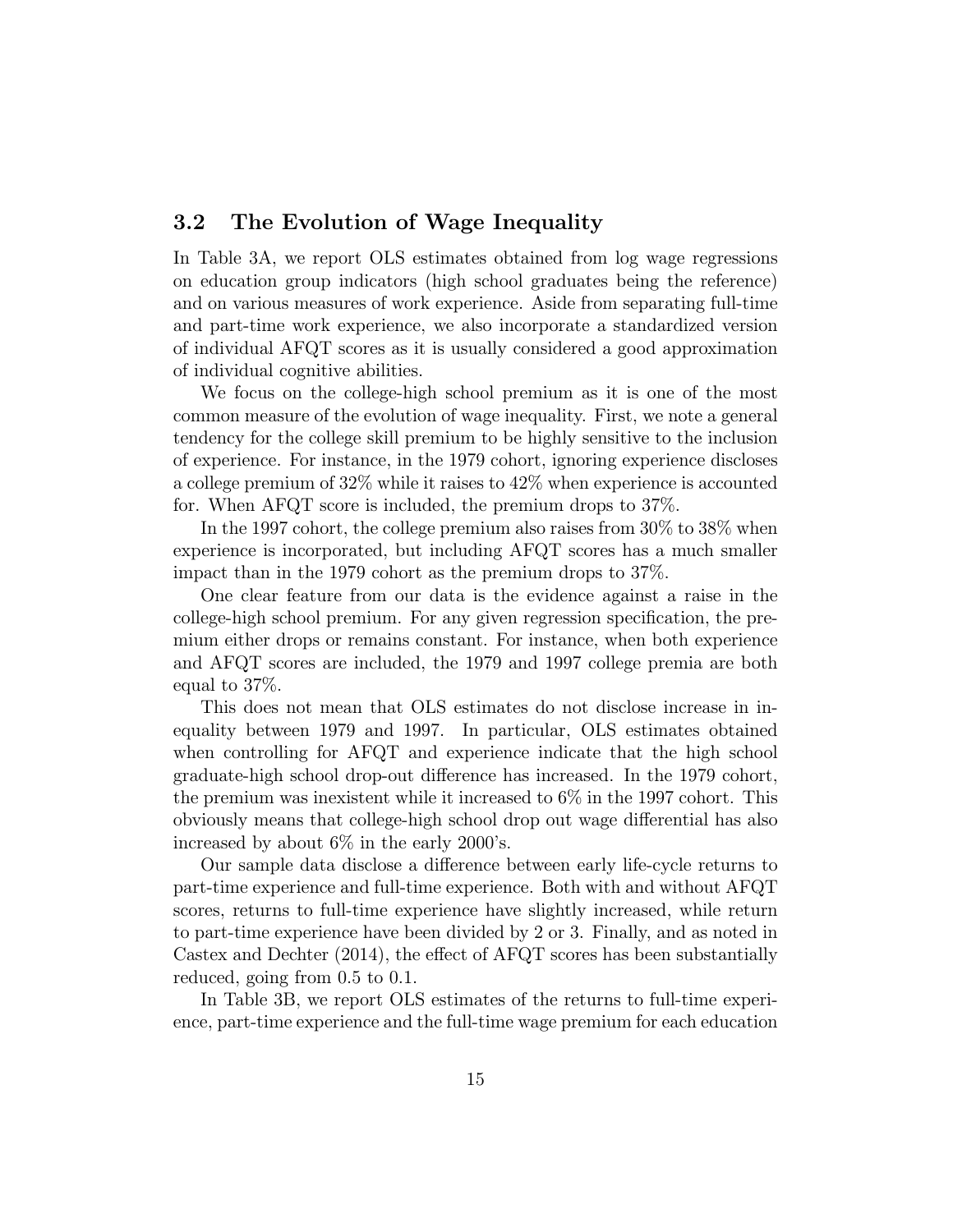group. Overall, the parameter estimates indicate that early life-cycle wage profiles of college graduates have flattened by more than 2 percentage points and those of college attendants by more than 0.7 percentage point. On the other hand, the returns to experience of both high school drop-outs and high school graduates have been stable.

|                          | 1979 Cohort   | 1997 Cohort |
|--------------------------|---------------|-------------|
|                          | Percentage    | Percentage  |
| Age $20$                 |               |             |
| in school no work        | 10.7%         | 11.0%       |
| in school-part-time work | 16.6%         | 17.0%       |
| in school-full-time work | 4.8%          | 7.2%        |
| Total                    | 32\%          | 35%         |
|                          |               |             |
| Age 23                   |               |             |
| in school no work        | 2.8%          | $5.1\%$     |
| in school-part-time work | 3.8%          | 5.1%        |
| in school-full-time work | 4.9%          | 5.5%        |
| Total                    | 11.5%         | 15.7%       |
|                          |               |             |
| Age $28$                 |               |             |
| in school no work        | 0.01%         | 1.9%        |
| in school-part-time work | $\approx 0\%$ | 1.0%        |
| in school-full-time work | 4.7%          | 5.1%        |
| Total                    | $4.7\%$       | 8.1%        |

## Table 1 Differences in labor supply while in school between the 1979 and the 1997 Cohorts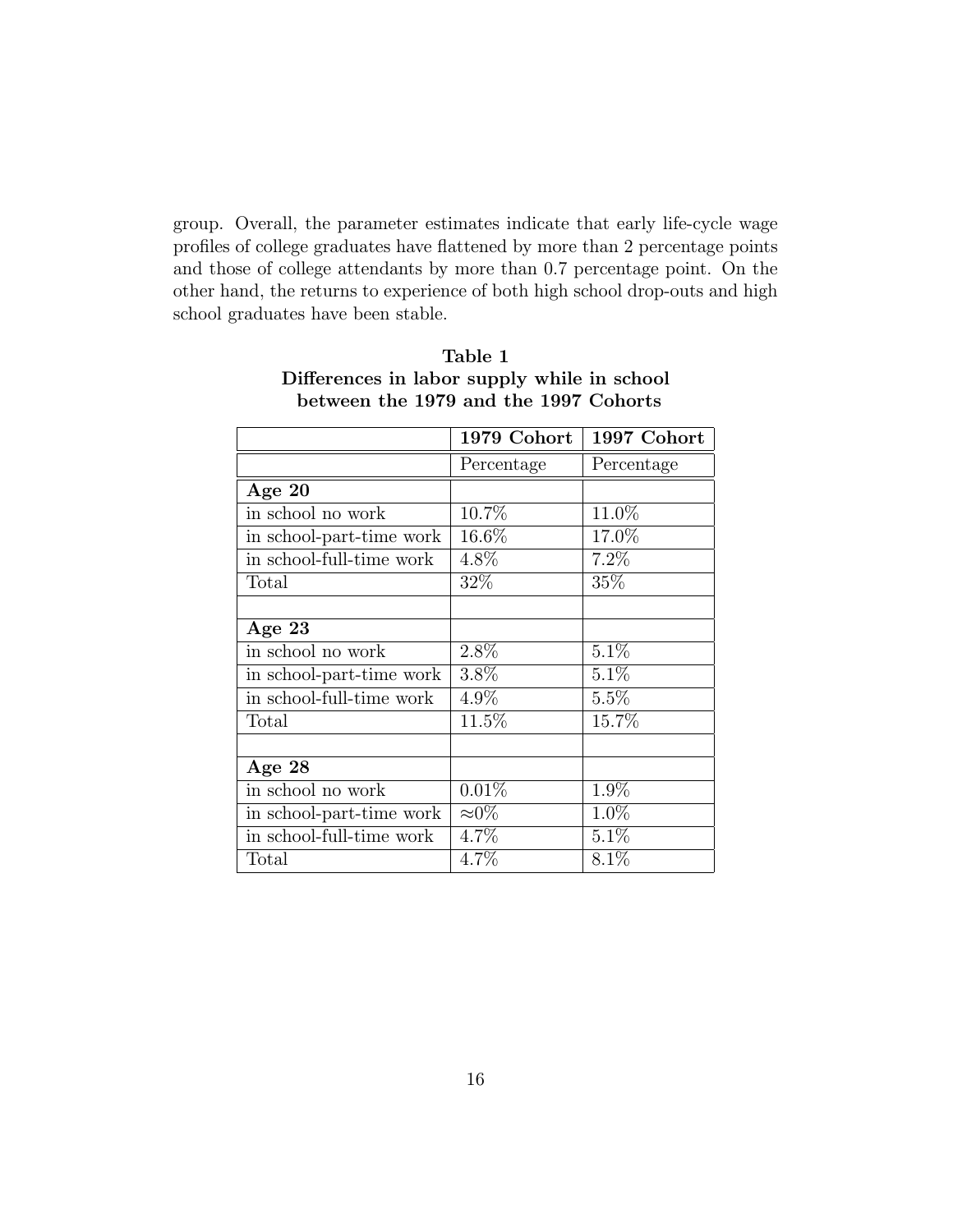| Table 2                                 |
|-----------------------------------------|
| Differences in Education and Experience |
| between the 1979 and the 1997 Cohorts   |

|                                              | 1979 Cohort | 1997 Cohort |
|----------------------------------------------|-------------|-------------|
| <b>Variables</b>                             | Percentage  | Percentage  |
|                                              |             |             |
| High School Drop Outs (age 28)               | 17.4%       | 23.5\%      |
| High School graduates (age 28)               | 38.6%       | 27.0%       |
| College Associates (age 28)                  | 20.2%       | 25.6%       |
| College graduates (age 28)                   | 23.8%       | 24.0%       |
|                                              |             |             |
|                                              | Years       | Years       |
| Enrollment in College                        | 3.44        | 4.20        |
| full-time experience (age 25)                | 4.03        | 3.25        |
| part-time experience (age 25)                | 2.16        | 2.14        |
| Full-time experience during college (age 25) | 0.41        | 0.65        |
| part-time experience during college (age 25) | 1.99        | 1.82        |
|                                              |             |             |

Note: Education outcomes are defined from reported highest grade completed at age 25. Those who have obtained a GED are classified as drop-outs.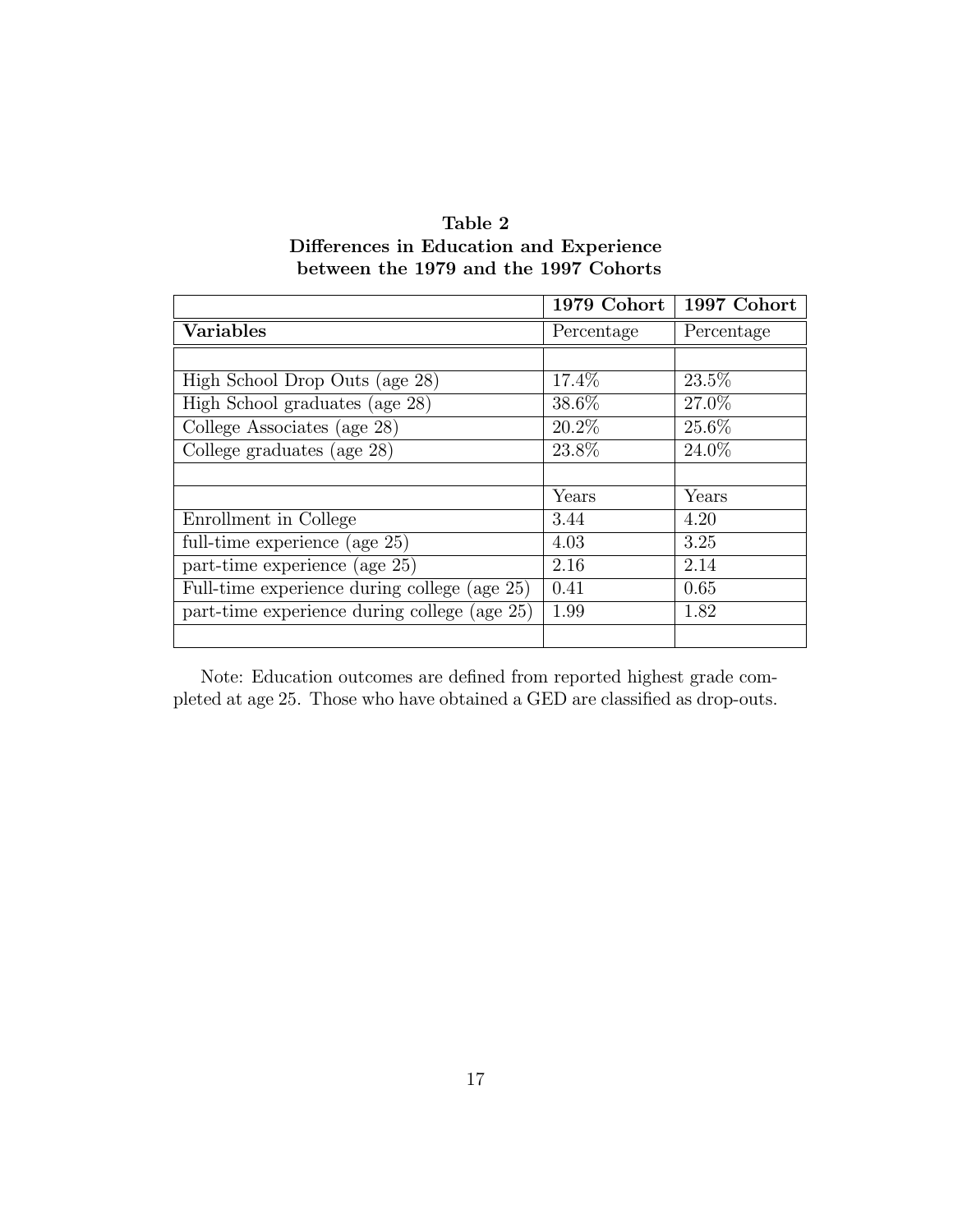| Table 3A                                     |
|----------------------------------------------|
| Documenting Changes in the Wage Distribution |
| of the 1979 and the 1997 Cohorts             |

|                     | <b>Pooled OLS Estimates</b> |                          |                   |                          |                          |             |
|---------------------|-----------------------------|--------------------------|-------------------|--------------------------|--------------------------|-------------|
| Dependent Variable  | log wages                   | log wages                | log wages         | log wages                | log wages                | log wages   |
|                     | (1)                         | $\left( 2\right)$        | $\left( 3\right)$ | $\left( 4\right)$        | (5)                      | (6)         |
|                     | 1979                        | 1997                     | 1979              | 1997                     | 1979                     | 1997        |
|                     |                             |                          |                   |                          |                          |             |
| intercept           | 2.4478**                    | $2.4160**$               | $2.1509**$        | 2.1812**                 | $2.1233**$               | 2.1709**    |
|                     |                             |                          |                   |                          |                          |             |
| Education           |                             |                          |                   |                          |                          |             |
| HS Drop-out         | $-0.0760**$                 | $-0.0977**$              | $-0.0206**$       | $-0.0674**$              | 0.0091                   | $-0.0625**$ |
| <b>HS</b> Graduates |                             | $\qquad \qquad -$        | $\qquad \qquad -$ | $\overline{\phantom{a}}$ | $\overline{\phantom{a}}$ |             |
| Associates          | $0.0380**$                  | $0.0680**$               | $0.1559**$        | $0.1418**$               | $0.1321**$               | $0.1362**$  |
| College Graduates   | $0.3156**$                  | $0.2967**$               | $0.4253**$        | $0.3776**$               | $0.3752**$               | $0.3657**$  |
|                     |                             |                          |                   |                          |                          |             |
| Exper (full time)   |                             |                          | $0.0784**$        | $0.0855**$               | $0.0804**$               | $0.0860**$  |
|                     |                             |                          |                   |                          |                          |             |
| Exper. (part-time)  |                             |                          | $0.0256**$        | $0.0106**$               | $0.0324**$               | $0.0114**$  |
|                     |                             |                          |                   |                          |                          |             |
| AFQT                |                             | $\overline{\phantom{0}}$ |                   |                          | $0.0549**$               | $0.0140**$  |
|                     |                             |                          |                   |                          |                          |             |

Note: The estimates for education groups are in reference to high school graduates (the reference group).

Note: Parameter estimates with \*\* are significant at 1%.

Note: AFQT scores are standardized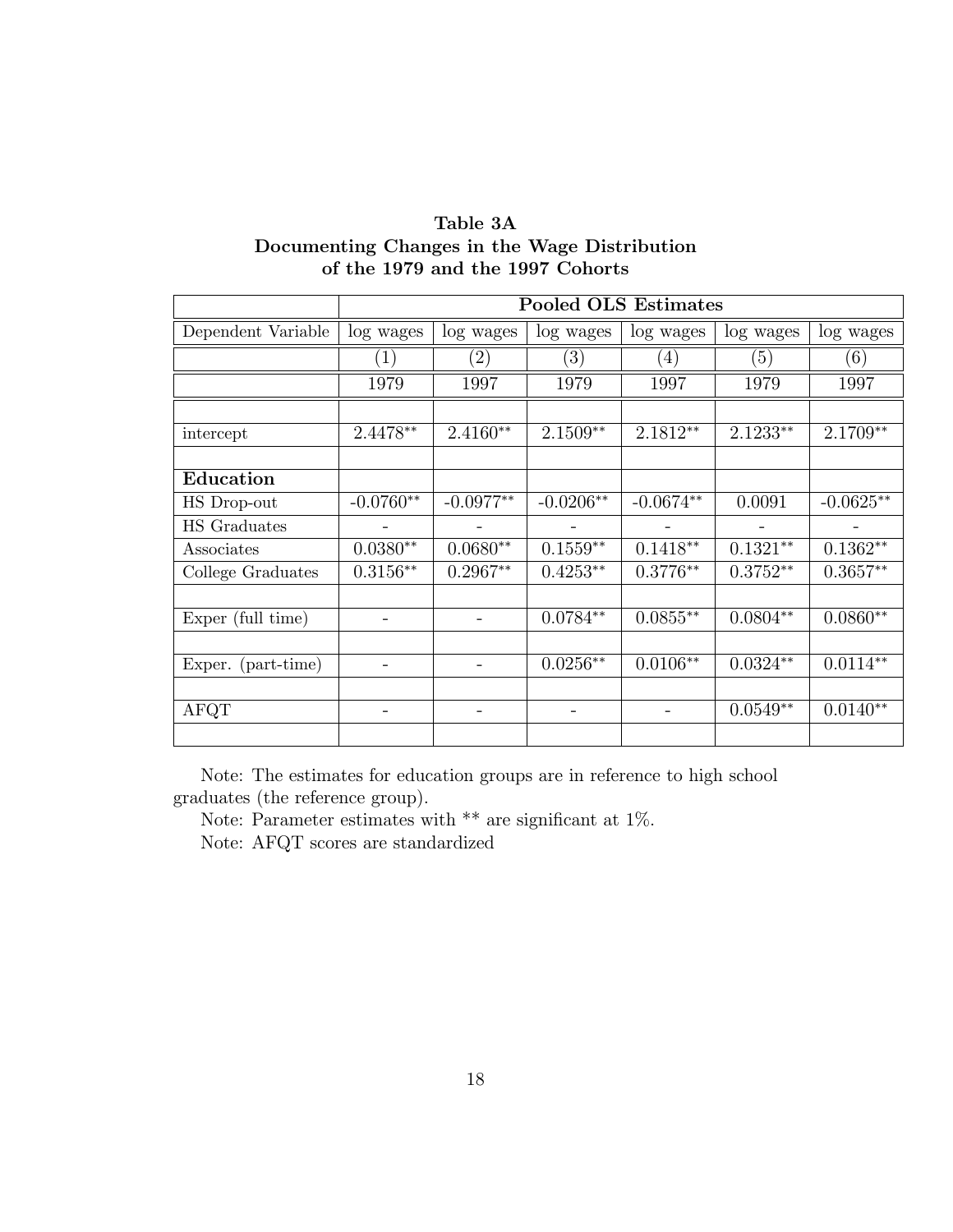| Table 3B                                     |
|----------------------------------------------|
| Documenting Changes in Returns to Experience |
| for the 1979 and the 1997 Cohorts            |

|                               | <b>Pooled OLS Estimates</b> |                  |               |  |
|-------------------------------|-----------------------------|------------------|---------------|--|
|                               | Regressors                  |                  |               |  |
|                               | Part-Time Exper             | Full-Time Exper. | Full-time job |  |
| 1979                          |                             |                  |               |  |
| HS Drop-out (log wages)       | $0.021**$                   | $0.068**$        | $0.027**$     |  |
| HS Graduates (log wages)      | $0.010**$                   | $0.078**$        | $0.097**$     |  |
| Associates (log wages)        | $0.035**$                   | $0.074**$        | 0.032         |  |
| College Graduates (log wages) | $0.038**$                   | $0.124**$        | $0.107**$     |  |
|                               |                             |                  |               |  |
| 1997                          |                             |                  |               |  |
| HS Drop-out (log wages)       | $0.028**$                   | $0.070**$        | $0.078**$     |  |
| HS Graduates (log wages)      | 0.006                       | $0.080**$        | $0.055**$     |  |
| Associates (log wages)        | $0.037**$                   | $0.067**$        | $0.097**$     |  |
| College Graduates (log wages) | $-0.026$                    | $0.102**$        | $0.146**$     |  |

Note: Parameter estimates with  $**$  are significant at 1%.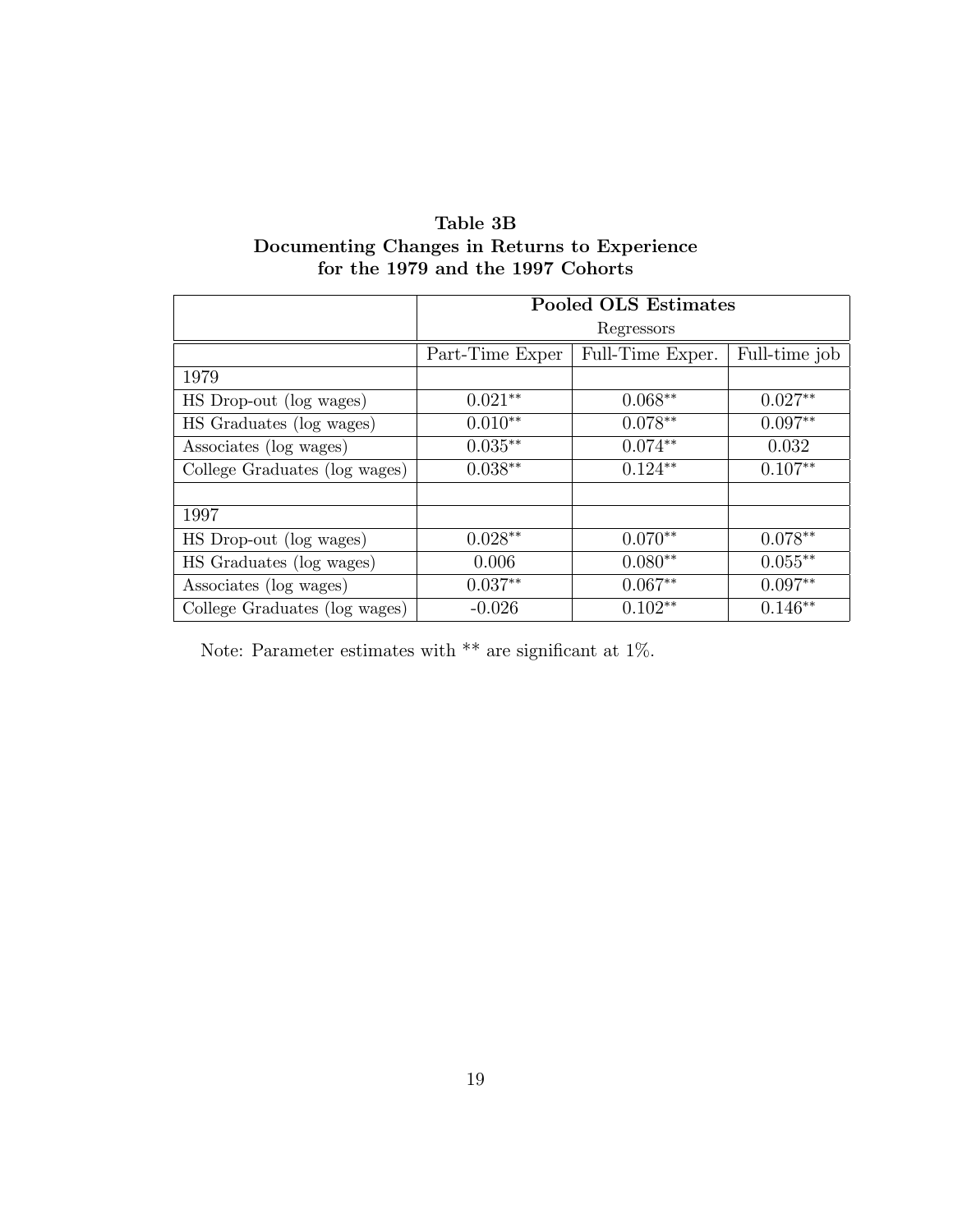## 4 The Model

Because the structure of the model that we estimate is identical across cohorts, the presentation does not incorporate any reference to a specific cohort. We model choices from age 16 until age 28 only and define the academic year as the 9-month period going from September to May. To be classied as a part-time worker (whether also enrolled in school or not), an individual must work between 10 to 30 hours per week for the majority of that period. To be classied as full-time, the individual must have worked at least 31 hours for the majority of the period. Those who report working less than 10 hours are grouped with those enrolled in school with no work.

To allow the total time needed to complete college to be endogenous, we separate school enrollment from grade transition and model grade increment as a stochastic binary outcome that depends on current grade attainment (whether in high school or post-high school), on contemporaneous hours worked and on heterogeneity. Individuals who are not in school are classified in one the following three categories: part-time work, full-time work or home time. The classication used for part-time and full-time work is the same as the classication used for work while in school except that the reference period is the full year.

In total, individuals can move between 6 distinct states: school and no work (s), school and part-time work  $(sp)$ , school and full-time work  $(sf)$ , full-time work  $(f)$ , part-time work  $(p)$  and non-market production  $(nm)$ .

While the focus of our paper is not on education financing, we still want to capture the impact of changes in the cost of university on the time allocation decision during college. Because our model is a discrete choice model (and because it is impossible to know the explicit net amount that was borrowed by a given individual), we assume a representative borrowing level which depends on individual choices about enrollment and labor supply combinations, and we tie these amounts to data on cost of college obtained from official US statistics. In turn, borrowing while in school translates into subsequent debtload and therefore affects subsequent repayments.

We consider 3 different elements determining consumption while in school (college). Those are loans (denoted  $L$ ), individual own contributions generated from past employment (denoted  $I$ ) and a residual component representing any sort of transfers (parental or other).

According to the National Postsecondary Student Aid Survey (NPSAS),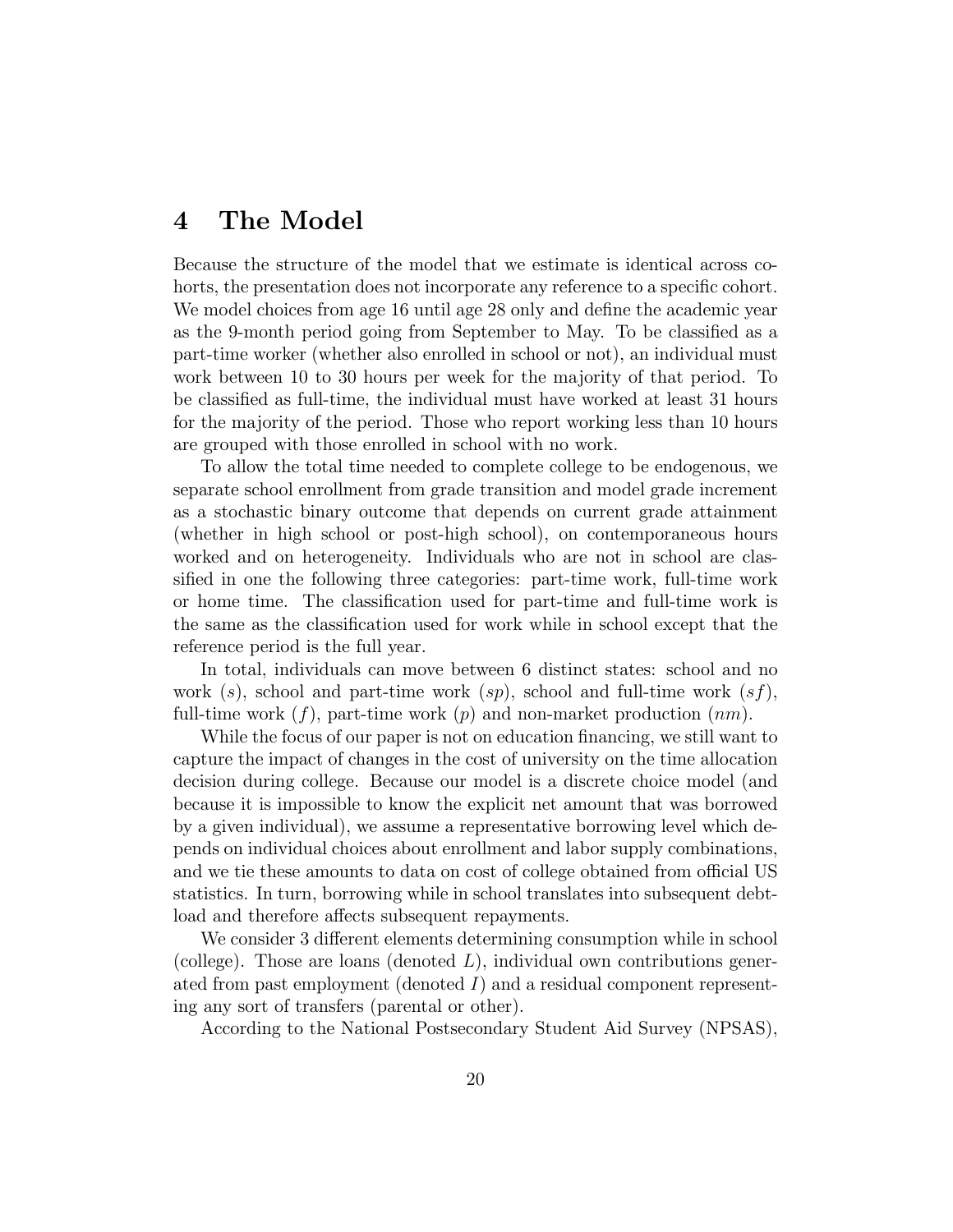the average borrowing level (in \$2000) was about \$9605 for the early 1980's and \$15,011 for the early 2000's. However, those numbers are conditional on borrowing and do not allow to separate those who have completed college from those who have not. This means that it is difficult to obtain a reliable measure per enrollment year.<sup>10</sup> Instead of using data on borrowing, we make use of college cost data coming from the Integrated Postsecondary Education Data System (IPEDS) available for the 1980's and 2000's. The costs reported by IPEDS incorporate net tuition, fee, room and board, and constitute the most standard method to measure what students pay for college. For the early 1980's, the average net cost (in year 2000 dollars) was about \$3,648 per year of college. For the early 2000's, the estimate is about \$7,042 per year and indicates that college costs have doubled over this 20 year period.<sup>11</sup>

To obtain identication of the net amount of consumption while in school, we impose a relationship between borrowing and enrollment-labor supply combinations. As a general rule, we assume that the cost of college may be covered by one of the following 3 options, borrowing, contemporaneous labor supply or by interrupting school in order to work and cover subsequent college costs. For instance, those attending college and are not working, will either need to borrow the full cost of college, or use previous employment (if they have interrupted school to work) to carry over an amount equivalent to tuition. Similarly, those who work part-time while in school need to borrow only half of it or use last period gains. Finally, those who work full-time are assumed not to borrow as we assume that their contemporaneous gains are sufficient to cover college costs. These assumptions essentially imply that individuals nancing education by work and loans may have a similar consumption level, but that those who borrow build up future debt-load which reduces post-education wages. Details about debt repayment are provided below.<sup>12</sup>

<sup>&</sup>lt;sup>10</sup>NPSAS (https://nces.ed.gov/surveys/npsas/) is a cross-sectional complex survey with a 2-stage sampling design. Institutions are sampled first, then students are selected from the sampled institutions' enrollment lists. The survey is designed to be nationally representative of students attending postsecondary institutions during an academic year.

<sup>&</sup>lt;sup>11</sup>Those numbers represent an average between private and public institutions.

<sup>12</sup>One reason for using data outside the NLSY is that the NLSY79 and the NLSY97 do not contain the same information and therefore cannot be treated symetrically. A second reason is that individual choices are likely to depend on unobserved parental transfers (either in-kind or financial) which are practically unobserved. So for these reasons, and instead of introducing data subject to high measurement error, we rely on data provided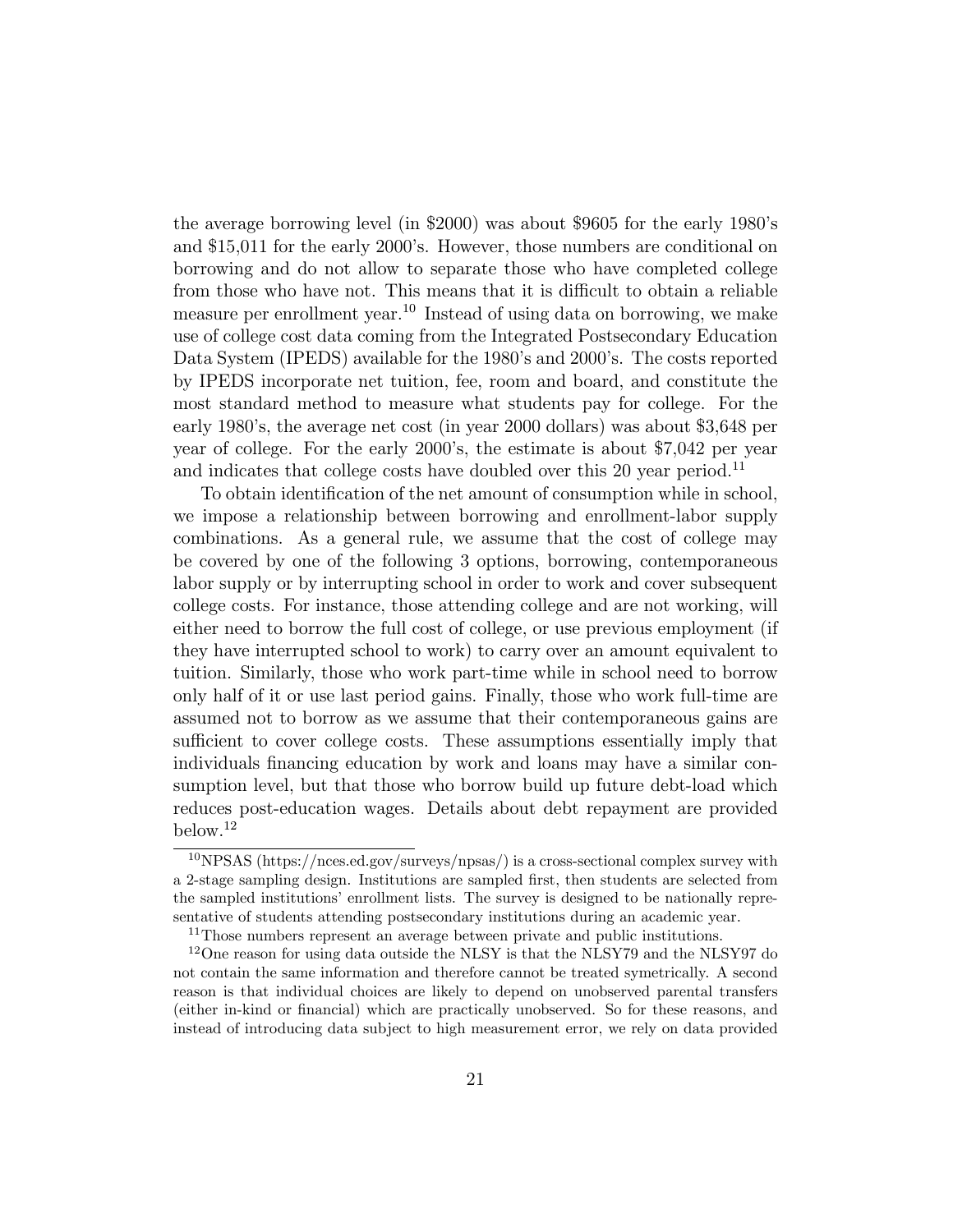Finally, the skill-production function is allowed to differ according to educational outcomes as in a Roy model. We assume the existence of a wage equation for each specific group; high school drop-outs, high school graduates, college associates and college graduates. The wage is interpreted as the product of a specic skill price per unit of human capital times the human capital level which depends itself on accumulated full-time, parttime experience and individual heterogeneity. Our specication of the skill production function is therefore coherent with the treatment effect literature in which the returns to schooling are heterogeneous and may be justied by the different natures of jobs accessible to each education group. Our modeling assumption therefore treats each education group as a specific skill. To capture the fact that wages of full-time workers may be higher than parttime wages or higher than wages paid while in school, we also allow wages to depend on a full-time work indicator.

We now present the notation used for each component of the model. Choices

The variable  $d_{t,s}$  is equal to 1 when an individual is in school at beginning of year t, and works 9 hours or less per week  $(d_{t,s} = 0$  if not),  $d_{t,sp}$  is equal to 1 when the individual is in school and works between 10 and 30 hours per week  $(d_{t,sp} = 0$  if not),  $d_{t,sf}$  is equal to 1 when the individual is in school and works more than 30 hours per week  $(d_{t,sf} = 0$  if not),  $d_{t,nm}$  is equal to 1 when the individual works 9 hours or less per week or involves in non-market activities  $(d_{t,nm} = 0$  if not),  $d_{t,p}$  is equal to 1 when the individual works between 10 hours and 30 hours per week  $(d_{t,p} = 0$  if not), and finally  $d_{t,f}$  is equal to 1 when the individual works more than 30 hours per week  $(d_{tf} = 0)$ if not).

#### Borrowing and Debt

When  $d_{t,s} = 1$ , the amount of borrowing  $(L_t^s)$  and the individual contribution  $(I_t)$  are given by the following:

$$
L_t^s = T \cdot (1 - (d_{t-1,p} + d_{t-1,f})) + 0.5 \cdot T \cdot d_{t-1,p}
$$
  
\n
$$
I_t = T \cdot d_{t-1,f} + 0.5 \cdot T \cdot d_{t-1,p}
$$

by official statistical agencies and impute average amount of borrowing conditional on labor force status while in higher education. This is what allows us to estimate the level of consumption while in school.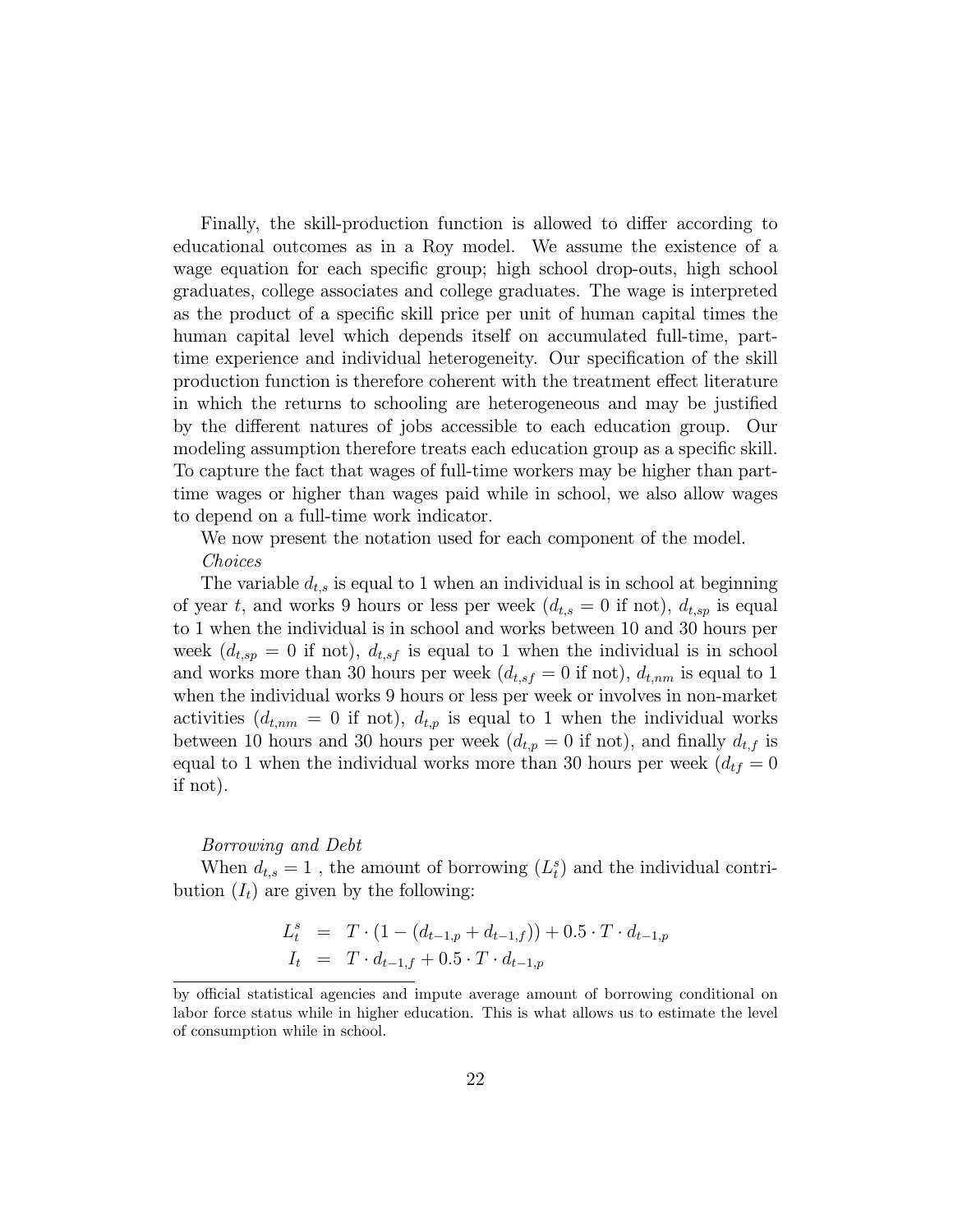where T denotes the yearly cost of college. This implies that full-time students who did not interrupt in the previous period need to borrow T and that those who interrupted to work part-time in the previous period need to borrow half of T. For those who interrupted to work full-time,  $L_t^s = 0$ .

When estimating the model, we set  $T$  to its per-hour equivalent by dividing the total yearly cost by 2000.

When  $d_{t,sp} = 1$ , the amount of borrowing  $(L_t^{sp})$  $t_t^{sp}$ ) is given by the following

$$
L_t^{sp} = 0.5 \cdot T \cdot (1 - (d_{t-1,p} + d_{t-1,f}))
$$

When  $d_{t,sf} = 1$ , there is no borrowing. For both  $d_{t,sp} = 1$  and  $d_{t,sf} = 1$ , the individual contributions are given by the equation above.

#### Utility of Attending Education

We assume that the per-period utility function, which takes a logarithmic form, depends on the sum of good consumption and on non-pecuniary amenities. The utility of attending school full-time (with no work) for individual i at time t is denoted  $U_{it}^s$ , while the utility of attending school and working part-time and full-time are denoted  $U_{it}^{sp}$  and  $U_{it}^{sf}$ , respectively.<sup>13</sup> They are defined as follows:

$$
U_{it}^s = \bar{U}_{it}^s + \varepsilon_{it}^s
$$
  

$$
U_{it}^{sp} = \bar{U}_{it}^{sp} + \varepsilon_{it}^{sp}
$$
  

$$
U_{it}^{sf} = \bar{U}_{it}^{sf} + \varepsilon_{it}^{sf}
$$

where  $\varepsilon_{it}^s$ ,  $\varepsilon_{it}^{sp}$ , and  $\varepsilon_{it}^{sf}$  are idiosyncratic stochastic shocks and where  $\bar{U}_{it}^s$ ,  $\bar{U}_{it}^{sp}$ , and  $\bar{U}_{it}^{sf}$  are defined as follows

$$
\bar{U}^s_{it} = \ln\{c^s_{it}\}, \bar{U}^{sp}_{it} = \ln\{c^{sp}_{it}\}, \bar{U}^{sf}_{it} = \ln\{c^{sf}_{it}\}
$$

The terms  $c_{it}^s$ ,  $c_{it}^{sp}$  and  $c_{it}^{sf}$  are composite notions of total consumption incorporating both financial and non-pecuniary values of attending higher education. They are defined as follows;

 $13\text{As}$  far as we know, Eckstein and Wolpin (1999) were the first to model structurally the joint decision between attending school and work. Their paper focusses on high school enrollment.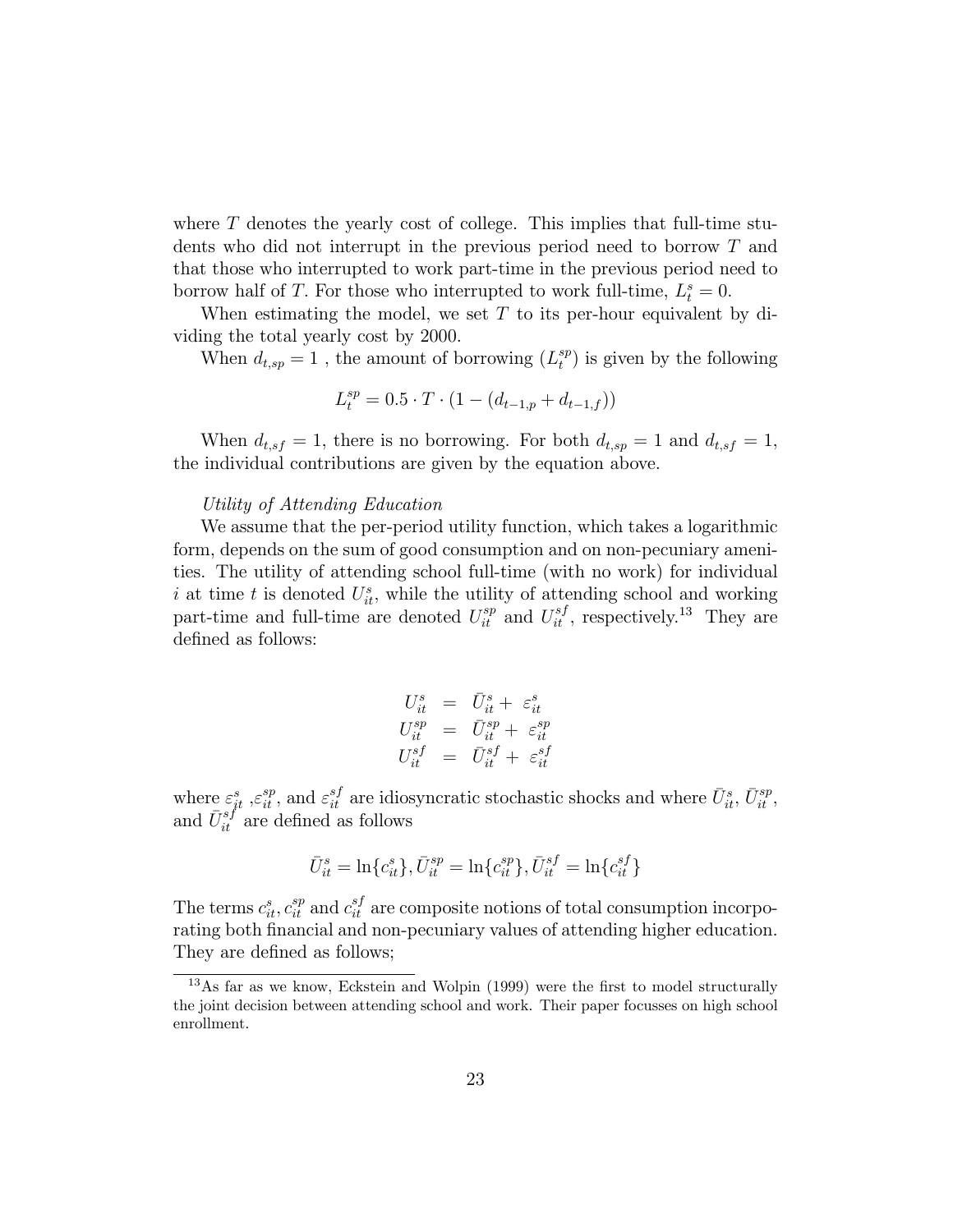$$
c_{it}^{s} = \alpha_{0}^{s} + (L_{t}^{s} + I_{t}(.) - T) \cdot 1(12 \leq G_{it}) + \alpha_{1i}^{s} \cdot 1(12 \leq G_{it}) + \alpha_{2}^{s} \cdot 1(14 \leq G_{it})
$$
  
\n
$$
c_{it}^{sp} = \alpha_{0}^{sp} + (L^{sp} + I_{t}(.) - T) \cdot 1(12 \leq G_{it}) + \alpha_{3}^{sp} \cdot W_{it} + \alpha_{1i}^{sp} \cdot 1(12 \leq G_{it}) + \alpha_{2}^{sp} \cdot 1(14 \leq G_{it})
$$
  
\n
$$
c_{it}^{sf} = \alpha_{0}^{sf} + (I_{i}(.) - T) \cdot 1(12 \leq G_{it}) + \alpha_{3}^{sf} \cdot W_{it} + \alpha_{1i}^{sf} \cdot 1(12 \leq G_{it}) + \alpha_{2}^{sf} \cdot 1(14 \leq G_{it})
$$

and where  $1(.)$  is the indicator function.

To obtain identification, the parameters  $\alpha_3^{sp}$  $_3^{sp}$  and  $\alpha_3^{sf}$  $_3^{sJ}$ , which capture potential additional consumption induced by working full-time or part-time, need to be normalized. We set the consumption level associated to full-time work to the per-hour wage rate equivalent, and normalize  $\alpha_3^{sf}$  $_3^{sf}$  to 1 and  $\alpha_3^{sp}$ 3 to 0.5. We interpret the intercept terms  $\alpha_0^s, \alpha_0^{sp}$  $_0^{sp}$  and  $\alpha_0^{sf}$  $_{0}^{s_{J}}$ , which are treated as free parameters, as quantities measuring minimum consumption level provided by the parents.<sup>14</sup>

The parameters  $\alpha_{1i}^s, \alpha_{1i}^{sp}$  $_{1i}^{sp}$ ,  $\alpha_{1i}^{sf}$  play the role of individual differences in the valuation of post-secondary education which may either come from heterogeneity in the non-pecuniary valuation of college attendance or from heterogeneity in consumption transfers. While both interpretations are admissible, and because they enter the utility function additively with respect to parttime and full-time wages, they are automatically expressed in dollar value (on a per-hour equivalence). Finally, the parameters  $\alpha_2^s, \alpha_2^{sp}$  $_2^{sp}, \alpha_2^{sf}$  $_2^{s_J}$ capture the variation in the utility of attending school when reaching grade 14 and beyond.

#### The Utility of Working

We define the utility of working full-time, denoted  $U_{it}^f$ , and the utility of working part-time, denoted  $U_{it}^p$ , in the same spirit as we did for work while in school. That is the per-period utility is the sum of a component measuring consumption and another one capturing the utility (or disutility.) of working longer hours.

To incorporate the implications of education nancing on post-college wages, we assume a 10 years repayment stream at the student loan interest rate prevailing over the early 1980's and early 2000's. To obtain the

<sup>&</sup>lt;sup>14</sup>This specification implies that we assume these minimum transfers to be the same if attending high school or college.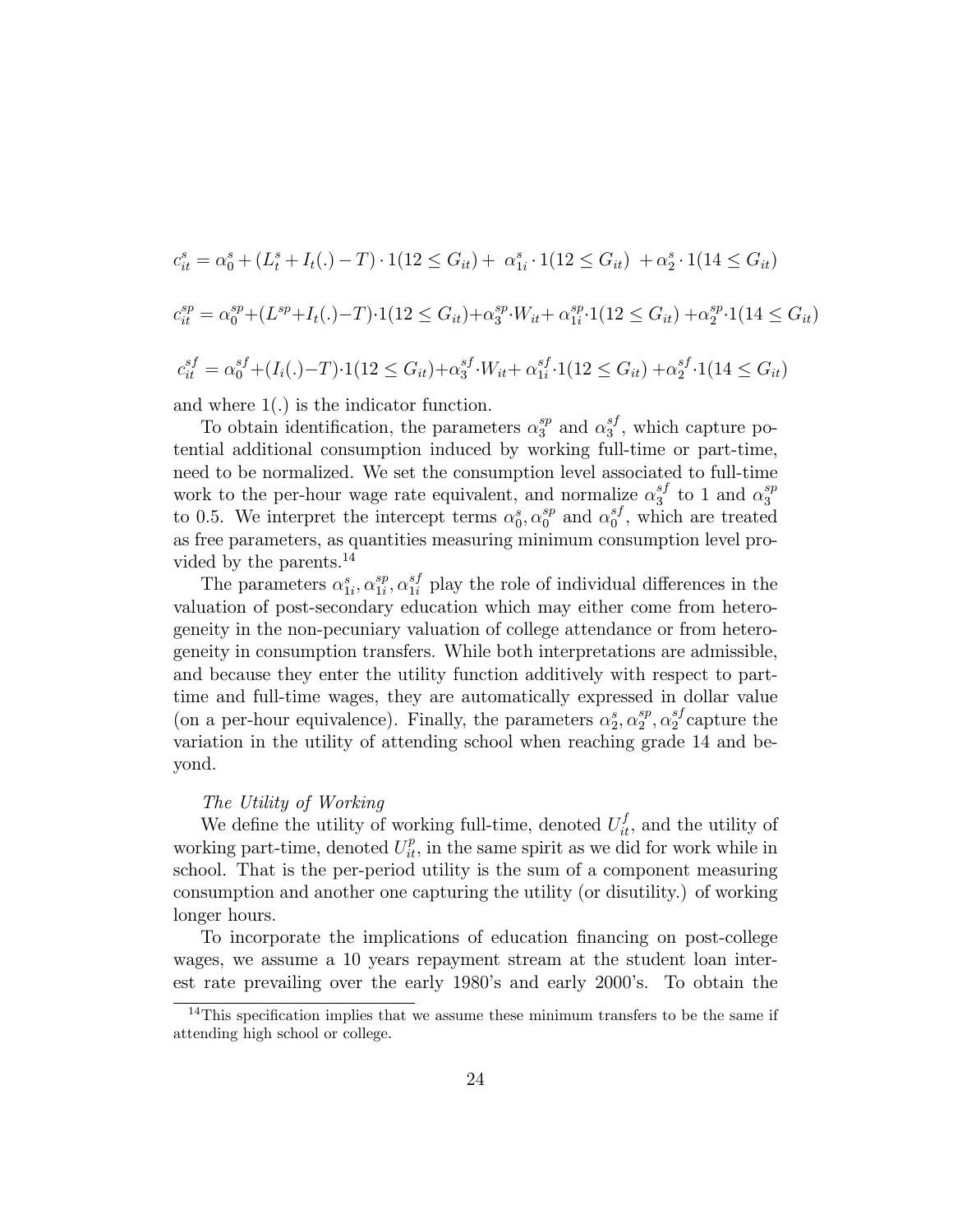repayment schedule, we approximate the debt-load by imputing an average borrowing level depending on the yearly status of the student and compute the repayment stream over 10 years at a specic interest rate using standard amortized loan expressions.

To construct the repayment schedule, we define the accumulated debt load  $(DL)$  when entering period t as follows:

$$
DL_t = \sum_{s=0}^{t-1} L_s^{sp} \cdot d_{s,sp} + L_s^s \cdot d_{s,s}
$$

and transform it into a yearly repayment stream, assuming a 10 year horizon and using the student loan interest rate prevailing over each relevant period. The rate of interest was equal to 8% for the 1979 cohort and 5% for the 1997 cohort. We denote the yearly repayment by  $F_t(DL_t)$  and reduce post-college wages by the repayment level which depends indirectly on past enrollment decisions and on past-borrowing. Formally, the repayment,  $F_t(DL_{it})$ , is computed as

$$
F_t(DL_{it}) = DL_{it} \cdot (r + \frac{r}{(1+r)^{10} - 1})
$$

where  $r$  is the interest rate. Forward looking agents thereby internalize the cost of enrolling in higher education by expecting a lower net wage once leaving school.

The utilities are written as follows

$$
U_{it}^f = \bar{U}_{it}^f + \varepsilon_{it}^f = \alpha_{0i}^f(t) + \ln(\alpha_1^f \cdot (W_{it} - \mathcal{F}_t(DL_{it})) + \varepsilon_{it}^f
$$
  

$$
U_{it}^p = \bar{U}_{it}^p + \varepsilon_{it}^p = \alpha_{0i}^p(t) + \ln(\alpha_1^p \cdot (W_{it} - \mathcal{F}_t(DL_{it})) + \varepsilon_{it}^p
$$

where  $\varepsilon_{it}^f$  and  $\varepsilon_{it}^p$  idiosyncratic random shocks. To estimate the model, we fix  $\alpha_1^f$  $\frac{f}{1}$ to 1 and let  $\alpha_1^p$  $\frac{p}{1}$  to 0.5. The heterogeneity terms measuring individual specific differences in the valuation of work intensity  $(\alpha_0^f)$  $_{0i}^{f}(t)$  and  $\alpha_0^p$  $_{0i}^{p}(t)$  depend on t as we allow educational attainment to affect the disutility of working full-time or part-time. They are given by the following expression:

$$
\alpha_{0i}^p(t) = \tilde{\alpha}_i^p + \alpha_h^p \cdot h_{it} + \alpha_a^p \cdot a_{it} + \alpha_c^p \cdot c_{it}
$$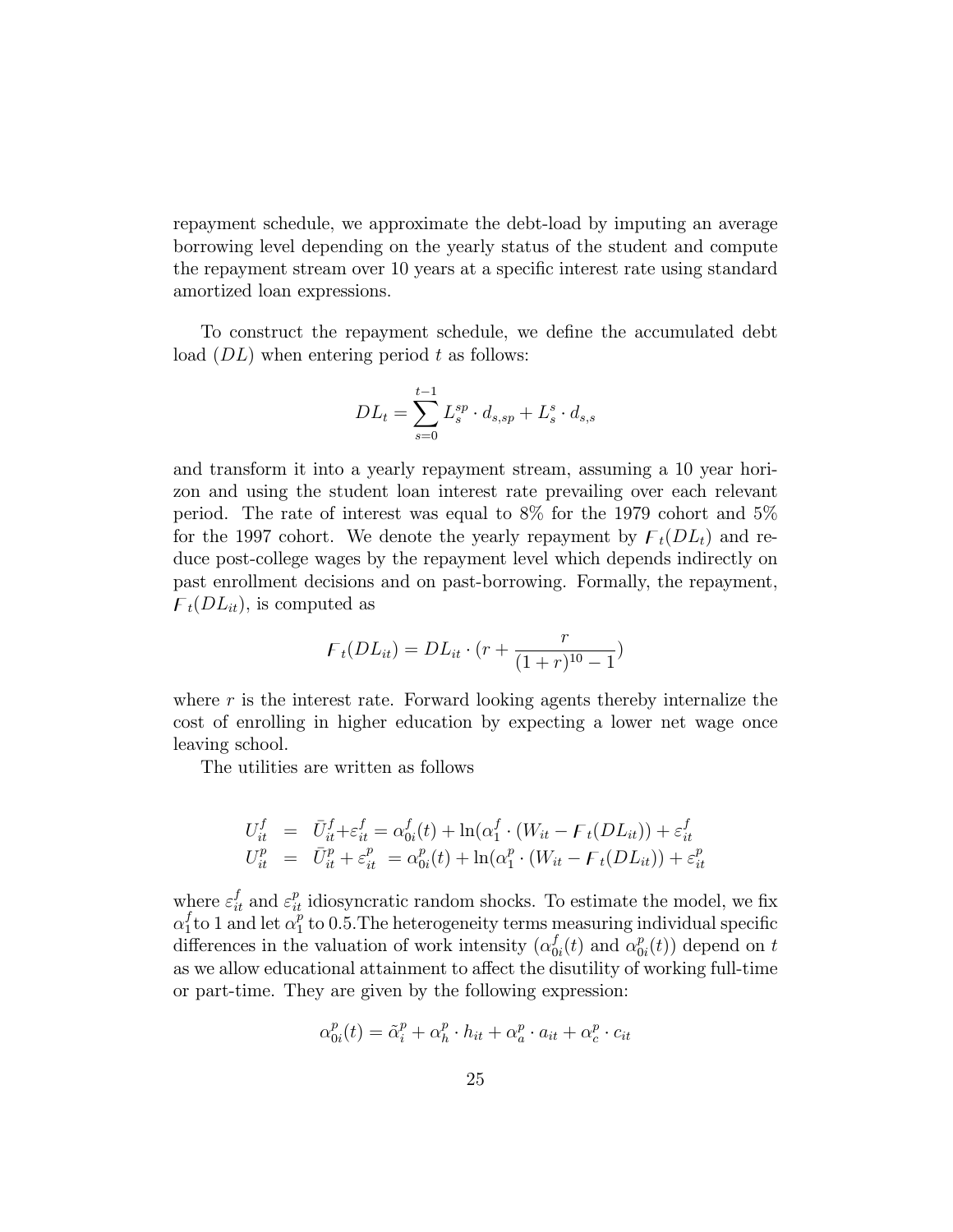$$
\alpha_{0i}^f(t) = \tilde{\alpha}_i^f + \alpha_h^f \cdot h_{it} + \alpha_a^f \cdot a_{it} + \alpha_c^f \cdot c_{it}
$$

where  $\tilde{\alpha}_i^p$  $\tilde{i}$  and  $\tilde{\alpha}_i^f$  play the role of unobserved heterogeneity in the valuation of part-time work and full-time work. The variables  $h_{it}$ ,  $a_{it}$ , and  $c_{it}$  indicate the highest grade attained by date  $t$  (high school graduates, college associates, and college graduates respectively) and  $\alpha_h^p$  $_{h}^{p},\alpha_{h}^{f}$  ${}_{h}^{f}, \alpha_{a}^{p}, \alpha_{a}^{f}, \alpha_{c}^{p}$  and  $\alpha_{c}^{f}$  are associated parameters to be estimated.

#### Non-Market Time

Finally, the utility of household production (state nm) is assumed to depend on schooling and on unobserved heterogeneity:

$$
U_{it}^{NM} = \alpha_i^{nm} + \alpha_h^{nm} \cdot h_{it} + \alpha_a^{nm} \cdot a_{it} + \alpha_c^{nm} \cdot c_{it} + \varepsilon_{it}^{nm}
$$

#### The Skill Production Functions and Wages

Each wage (log) equation is interpreted as a skill production function mapping individual heterogeneity and accumulated full-time and part-time experience, which are denoted  $F_t$  and  $P_t$  respectively, into log wages. As the return to part-time and full-time experience depend on each type of schooling, our specification is more general than standard Mincer models. .

The wage equations are equal to the following:

$$
w_{it}^{d} = \bar{w}_{it}^{d} + \varepsilon_{it}^{d}
$$
 (HS dropouts)  

$$
w_{it}^{h} = \bar{w}_{it}^{h} + \varepsilon_{it}^{h}
$$
 (HS graduates)  

$$
w_{it}^{a} = \bar{w}_{it}^{a} + \varepsilon_{it}^{a}
$$
 (Associates)

$$
w_{it}^c = \bar{w}_{it}^c + \varepsilon_{it}^c
$$
 (College Graduates)

with

$$
\bar{w}_{it}^d = \lambda_i^d + \lambda_F^d \cdot F_{it} + \lambda_P^d \cdot P_{it} + \lambda_s^d \cdot d_{it,f}
$$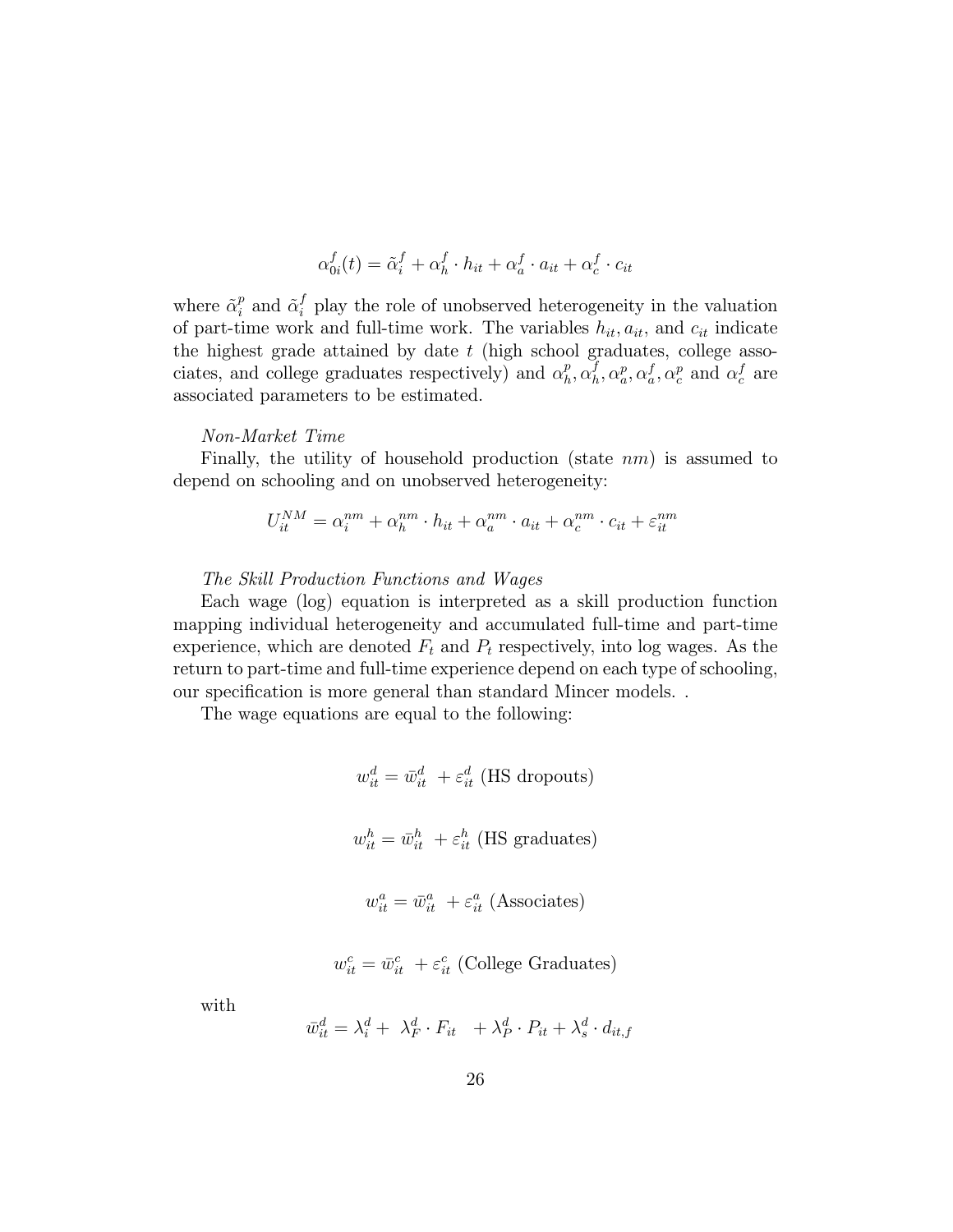$$
\bar{w}_{it}^h = \lambda_i^h + \lambda_F^h \cdot F_{it} + \lambda_P^h \cdot P_{it} + \lambda_s^h \cdot d_{it,s}
$$
  

$$
\bar{w}_{it}^a = \lambda_i^a + \lambda_F^a \cdot F_{it} + \lambda_P^a \cdot P_{it} + \lambda_s^a \cdot d_{it,f}
$$
  

$$
\bar{w}_{it}^c = \lambda_i^c + \lambda_F^c \cdot F_{it} + \lambda_P^c \cdot P_{it} + \lambda_s^c \cdot d_{it,f}
$$

The individual specific parameters  $(\lambda_i^d, \lambda_i^h, \lambda_i^a, \lambda_i^c)$  measure unobserved heterogeneity affecting wages. The group-specific log skill price is absorbed into each individual specic intercept terms when estimating the model on each cohort separately. The parameters  $\lambda_s^d, \lambda_s^h, \lambda_s^a$  and  $\lambda_s^c$  act as shift parameters that allow full-time wages to differ from part-time wages.

#### Stochastic Choices

- Utility Shocks: The elements of the vector of error terms  $\{\varepsilon_{it}^s, \varepsilon_{it}^{sp}, \varepsilon_{it}^{sf}, \varepsilon_{it}^f, \varepsilon_{it}^p, \varepsilon_{it}^{nm}\}$ are assumed to be i.i.d. and to follow an extreme-value distribution (Rust, 1987):
- Wage Shocks: The stochastic wage shock vector is  $\varepsilon_{it}^w = \{ \varepsilon_{it}^d, \varepsilon_{it}^h, \varepsilon_{it}^a, \varepsilon_{it}^c \}$ and all components are assumed to be i.i.d. Normal with mean 0 and with standard deviations  $\sigma^d, \sigma^h, \sigma^a$  and  $\sigma^c$ .

#### Grade Progression Technology and Educational Standards

We model grade accumulation as a stochastic binary outcome that depends on current grade attainment (whether in high school or post-high school), on contemporaneous hours worked and on unobserved heterogeneity. We define an indicator,  $g_t$ , equal to 1 when grade advancement is realized  $(G_{t+1} = G_t + 1)$  and 0 when not  $(G_{t+1} = G_t)$ , and write the transition probability as follows:

$$
\Pr(g_t = 1 | in school) =
$$
\n
$$
\Pr(G_{t+1} = G_t + 1 | in school) =
$$
\n
$$
\frac{\exp(g_i + g_1 \cdot I(12 \le G_{it}) + g_2 \cdot d_{t,sp} + g_3 \cdot d_{t,sf})}{1 + \exp(g_i + g_1 \cdot I(12 \le G_{it}) + g_2 \cdot d_{t,sp} + g_3 \cdot d_{t,sf})}
$$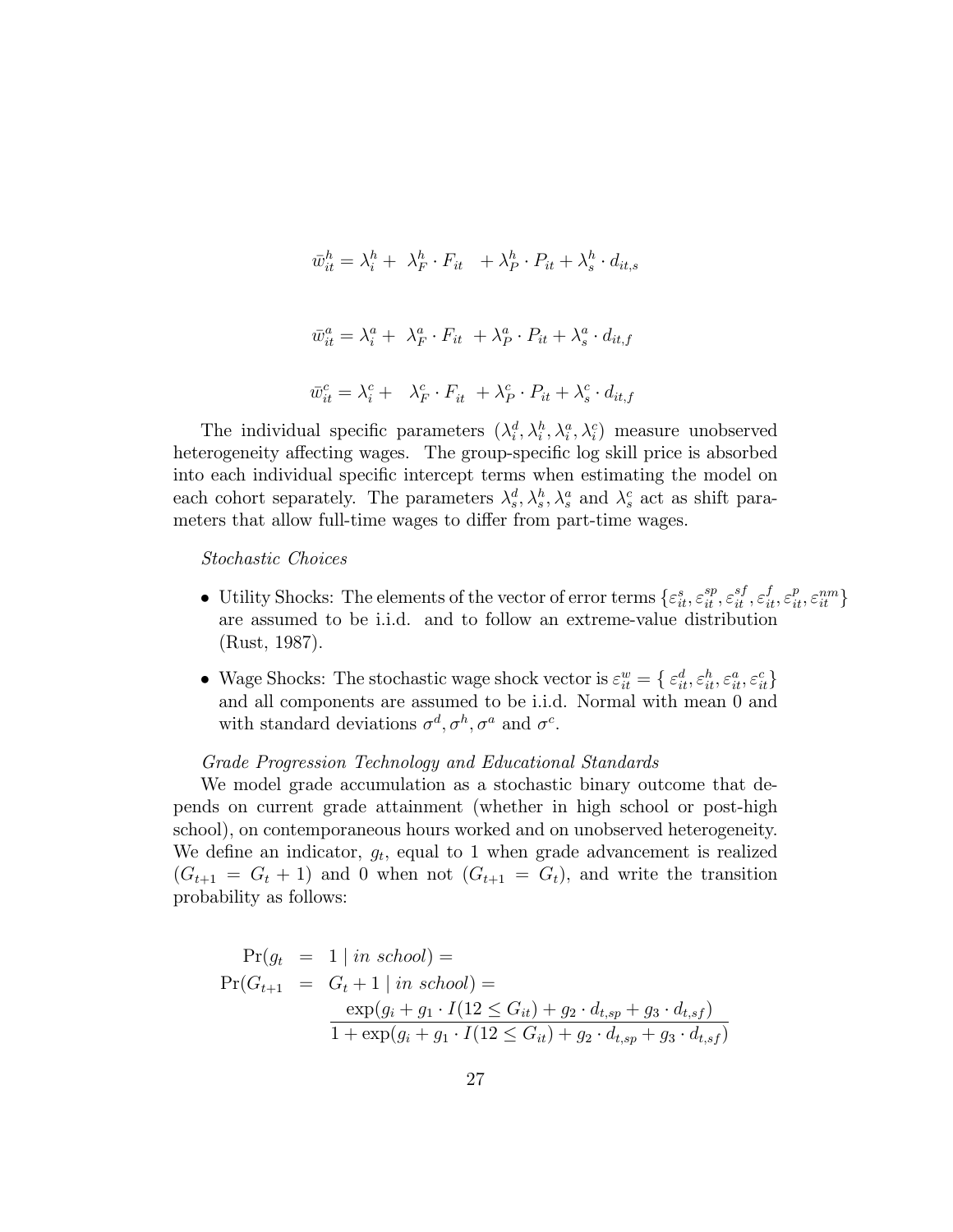where  $g_i$  is an unobserved heterogeneity term affecting grade accumulation,  $g_1$  is a parameter allowing the rate of grade progression to differ between high school and college and  $g_2$  and  $g_3$  measure the impact of part-time and full-time work during school on grade progression.

#### Bellman Equations

We model choices from age 16 until 28. The problem is solved using recursive methods, and optimal choices may be characterized by a Bellman equation. For each possible choice, there is a specific value function,  $V_t^k(\Omega_t)$ , equal to

$$
V_t^k(\Omega_t) = \bar{U}_t^k + \varepsilon_t^k + \beta E V_{t+1}(\Omega_{t+1} | d_{kt} = 1) \text{ for } k = s, sp, sf, nm, p, f
$$
  
= 
$$
\bar{V}_t^k + \varepsilon_t^k
$$

where  $\bar{V}_t^k = \bar{U}_t^k + \beta EV_{t+1}(\Omega_{t+1} \mid d_{kt} = 1)$  and where  $\Omega_t$  denotes the set of all relevant state variables at date t (random shocks, accumulated periods in each state, accumulated debt-load, and grade level). The future component is defined as follows

$$
EV_{t+1}(\Omega_{t+1} \mid d_{kt} = 1)
$$
  
=  $E \max \{ V_{st+1}^s(.), V_{t+1}^{sp}(.), V_{t+1}^{sf}(.), V_{t+1}^{nm}(.), V_{t+1}^p(.), V_{t+1}^f(.) \mid d_{kt} = 1 \}$ 

where  $\beta$  is the discount factor, and where  $\Omega_t$  is the set containing all state variables known by the agent at  $t$ .

Finally, to estimate the model, we need to impose a terminal condition. As pointed out in Magnac and Thesmar (2002), a free terminal value function may introduce identification problems. Within the context of a schooling model, specifying a terminal value function as a flexible polynomial function of state variables would be problematic because it would be hard to distinguish between an agent deciding to educate himself because of a high value of the non-pecuniary utility of attending higher education and another one doing so because education conveys a higher expected utility beyond the terminal date. Both of these are identied from the propensity to obtain more or less education after conditioning on the monetary component of the skill premium. Separating them would be tenuous.

To proceed, we assume that the terminal value is the logarithm of the difference between the full-time wage, expressed at accumulated schooling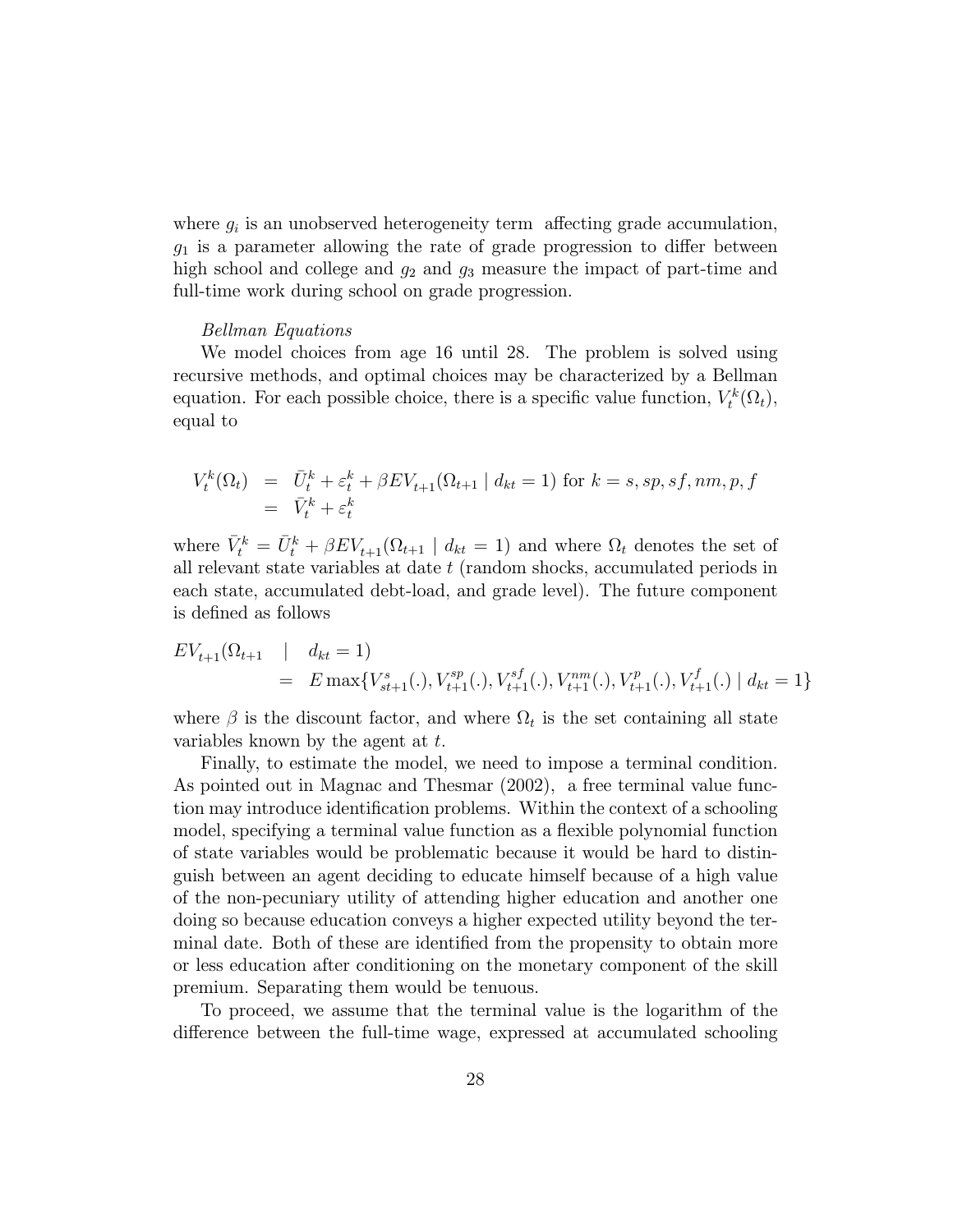and experience levels of the last period, and the residual debt-load. That is

$$
V_{T=age29} = E \log(w_{i,age29} - (DL_{age29} - \sum_{s=age16}^{age28} F_i (DL_{is}))
$$

It follows that the terminal value function,  $V_{T = age29}$ , does not incorporate any additional parameter and that identification of the structural parameters is facilitated by this sort of assumption. Without it, individuals would be induced to raise consumption at unreasonable levels while in school, and run abnormally high debt-levels.

### 4.1 Estimation

To facilitate estimation, we follow Sullivan (2006, 2010) and implement an interpolation method in the spirit of Keane and Wolpin (1997) and which is adapted for models with Extreme Value utility shocks (Rust, 1987). Like all interpolation methods, it first requires to solve value functions at a limited subset of the state space and use these values within a regression to approximate value functions for the remaining elements of the state space.

#### First Step

First, and in order to evaluate the value functions, we simulate the distribution of  $\varepsilon_{it}^w = \{\varepsilon_{it}^d, \varepsilon_{it}^h, \varepsilon_{it}^c, \varepsilon_{it}^c\}$  using A antithetic draws for each component.<sup>15</sup> Defining  $\tilde{V}_t^k(a)$  as the deterministic part of the intertemporal utility of option k conditional on one realization (*a*) of the vector  $\varepsilon_{it}^w$ , the expected maximum utility achievable in period  $t$  is equal to

$$
EV_t(a) = \tau \cdot \left(\gamma + \ln \left\{ \sum_k \exp \left( \frac{\bar{V}_t^k(a)}{\tau} \right) \right\} \right)
$$

where

$$
\bar{V}_t^j(a) = V_t^j(a) - \varepsilon_t^j \text{ for } k = s, sp, sf, nm, p, f
$$

and where  $\tau$  is the scale of the extreme-value distribution and  $\gamma$  is Euler's constant.

<sup>&</sup>lt;sup>15</sup>In practice, we set  $A$  to 20.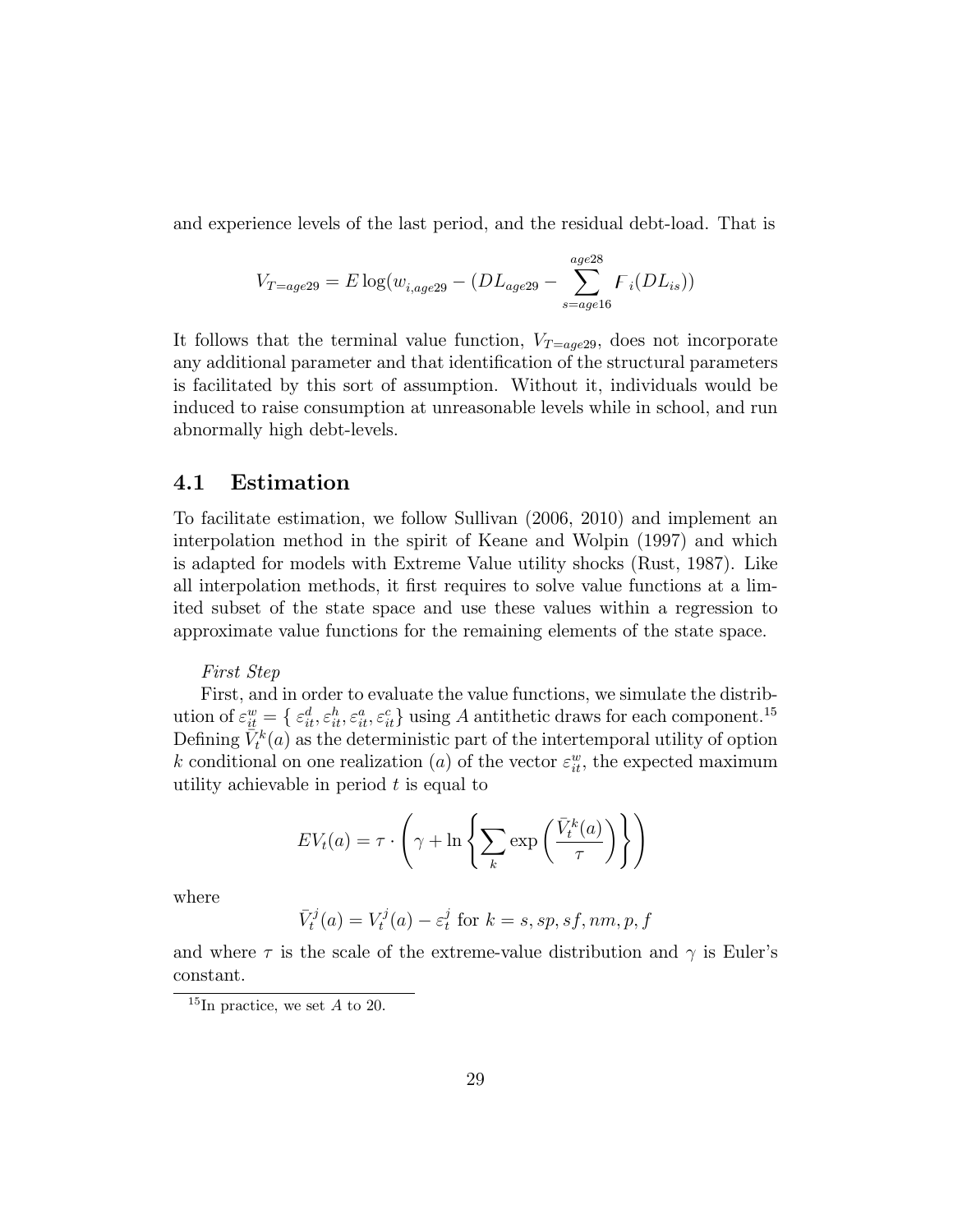The expected value function,  $EV_t$ , is obtained by averaging each  $EV_t(a)$ over a total number of draws:

$$
EV_t = \frac{1}{A} \sum_{a=1}^{A} \tau \cdot \left( \gamma + \ln \left\{ \sum_k \exp \left( \frac{\bar{V}_t^k(a)}{\tau} \right) \right\} \right)
$$

Conditional on one realization  $(a)$ , the probability of choosing any option l, denoted  $Pr(d_{lt} = 1; a)$ , takes the well-known Logit form and are expressed as follows:

$$
Pr(d_{lt} = 1; a) = \frac{\exp(\bar{V}_t^l(a))}{\sum_k \exp(\bar{V}_t^k(a))}
$$

#### Second Step

Simulation methods are known to take much computer time as the structure of the model requires to simulate a reasonable number of components of the wage shock for each individual (or each type of individual) and time period. As we focus on the role of comparative advantages, our approach also requires considering a reasonable number of types. On top of this, the number of elements in the state space is relatively large as we model choices annually from age 16 to 28.

This brings the need for a second step. Sullivan (2006) shows that it is possible to take advantage that the utility shocks are distributed Extreme Value to design an interpolation algorithm easy to implement.

Define the following quantity

$$
\bar{V}^{*k}_{t} = \bar{V}^{k}_{t}(a) \mid_{\varepsilon_{it}^{d} = 0, \varepsilon_{it}^{h} = 0, \varepsilon_{it}^{a} = 0, \varepsilon_{it}^{c} = 0}
$$

and denote by  $\Psi^*(.)$  the closed-form solution to the Emax expression after removing the wage shocks. In such a case, the Emax has the usual closedform expression introduced in Rust (1987), and we obtain

$$
\Psi^*(.) = \tau \cdot \left( \gamma + \ln \left\{ \sum_k \exp \left( \frac{\bar{V}_t^{*k}}{\tau} \right) \right\} \right)
$$

Sullivan's interpolation method consists in regressing  $EV<sub>t</sub>$  on an intercept term and  $\Psi^*(.)$ , and use the parameters to generate predicted Emax's as follows

$$
E\hat{V}_t = \hat{\omega}_{0t} + \hat{\omega}_{1t} \cdot \Psi^*(.)
$$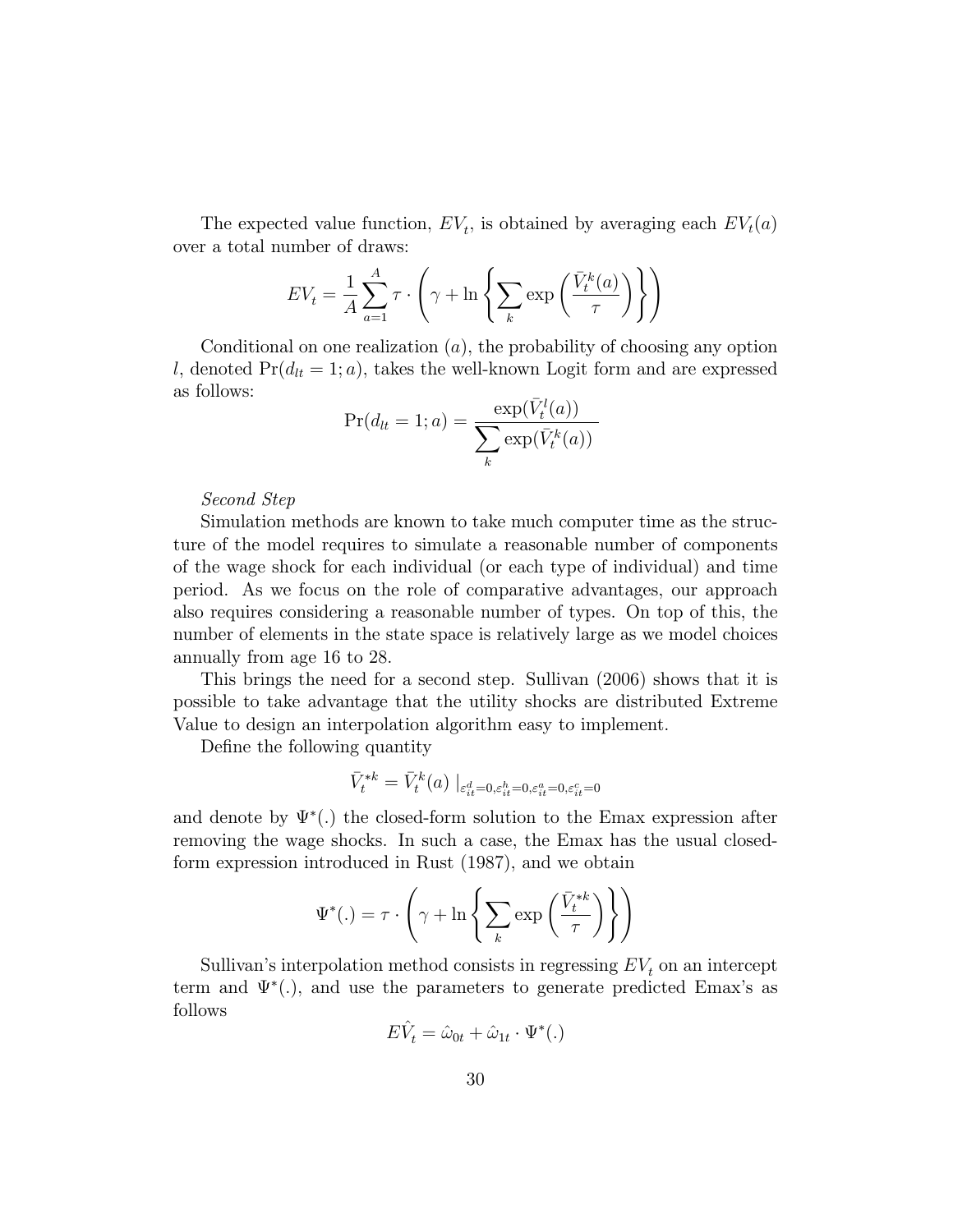where  $\omega_{0t}$  and  $\omega_{1t}$  are parameters allowed to vary with t. Sullivan shows that the interpolation method works well with a relatively small number of state space elements (for instance  $1\%$ ) as the R squares of those regressions range between 0.96 and 0.99.

We are now in position to describe the likelihood function. For each individual  $i$  at date  $t$ , the data are contained in a vector of observed outcomes  $O_{it} = \{d_{ist}, d_{ispt}, d_{ist}, d_{ipt}, d_{ift}, d_{inmt}, g_{it}, w_{it}^O\}$  where  $w_{it}^O$  denotes observed wage outcome. To estimate the model, we set M to 4.

The likelihood function for individual  $i(L_i)$  is given by

$$
L_i(.) = \sum_{m=1}^{M} \prod_{t=1}^{T} \Pr(O_{it} | type m) \cdot \Pr(type m | G_{16}, AFQT)
$$

where

$$
\Pr(type \ m \mid G_{16}, AFQT) = \frac{\exp(\tilde{p}_m + \tilde{p}_{mG} \cdot G(16) + \tilde{p}_{mA} \cdot AFQT)}{1 + \sum_{j=2}^{M} \exp(\tilde{p}_j + \tilde{p}_{jG} \cdot G(16) + \tilde{p}_{jA} \cdot AFQT)}
$$

The total likelihood is the product of each  $L_i(.)$  over all individuals. Structural parameters are obtained by maximizing the logarithm of the likelihood function using Fortran routines.

# 5 Fitting the Model to the 1979 and the 1997 **Cohorts**

In this section, we review some of the parameter estimates as well as the main features of the model when implemented on the 1979 and the 1997 cohorts separately. The model incorporates about 80 parameters when estimated on a single cohort. As in Sullivan (2006, 2010), we compute the value functions at 1% of the state space and use regression methods to perform interpolations at each specic age. As reported in Sullivan (2006), the values of the R squared for each regression 
uctuate between 0.93 and 0.99. All structural parameters are found in appendix.

Many findings are coherent with those reported in the structural literature since most structural schooling models published in the last 20 years have been estimated using the 1979 cohort of the NLSY. This is why we focus our comments mostly on the evolution of some key parameters.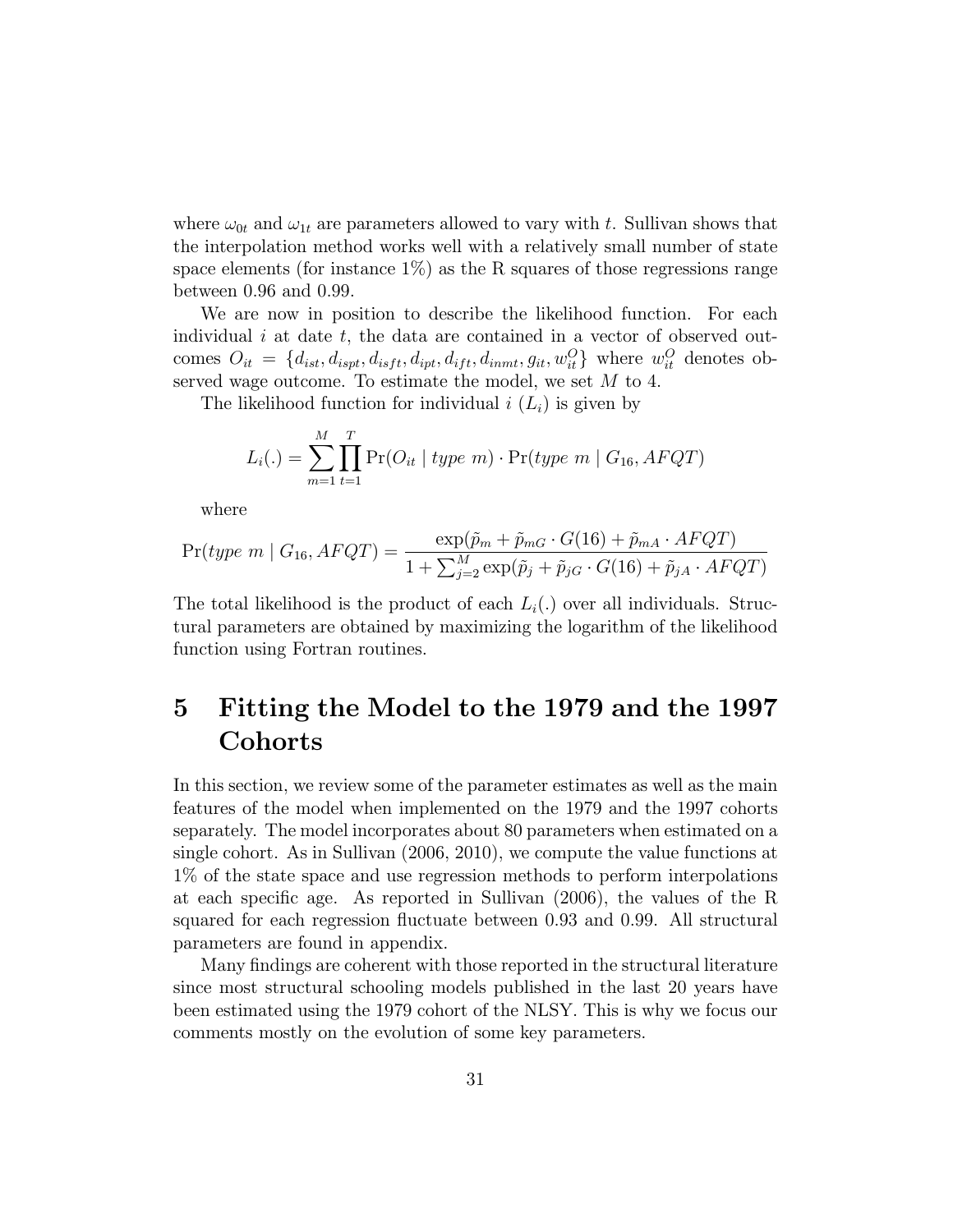#### 5.1 Model Fit

In Table 4, we report the empirical and predicted frequencies summarizing individual choices between age 16 and 28. As should be relatively clear upon examining the difference between empirical and predicted frequencies, the fit of the model is excellent. This is particular true for the 1979 cohort.

The model captures the main changes which took place between the early 1980's and the early 2000's. For instance, it can account for the decrease in the incidence of full-time work (with no school) from 45% to 36% that took place over that period. It also predicts the signicant increase in home production which took place over the same period (from 10% to 16%).

## 5.2 Utility of Attending School

In the model, the utility of attending education is defined as the logarithm of consumption (net of tuition) when in high school or when in college. As is the case for every structural schooling model in the literature, the consumption level cannot be inferred directly from data but must be treated as a free quantity to be estimated. It is interpreted as the level of consumption (including goods and non-pecuniary value of attending education) that can rationalize observed choices, given education costs and borrowing.

The average net consumption levels achieved in college (by type) are reported in Table 5. To evaluate it for those enrolled in school and working at the same time (either part-time or full-time), we use average wages for those working at age  $20<sup>16</sup>$  As documented in Table 5, the estimated consumption levels (expressed on a per-hour basis) depend heavily on labor supply effort but also on unobserved heterogeneity.

For the 1979 cohort, the type specific consumption level for the School/No-Work option ranges from \$1.06 (type 3) to \$12.89 (type 4). The average taken over all types is equal to \$3.79. The net consumption level of type 4 individuals is therefore about \$10 higher than other types. On a yearly basis (assuming 2000 hours), this would represent a  $$20,000$  difference between type 4 individuals and all other types.

Interestingly, and despite the amount of money earned when working fulltime or part-time, the level of net consumption achieved when not working is very close to the level of those who work. The average consumption when

 $^{16}$  These values are equal to  $\$10.20$  in the 79 cohort and  $\$9.98$  in the 97 cohort.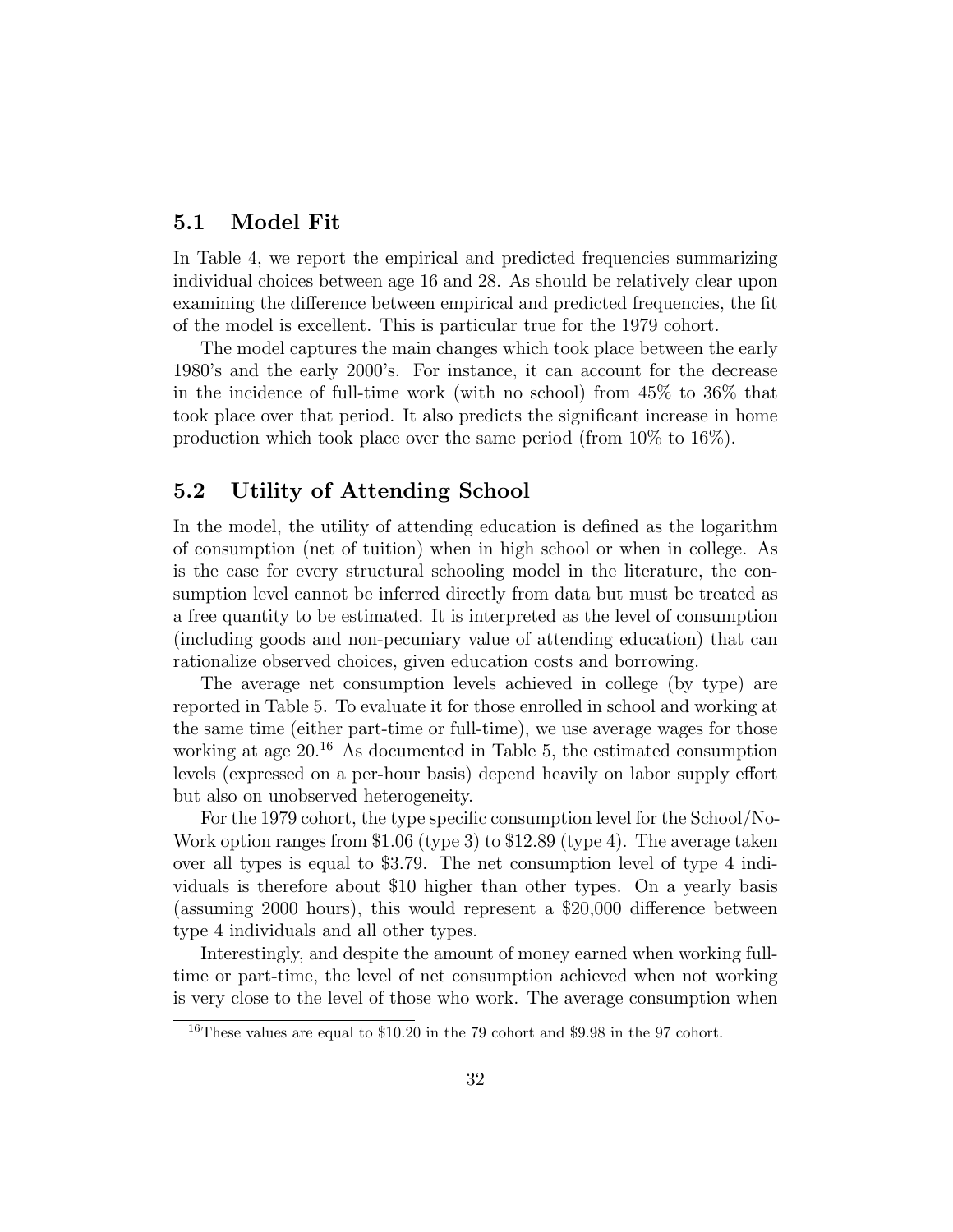enrolled and working part-time is \$4.83, but more surprisingly, the average consumption for those enrolled and working full-time is \$4.98. We interpret these results as follows. Those who have a high utility of attending school without working most probably are endowed with a higher level of nonpecuniary utility of attending college than those who work. For instance, type 4 individuals who have a high taste for enrollment with no work have the lowest level of utility (or total consumption) of enrolling with part-time work.

Another explanation could be that parental transfers, intrinsically unobserved, are tied to labor supply while in school. While differences in parental transfers may also be an appealing reason for the lack of major difference in consumption, it is impossible to say if it is labor supply that responds to transfers or parents who adjust transfers according to labor supply.<sup>17</sup>

The evolution of the per-period utility of attending college is particularly interesting, given that our model incorporates an increase of approximately 100% in college costs and a related increase in borrowing needs based on labor supply. There is overwhelming evidence that the net utility of attending college has increased sharply upon examination of the 1997 cohort estimates. This is true overall and is also verified for all possible labor supply modalities. For instance, the net consumption levels of those who do not work and of those who work part-time have increased by about \$10 on a per-hour basis to reach \$13.4 and \$13.20 respectively. Although the net consumption level of those who work full-time while in school is found to be lower (at \$8.97), it has increased by \$4.

Overall, our estimates disclose a strong growth in the utility of attending higher education, as indicated by its associated consumption levels. Interestingly, this spectacular growth exists despite the large increase in tuition (and related debt level) which has been observed over that period. To see this, recall that the average cost per year of college has increased from \$3,648 to \$7,042 between the early 1980's and the early 2000's. On a per-hour basis, this represents a burden of about \$1.83 in the early 1980's and \$3.52 20 years later.

To give a concrete example, an individual who would have borrowed the entire cost of college for 4 years, would need to repay about \$2,174 per year in the 1979 cohort and \$3,648 per year in the 1997 cohort. On a per-

<sup>&</sup>lt;sup>17</sup>As far as we know, this issue has never been adressed empirically.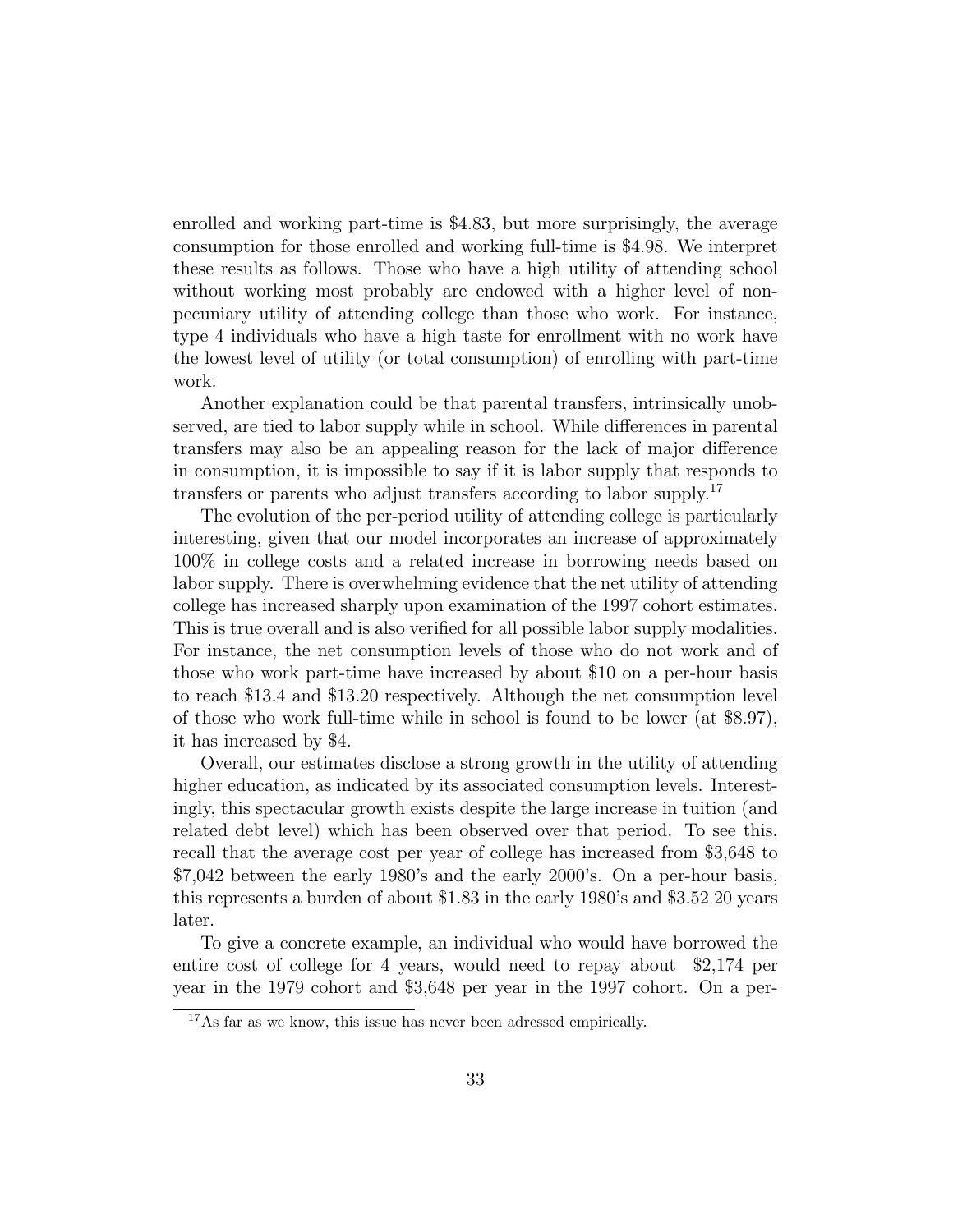hour basis (for someone working 2000 hours per year), these would imply an hourly repayment of \$1.09 repayment for 1979 and \$1.82 for 1997.<sup>18</sup> Despite all this, individuals tend to enroll in college with larger probabilities in the early 2000's than in the early 1980's. Our estimates indicate precisely that they do so largely because the intrinsic taste for (or the disutility of) college has increased (decreased) significantly.

However, as one never observes all relevant parental transfers, it is impossible to know if this increase in utility is caused by an increase in good's consumption or an increase in the non-monetary component of education. However, and no matter what, these estimates imply that it is hardly possible to explain changes in education patterns without appealing to changes in the net utility of attending higher education.

While no other paper has documented precisely the evolution of the utility of attending school, many authors have documented its importance for a particular cohort. It is therefore important to compare our results to those found in the literature. Results are often difficult to compare as some authors report the per-period utility of attending school while others have tried to separate benefits and costs or tried to isolate the college consumption value itself.

In a seminal piece, Keane and Wolpin document that the contemporaneous utility of attending schooling for a 16-year-old ranges from \$5,000 to \$15,000 (in 1987 dollars) depending on individual type. Their approach does not allow them to separate the consumption value from goods consumption. Similar results, for the 1979 cohort of the NLSY, are reported in Eisenhauer, Heckman and Vytlacil (2015).

Using data on consumption expenditures during and after college, desired borrowing amounts, beliefs about post-college earnings, and elicited riskaversion and time preference parameters from students who entered Berea College in 2000 and 2001, Gong, Lochner, Stinebrickner and Stinebrickner (2019) are able to separate the consumption value of college from other components. They find an average annual consumption value of college as high as \$11,600 (in 2001 dollars) with considerable heterogeneity across students.

Using micro data from the high school classes of 1992 and 2004, matched to information on four-year colleges in the U.S., Jacob, McCall and Stange

<sup>18</sup>In appendix, we report detailed statistics about predicted debt-loads and repayments implied by behavior.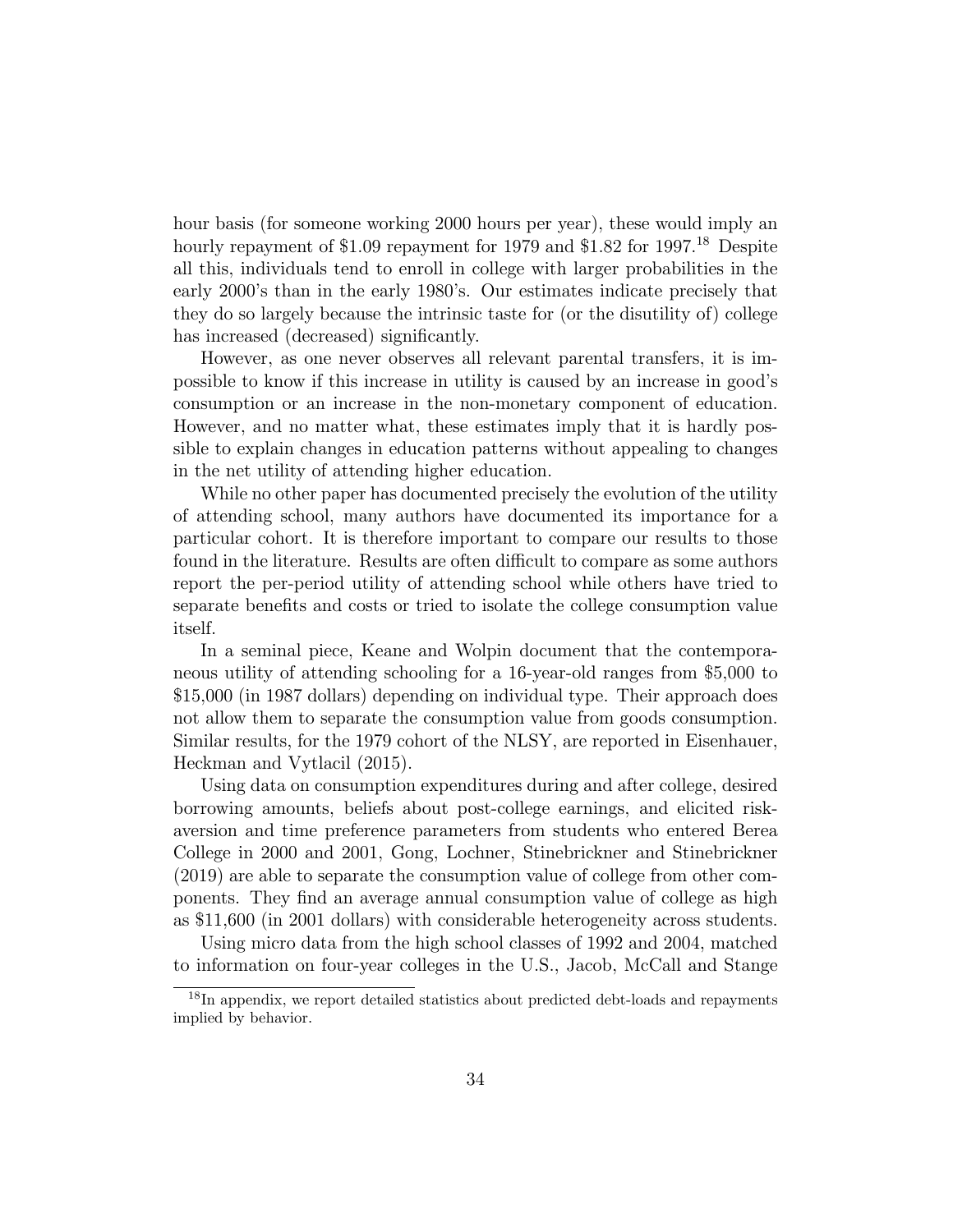(2018) estimate the actual determinants of the consumption value of college attendance. They find that many students do appear to value college consumption amenities such as dormitories, sports facilities and other nonacademic services.

### 5.3 Non-Market Time

The average values (over types) of non-market time, reported in Table 6, indicate that household productivity (or the value of leisure) is increasing with education. For instance, the value of non-market time of a college graduate in the 1979 cohort was 4 times as large as that of a high school drop-out (\$4.29 vs \$0.93). However, the values remain generally much lower than the per-period utilities of attending education.

When compared with those of the 1979 cohort, the average values implied by structural estimates of the 1997 cohort indicate not only that education raises home productivity but that the value of home production has increased for all education levels, except college graduates. The value of home time of high school drop-outs, high school graduates and college associates have increased by about \$0.50 on a per-hour basis (about \$1,000 per year). The value of home time of college graduates dropped by more than \$1 but remains much higher than for other education groups (more than \$6,000 on a yearly basis). This general increase in the value of non-market time is not that surprising as we already noted that periods of non-market activities have become more frequent in the early 2000's than in the early 1980's.

### 5.4 Grade Progression

The grade progression probabilities in college obtained for 3 different labor supply modalities (no work, work part-time and work full-time) are reported in Table 7. There are two major findings to report.

First, and at all three labor supply modalities, the grade progression probabilities have decreased between the 1980's and the early 2000's. For those who did not work, the average grade progression probabilities have dropped from 0.76 to 0.66. This is also true for those working part-time (from 0.67 to 0.55) and especially for those working full-time (from 0.51 to 0.376).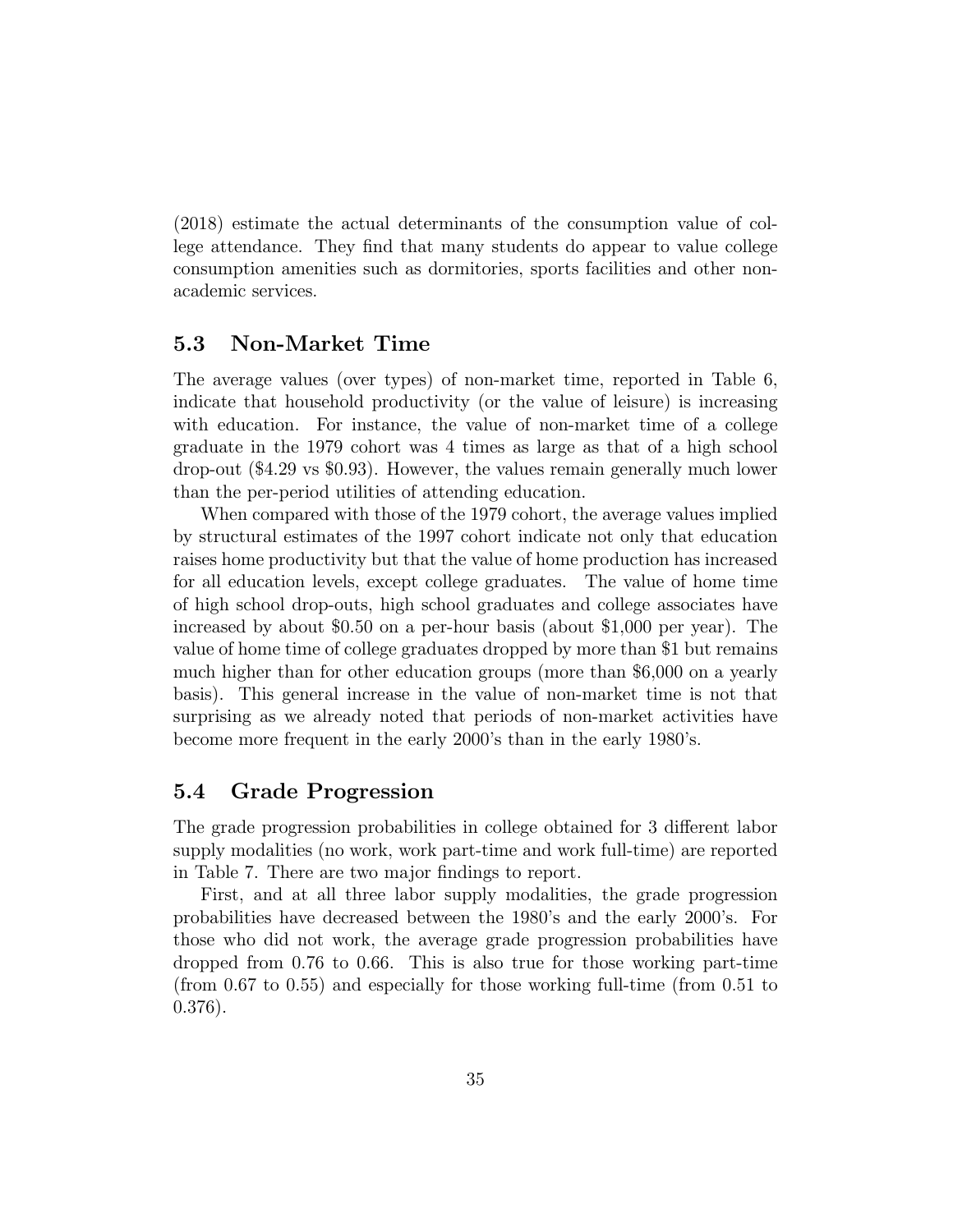Second, and within each cohort, there is a substantial difference in grade progression probabilities explained by labor supply while in school. As an illustration, the difference in average grade progression probabilities between those who did not work and those who worked full-time was equal to 0.25 in the early  $1980$ 's and about 0.28 in the early  $2000$ 's. The deficit between those who worked part-time and those who did-not work was smaller (about  $(0.10)$ , but was always sufficiently high to create a significant impact on age at graduation.

This latter finding is particularly interesting. The strong negative impact of working hours on grade advancement, which is especially signicant for those working full-time, is most likely a key determinant of the willingness to borrow as a source of education nancing. Forward looking agents must incorporate this feature when solving the intertemporal time allocation problem. That is without this strong negative impact, young individuals would have less incentive to borrow (and build up student debt) and would instead be more likely to work while enrolled.

Finally, our model does not incorporate any information friction with respect to individual specic abilities and tastes. Another interpretation of the relatively high level of attrition may be a form of learning through college grades and wages. That is individuals may leave or re-enter college as a result of the arrival of new information on their ability and productivity. This sort of approach is followed in Arcidiacono, Aucejo, Maurel and Ransom (2019).<sup>19</sup>

### 5.5 Changes in Education Premia

We now turn to a comparison of the college-high school premium and the returns to experience across cohorts. Because a Roy model implies that a portion of the returns to college graduation is actually explained by differences in returns to experience, this means that any measure of the college premium is bound to depend on the specific age at which it is measured. In what follows, we evaluate the type-specic college-high school premium at 5 years of full-time experience in order to obtain an illustration of the premium realized over the early phase of the life-cycle. The returns to ex-

<sup>19</sup>Aucejo et al (2019) report that the elimination of informational frictions would increase the college graduation rate by 9 percentage points, and would increase the college wage premium by 32.7 percentage points through increased sorting on ability.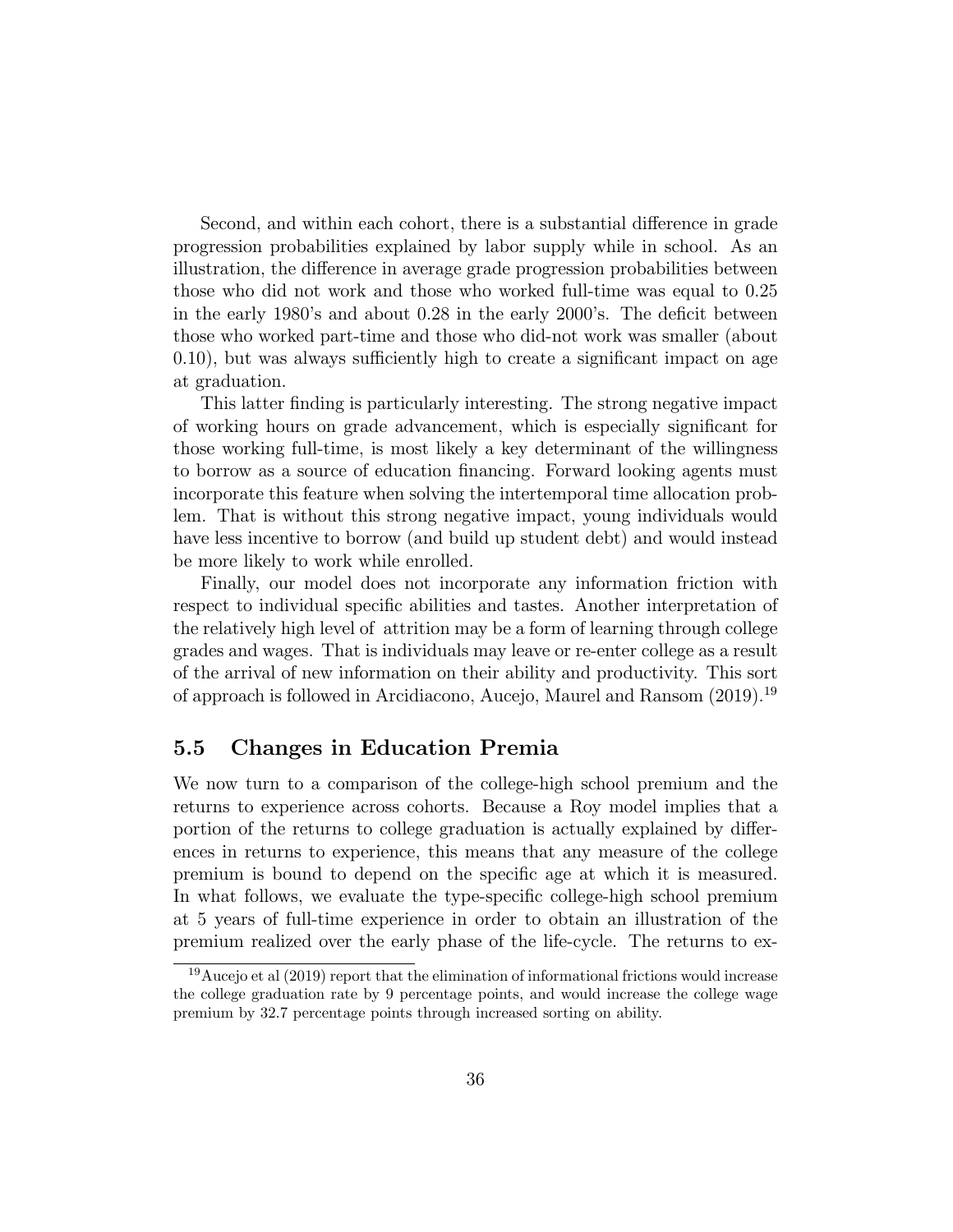perience needed to compute the college-high school premium are reported in Table 8, while the premia are reported in Table 9A.

First, and after incorporating relevant returns to experience, we find that the college-high school premium, which is about 50% on average for the 1979 cohort, differs widely across types. This is in full coherency with our specification of the skill production functions as a Roy model. Type 4 individuals are those who have the highest return to college graduation (76.6%) while type 1 and type 3 have the lowest premia (36% and 37%). Type 2 individuals are endowed with a college premium of about 57.6%.

To fully understand the nature of the college-high school premium, it is informative to examine Table 8, in which the evolution of the returns to early life-cycle experience are reported. The college premium obtained for the 1979 cohort is largely explained by difference in returns to full-time experience between college graduates (equal to 0.102) and high school graduates (0.042). It is therefore largely absorbed by the supplementary wage growth experienced by college graduates (6% advantage per year of experience). Without it, the college-high school premium at labor market entrance would be close to 15%.

Secondly, the college-high school premium obtained for the 1997 cohort differs also widely by type. It is however higher on average. The highest premium, above 100%, is observed for type 2 individuals and the average premium in the population has increased from 50% to 58%. Our results are coherent with Ashworth et al. (2020), who report an increase in the return to an additional year of schooling and the return to a high school degree in their analysis of the 1979 and 1997 cohort. However, their specication of the wage equation (they focus on local returns), the treatment of unobserved heterogeneity and the inclusion of GED's in the high school graduate group (we treat them as drop-outs), render further comparisons difficult.

Returning to Table 8 and Table 9A, there is however a big difference between the 1979 and the 1997 premia. Unlike what was observed for the early 1980's, the college-high school premium of the early 2000's is not primarily explained by differences in returns to experience. Indeed, and consistent with the recent literature on age earnings profiles, the returns to full-time experience have decreased for all education group. This is particular true for college graduates as their return to experience (full-time) dropped from 10.2% to 6.5%. Returns to experience of high school graduates have also dropped, but by only 1 percentage point  $(4.2\%$  to  $3.1\%)$ . As a result, the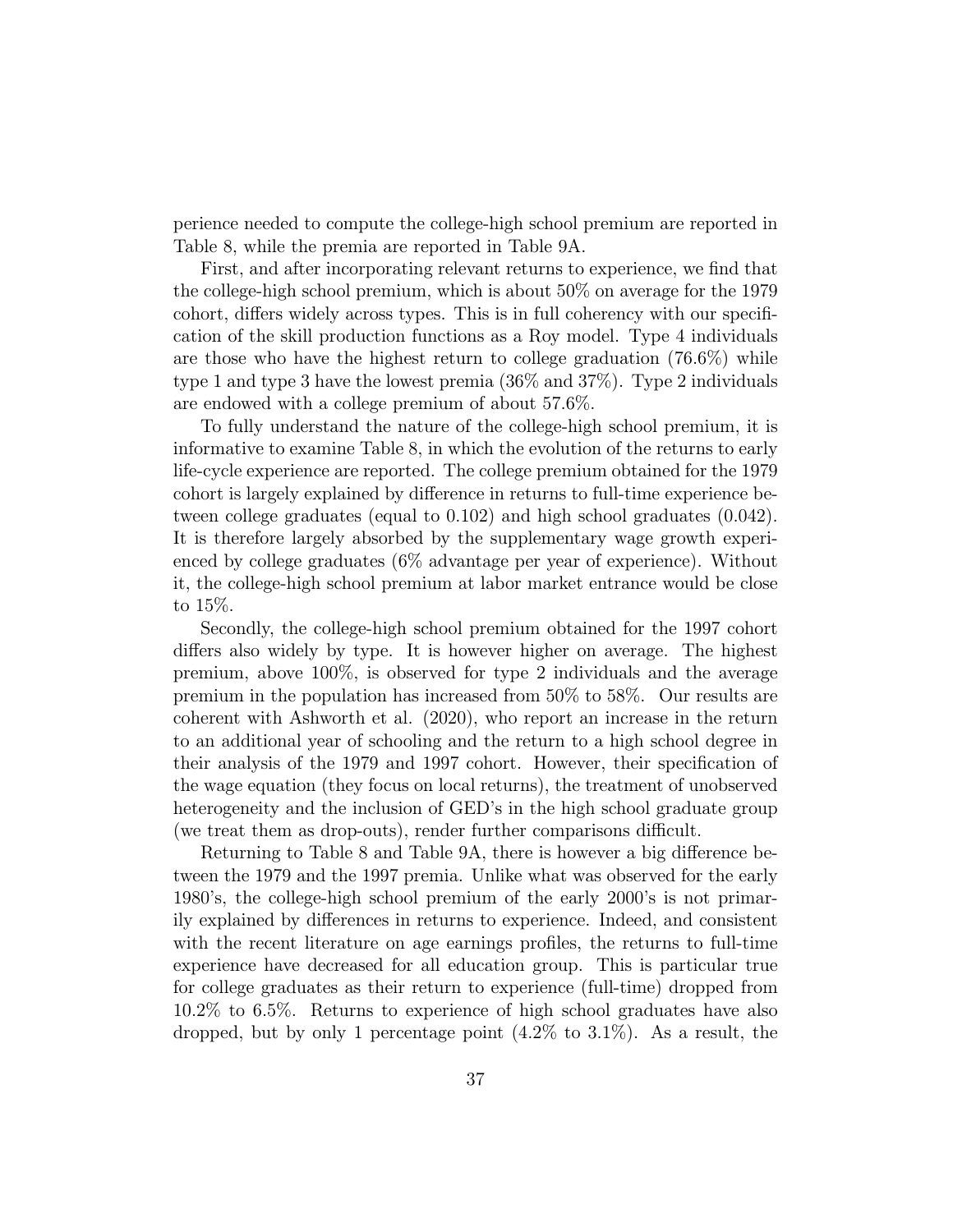high school college premium measured at entrance (with no experience) is estimated to be about  $41\%$ , as opposed to  $15\%$  in the early 1980's. Put differently, the college-high school premium at entrance in the early 1980's accounted for 1/3 of the total premium measured after 5 years of full-time work. In the early 2000's, it accounted for more than  $2/3$  of it.<sup>20</sup> This finding is therefore coherent with the gradual flattening of US age earnings profiles noted by different authors (see Kong, Ravikumar and Vandenbroucke, 2017), Beaudry, Green and Sand (2014) and Kambourov and Manovskii (2009).

In Table 9A, we also report the type specific high school completion premia for both cohorts. Because differences in returns to experience between drop-outs and high school graduates are very small, computing the 1979 and 1997 high school completion premia at market entrance or after 5 years of full-time experience delivers practically the same answer. Not surprisingly, the high school completion premium is much smaller than the college high school premium. Our population average estimates, equal to 19.2% in 1979 and 20.0% in 1997, also indicate that the high school completion premium was stable over the period that we considered.

## 5.6 Changes in Relative College Quality

Until now, all the discussion about college and high school graduation premia concerned ex-ante returns by type (or averages over types). Those estimates characterize the distribution of returns in the population. There is however no reason to believe that the realized college-high school premium (by actual college graduates) should necessarily be equal to the population average. Using simulated outcomes, it is easy to compute the realized premium for any group. In the econometric literature on treatment effects, those parameters are usually referred to as "Average Treatment Effects for the Treated". We now compare the former with the latter in order to detect their relative evolution.

In the last 2 rows of Table 9A, we report the average college-high school premium for college graduates as well as the average high school premium

 $^{20}$ One implication of the flattening of age-earnings profiles may be a modification of the relationship between college participation and the rate of time preference. As in most structural models, we assume a common discount factor and set it to 0.95 and are therefore unable to address this issue. As far as we know, this sort of question has never been addressed.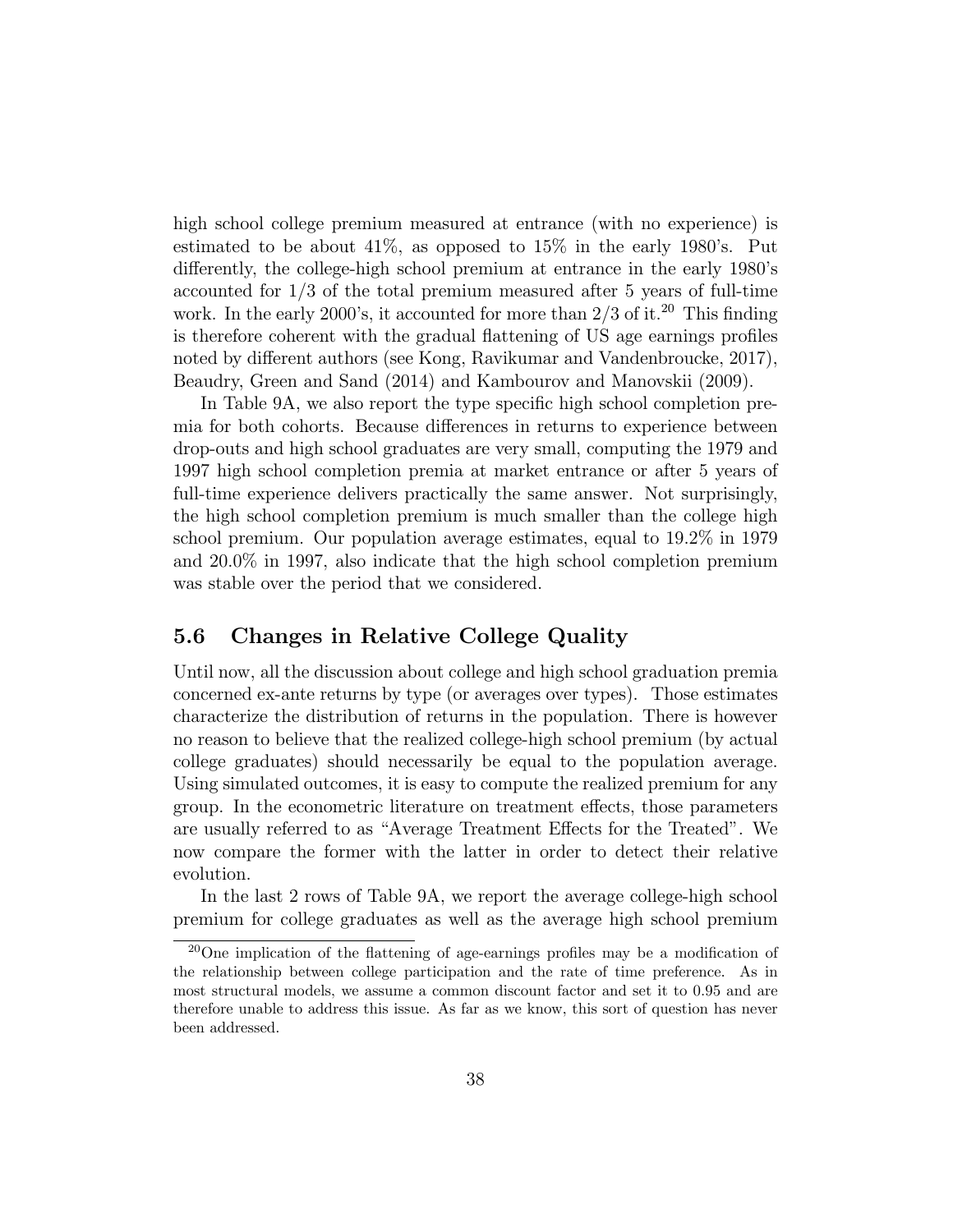for high school graduates. First, we note that in the 1979 cohort, the difference between the realized college premium (72%) and the population average premium (50%) is positive and relatively large. This is not surprising as it is fully coherent with individual decisions driven by comparative advantages. Although actual high school graduates experience a higher high school graduation premium  $(20.3\%)$  than the population average  $(19.2\%)$ , the difference remains small and points toward actual high school graduates being fairly representative of the average population.

One question that motivates this paper is the evolution of educational (college) selectivity. Although the model specication that imposes no restriction across cohorts is not directly informative about the evolution of the human capital level across cohorts (absolute quality), it can still provide useful information about the evolution of the distance between the realized premia and the population average premia (what we referred to as the evolution of the relative quality of college attendants and graduates). For instance, a positive difference between the realized college premium and the population average college premium may indicate a high degree of college selectivity.

The comparisons disclose an interesting paradox. Although the population average college premium shifted to the right, going from 50% to 58%, the college premium of actual college graduates has shifted to the left, going from 72% to 54%. It is important to note that not only is the average college-high school premium of the 1997 cohort college graduates much lower than that of the 1979 cohort, but the gap between average and realized college premia, which was about 20 percentage points in the 1980's, has been reduced to a 4 percentage points difference in the early 2000's. The increase in the average college premium in the population is most likely affected by the fact that measuring it around age 28 limits signicantly the impact of the relative flattening of age earnings profiles of college graduates. However, because our specication incorporates heterogeneity in the wage intercept only, the convergence of the realized college premium of actual college graduates and the population average is likely to be robust to changes of age at which they are measured.

While the empirical literature has focussed on measuring the collegehigh school premium, an alternative is to measure changes in relative cohort quality of college associates and graduates using simple differences between realized wages (log) of any education group and the population average counterpart. The latter has the advantage of not being affected by potential high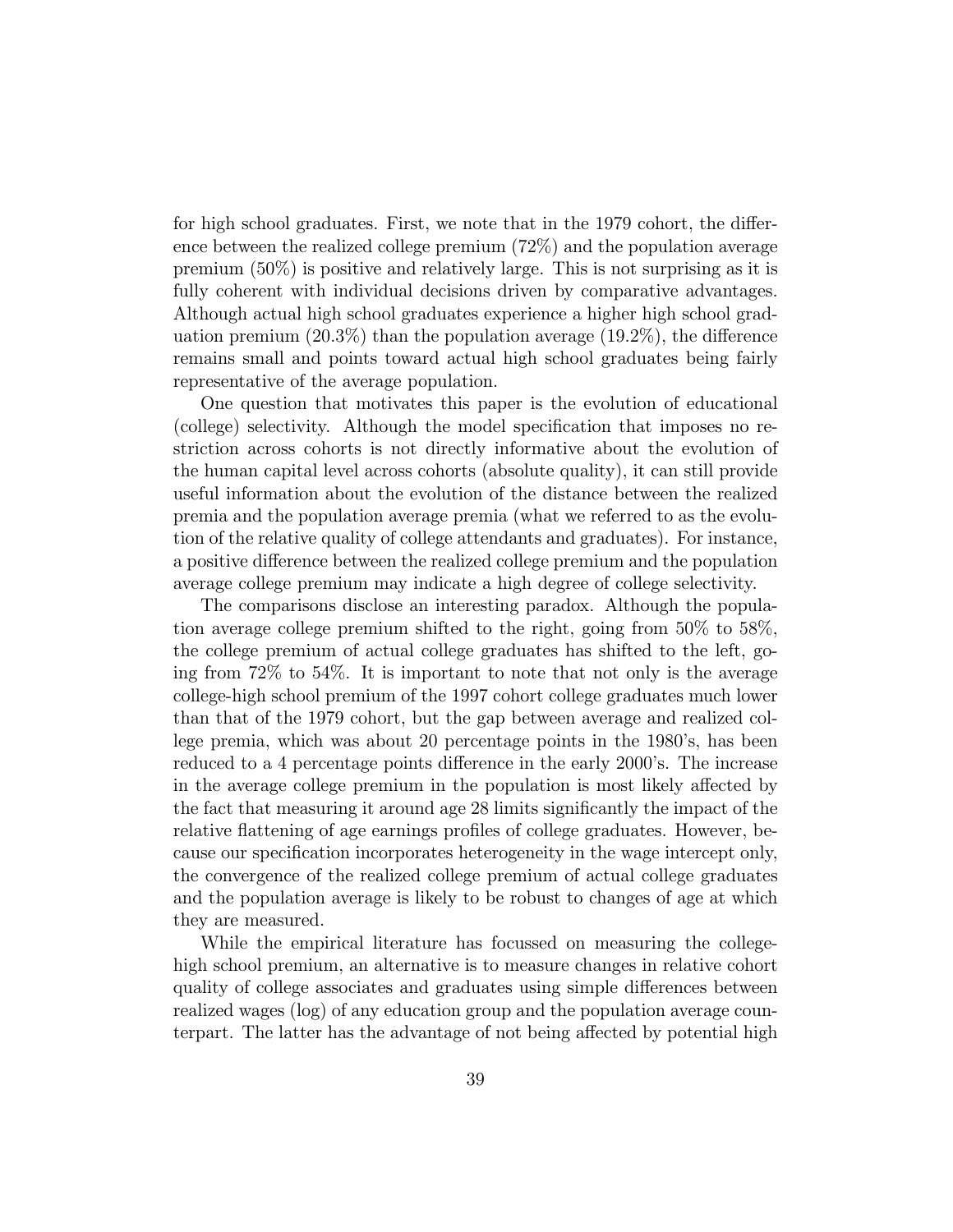school wages and is also the classical comparison used to detect the presence of positive or negative selection. In Table 9B, we report those dierences obtained for both college associates and college graduates. In the early 1980's, the average wage of college associates (in a college associate job) was slightly above the population average as the differential was about  $3\%$  and therefore pointed toward the existence of positive selection among college associates. In the 2000 cohort, the ordering was reversed and the sub-population of college associates was earnings 5% less than the population average. Positive selection was transformed into negative selection.

A similar tendency is also observed for college graduates. In the 1979 cohort, there was strong positive selection characterizing college graduates, as they earned 8% more than the population average in a college job. By the early 2000, college graduates earned only 2% more than the population average and positive selection prevailing in the early 1980's had almost entirely vanished. Our estimates therefore point to a decline in relative quality of both college associates and college graduates and may be explained by the expansion of the US college system which may have attracted students with lower market abilities (Hoxby, 2009, Babcock and Marks, 2011) but also by the expansion of higher education nancial aid programs (Dynarski and Scott-Clayton, 2013). It essentially means that the more recent cohort of college graduates and college associates are increasingly representative of the population average. This was not the case in the early 1980's.

## 5.7 Some Implication of the Flattening of Age Earnings Profiles

As stated earlier, one of the most important changes in education attendance patterns has been an increase in the number of college students. This has been accompanied by an increase in the incidence of work while in school and an increase in age at college graduation. This however raises the following question: has the impact of an increase in age at graduation on wages changed over the period covered in our analysis?

The answer is far from obvious because individuals in the recent cohort are known to have accumulated less full-time experience outside school by age 28 (see Table 2), but have also accumulated more part-time work experience while in school. On top of this, because the return to full-time experience of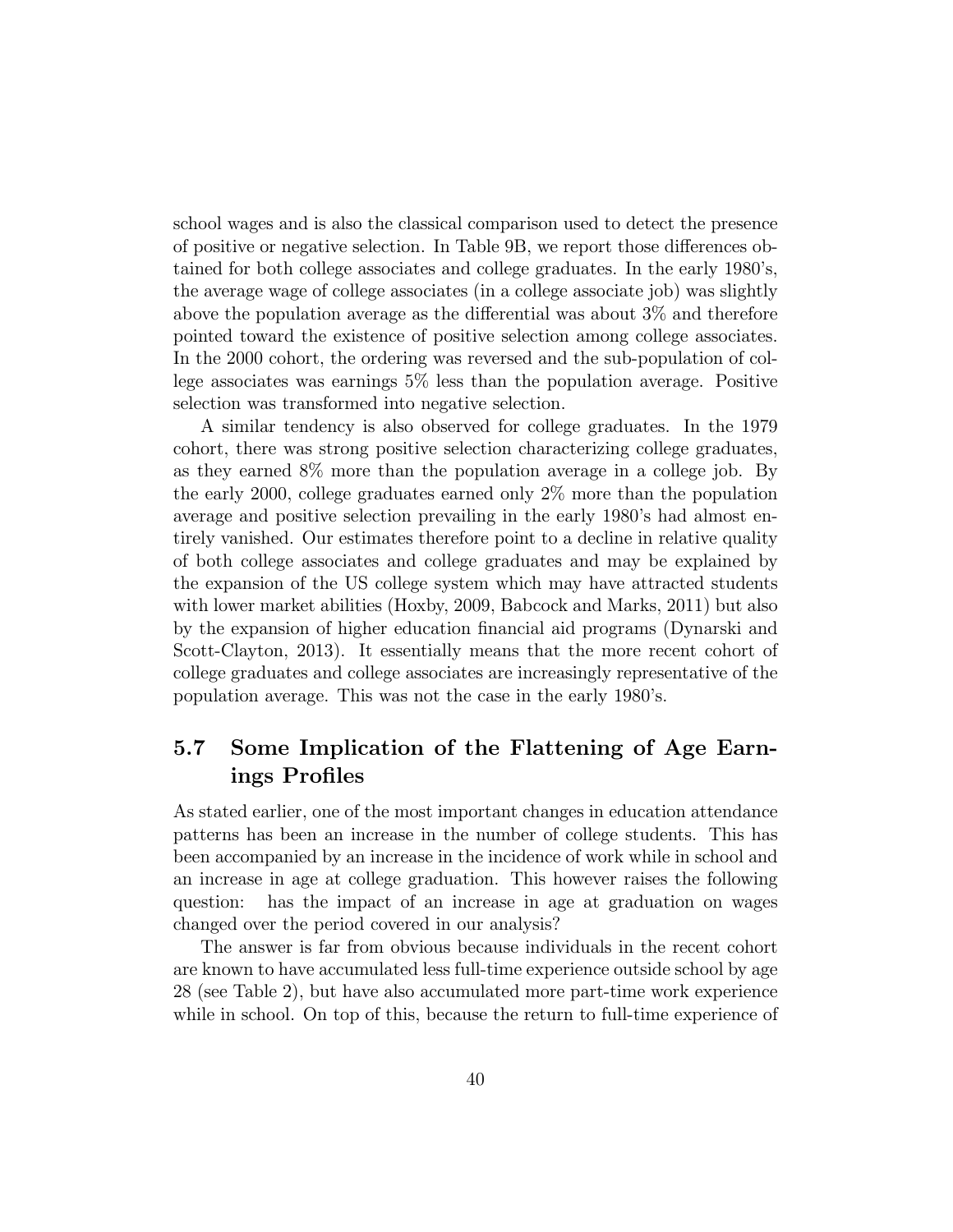college graduates appear to have decreased more than returns to experience of other education groups, the wage impact of delayed college graduation implied by the model is difficult to evaluate.

To answer this question, we use simulated outcomes until age 28 and regress wages on age at college graduation. To eliminate the impact of unobserved heterogeneity, we also perform regression specifications that condition on type. The results, found in Table 10, produces overwhelming evidence in favor of a decrease in the effect of late graduation on early life-cycle wages. In the early 1980's, a one year delay in college graduation reduced wages by 4% (whether heterogeneity is ignored or taken into account).

However, in the early 2000's, the effect of a one year delay had practically vanished. Without conditioning on types, our estimate indicates that graduating one year later has a minuscule (insignicant) impact on wages. With type indicators, the estimate implies a  $2\%$  reduction but is also insignificant.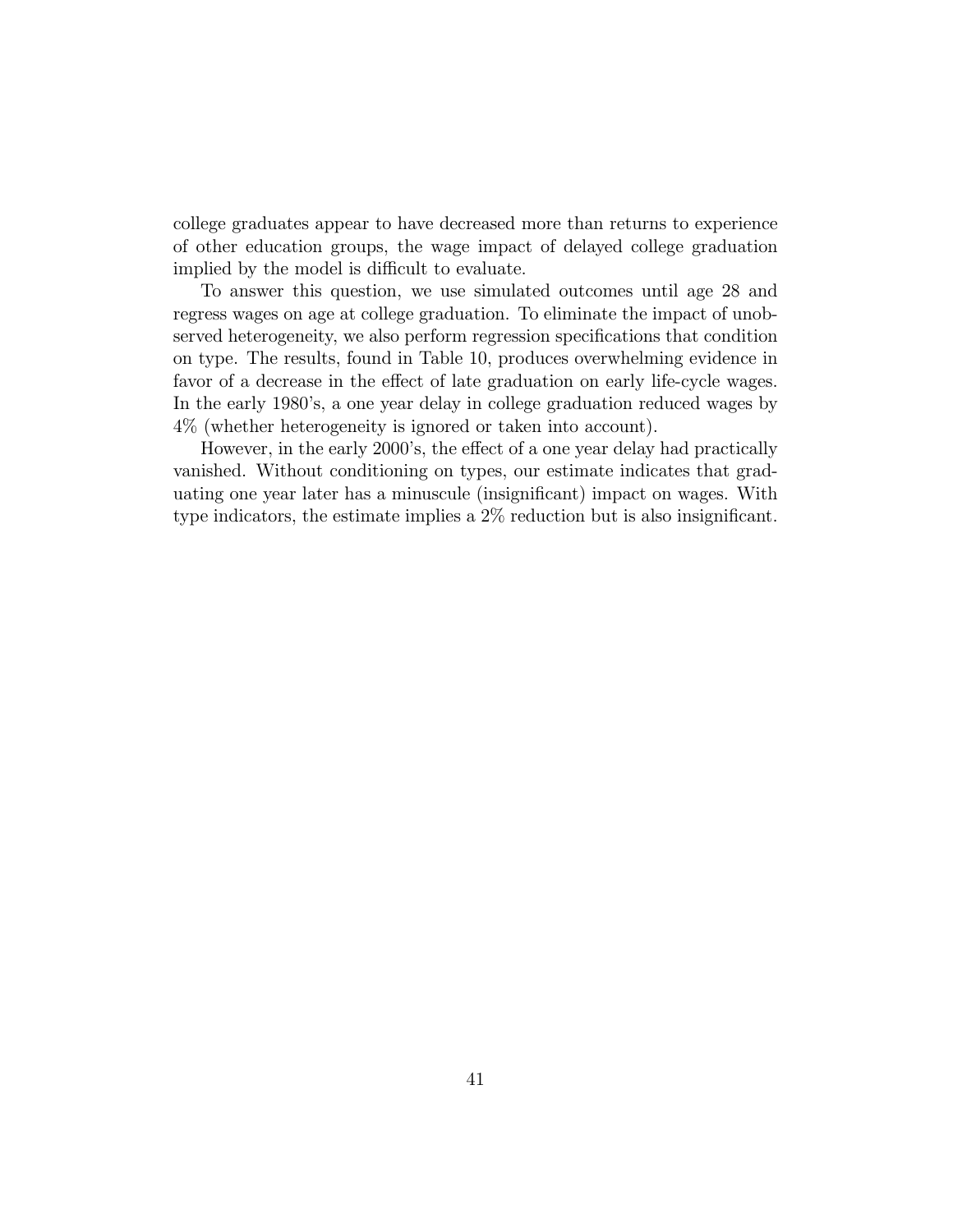# Table 4 Model Fit:

|                           |       | Cohort |       |
|---------------------------|-------|--------|-------|
| <b>Individual Choices</b> |       | 1979   | 1997  |
| School, no work           | Model | 0.189  | 0.206 |
|                           | Data  | 0.170  | 0.193 |
|                           |       |        |       |
| School, part-time work    | Model | 0.126  | 0.146 |
|                           | Data  | 0.115  | 0.121 |
|                           |       |        |       |
| School, full-time work    | Model | 0.069  | 0.103 |
|                           | Data  | 0.050  | 0.062 |
|                           |       |        |       |
| No School, Part-time work | Model | 0.095  | 0.083 |
|                           | Data  | 0.116  | 0.113 |
|                           |       |        |       |
| No School, Full-time work | Model | 0.420  | 0.313 |
|                           | Data  | 0.447  | 0.355 |
|                           |       |        |       |
| Home time                 | Model | 0.101  | 0.150 |
|                           | Data  | 0.102  | 0.156 |

# Predicted and Empirical Frequencies by Age 28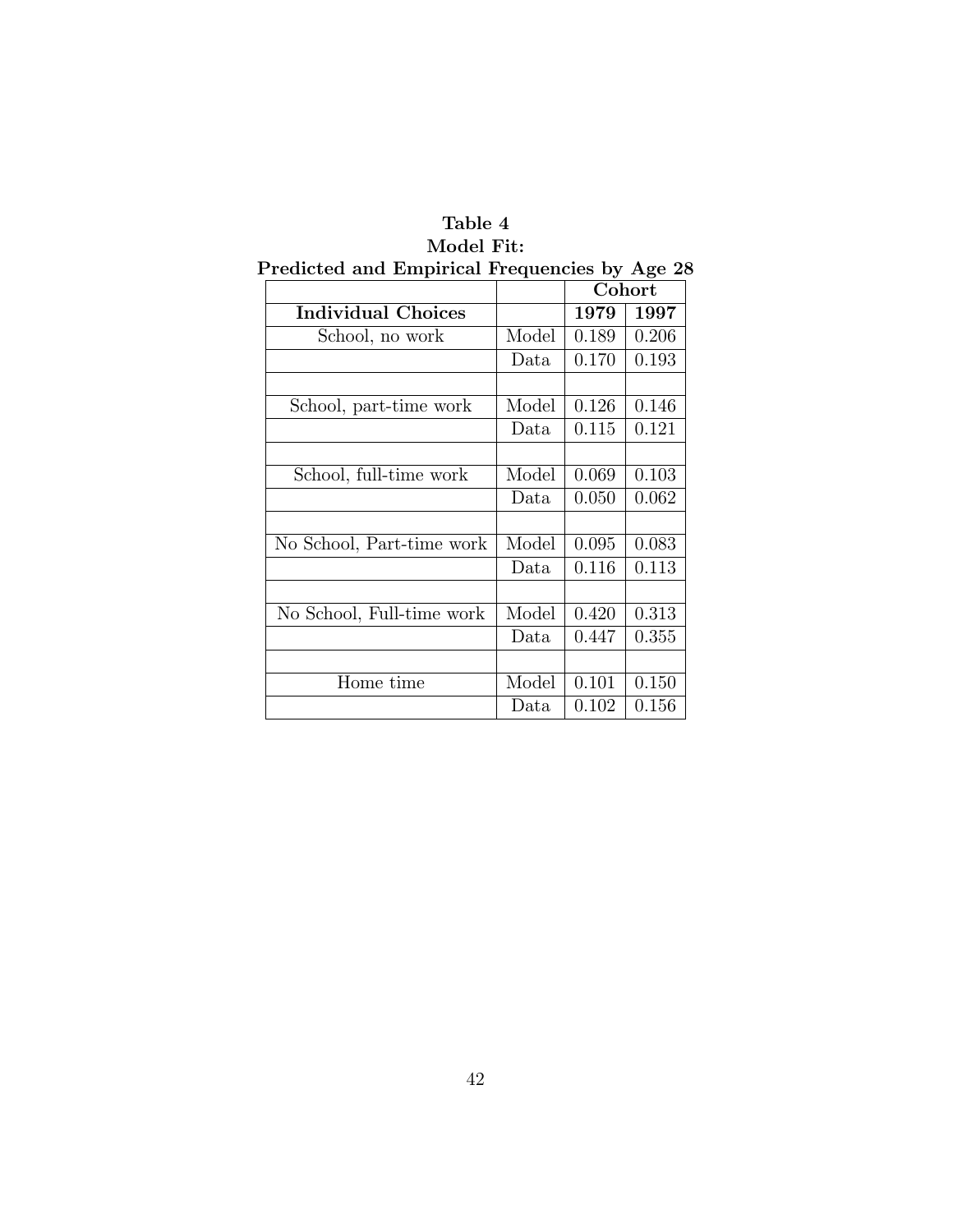## Table 5 Total Consumption during Education Attendance by Labor supply Status (in \$ per hour)

|                   | <b>Type</b> | School  | School                                            | School |
|-------------------|-------------|---------|---------------------------------------------------|--------|
|                   |             |         | Proportions No Work Part-Time Work Full-Time Work |        |
| $1979$ cohort     |             |         |                                                   |        |
| type 1            | 0.392       | \$3.71  | \$4.87                                            | \$5.08 |
| type 2            | 0.217       | \$3.13  | \$3.39                                            | \$4.53 |
| type <sub>3</sub> | 0.287       | \$1.06  | \$4.38                                            | \$5.15 |
| type 4            | 0.104       | \$12.89 | \$8.95                                            | \$5.07 |
| Average           |             | \$3.78  | \$4.83                                            | \$4.98 |
| $1997$ cohort     |             |         |                                                   |        |
| type 1            | 0.118       | \$14.53 | \$11.96                                           | \$7.28 |
| type 2            | 0.313       | \$13.60 | \$13.35                                           | \$9.45 |
| type 3            | 0.454       | \$12.73 | \$13.26                                           | \$9.37 |
| type 4            | 0.114       | \$14.52 | \$13.83                                           | \$7.77 |
| Average           |             | \$13.42 | \$13.20                                           | \$8.97 |

Note: Total consumption is interpreted as the sum of goods consumption plus the monetary equivalent of the non-pecuniary utility of attending college (beyond grade 14).

Note: Type probabilities are computed at the average AFQT value and at the model value of age 16 grade completed (10 years of schooling).

| Table 6                                    |
|--------------------------------------------|
| Education and the Value of Non-Market time |
| $(in$ \$ per hour)                         |

| $\mathbf{m} \times \mathbf{p}$ and $\mathbf{m}$ |        |                                               |        |        |  |
|-------------------------------------------------|--------|-----------------------------------------------|--------|--------|--|
|                                                 |        | Drop-Outs   High School   Associate   College |        |        |  |
|                                                 |        |                                               |        |        |  |
| 1979 Cohort                                     | \$0.93 | \$1.45                                        | \$1.92 | \$4.29 |  |
|                                                 |        |                                               |        |        |  |
|                                                 |        |                                               |        |        |  |
| 1997 cohort                                     | \$1.44 | \$1.94                                        | \$2.50 | \$3.11 |  |

Note: The value of non-market time are measured on a per-hour basis and averaged over unobserved types.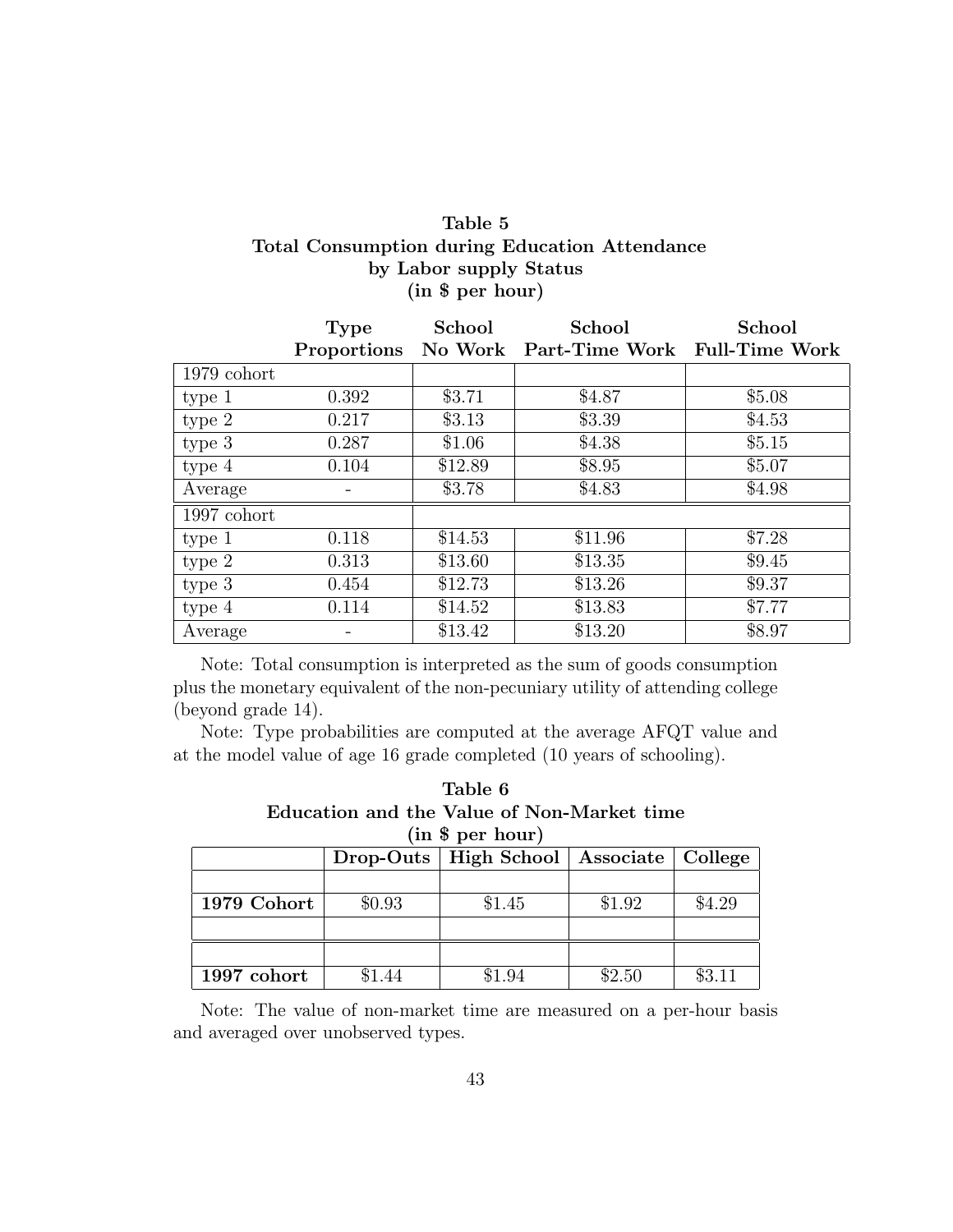| Table 7                                    |
|--------------------------------------------|
| Grade Progression Probabilities in College |
| by Type in each Cohort                     |

|               | School  | School                        | School |
|---------------|---------|-------------------------------|--------|
|               | No Work | Part-Time Work Full-Time Work |        |
| 1979 cohort   |         |                               |        |
| type 1        | 0.808   | 0.720                         | 0.553  |
| type 2        | 0.638   | 0.519                         | 0.344  |
| type 3        | 0.773   | 0.676                         | 0.503  |
| type 4        | 0.872   | 0.807                         | 0.670  |
| Average       | 0.761   | 0.672                         | 0.560  |
|               |         |                               |        |
| $1997$ cohort |         |                               |        |
| type 1        | 0.502   | 0.384                         | 0.238  |
| type 2        | 0.656   | 0.541                         | 0.371  |
| type 3        | 0.672   | 0.559                         | 0.388  |
| type 4        | 0.798   | 0.709                         | 0.549  |
| Average       | 0.660   | 0.549                         | 0.376  |

Table 8 The Evolution of Returns to Experience by Education Groups

|                         | Drop-Outs  | High School | Associate  | College    |
|-------------------------|------------|-------------|------------|------------|
| 1979 Cohort             |            |             |            |            |
| Experience (full time)  | $0.0431**$ | $0.0417**$  | $0.0459**$ | $0.1019**$ |
| Experience (part time)  | $0.0411**$ | $0.0445**$  | $0.0754**$ | 0.0021     |
| Full-Time Job           | 0.0005     | $0.0404**$  | $0.0754**$ | $0.2051**$ |
| log wage error (st.dev) | $0.3333**$ | $0.3447**$  | $0.3684**$ | $0.4095**$ |
| $1997$ cohort           |            |             |            |            |
| Experience (full time)  | $0.0362**$ | $0.0311**$  | $0.0260**$ | $0.0650**$ |
| Experience (part time)  | $0.0454**$ | $0.0196**$  | $0.0406**$ | $-0.0059$  |
| Full-Time Job           | $0.1027**$ | $0.1501**$  | $0.0954**$ | $0.2170**$ |
| log wage error (st.dev) | $0.3400**$ | $0.3195**$  | $0.3759**$ | $0.3898**$ |

Note: parameters or effects with  $**$  are significant at  $1\%$  level.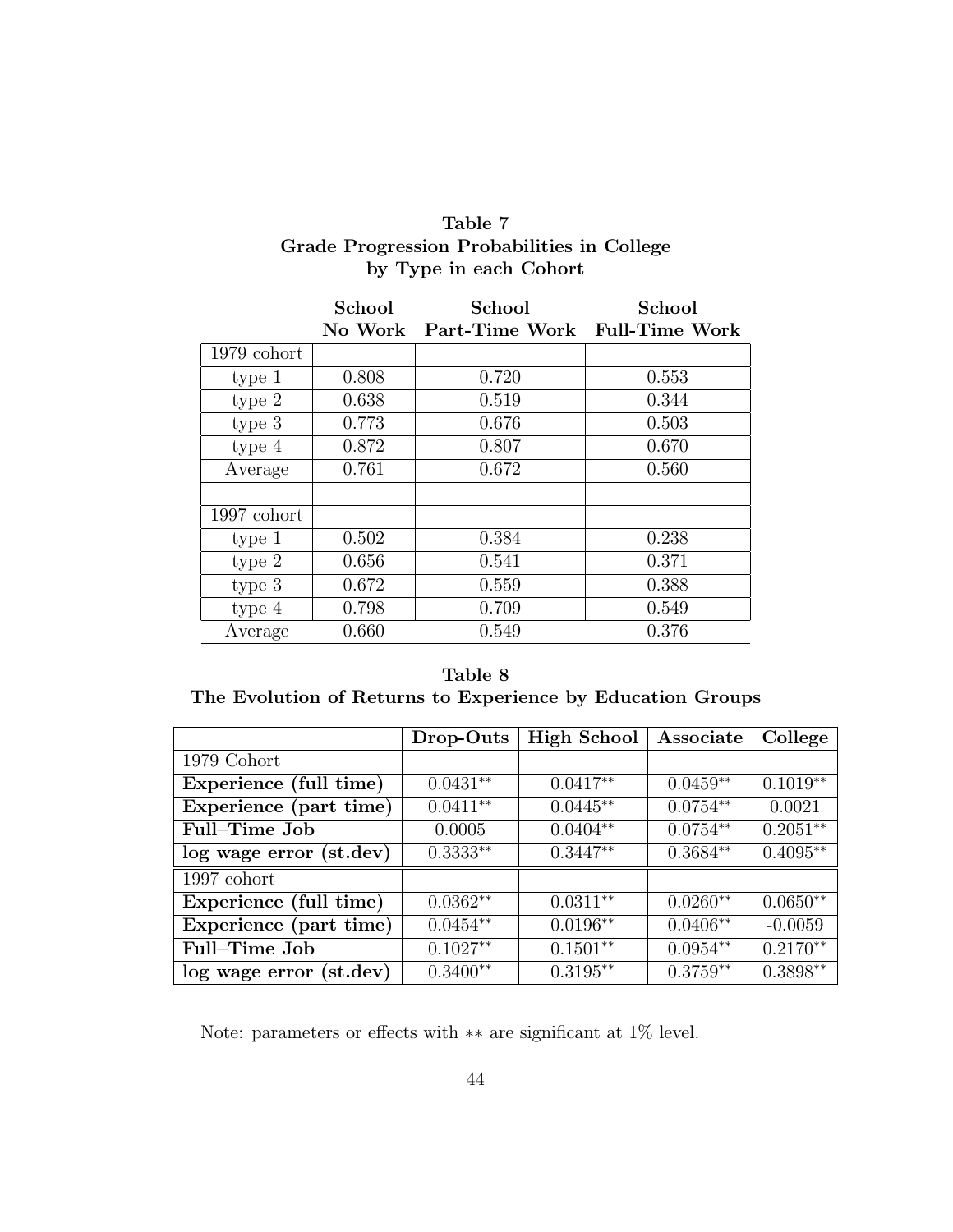| Table 9A                                                  |
|-----------------------------------------------------------|
| The Evolution of the Distribution of the                  |
| College-High School and the High School Completion Premia |

|                              | College vs High School |          | <b>High School Completion</b> |                     |
|------------------------------|------------------------|----------|-------------------------------|---------------------|
|                              | 1979                   | 1997     | 1979                          | 1997                |
| Type 1                       | 37.0%                  | 69.5%    | 17.3%                         | 34.2%               |
| Type 2                       | 57.6%                  | 106.9%%  | 24.7\%                        | 15.7%               |
| Type 3                       | $36.2\%$               | 29.7%    | $21.5\%$                      | 17.3%               |
| Type 4                       | 76.6%                  | $51.8\%$ | 14.4%                         | $\overline{24.5\%}$ |
| Mean                         | 49.9%                  | 57.9%    | 19.2%                         | 20.0%               |
| <b>Actual Choices</b>        |                        |          |                               |                     |
| <b>College Graduates</b>     | 71.7%                  | 54.1\%   |                               |                     |
| <b>High School Graduates</b> |                        |          | $20.3\%$                      | 19.2%               |

Note: The college-high school premium and the high school completion premium are measured assuming 5 years of full-time experience.

## Table 9B The Evolution of Selectivity: College Graduates and College Associates

| $\cdot$                  | difference (in |                       |        |  |
|--------------------------|----------------|-----------------------|--------|--|
|                          |                | <b>Mean Log Wages</b> |        |  |
|                          | Realized       | Population average    |        |  |
| 1979                     |                |                       |        |  |
| Associates               | 2.47           | 2.44                  | $3\%$  |  |
| <b>College Graduates</b> | 3.13           | 2.95                  | 8%     |  |
|                          |                |                       |        |  |
| 1997                     |                |                       |        |  |
| Associates               | 2.62           | 2.67                  | $-5\%$ |  |
| college graduates        | 3.05           | 3.03                  | $2\%$  |  |

Note: Mean log wages are computed at entrance in the market (with no experience) assuming a full-time job.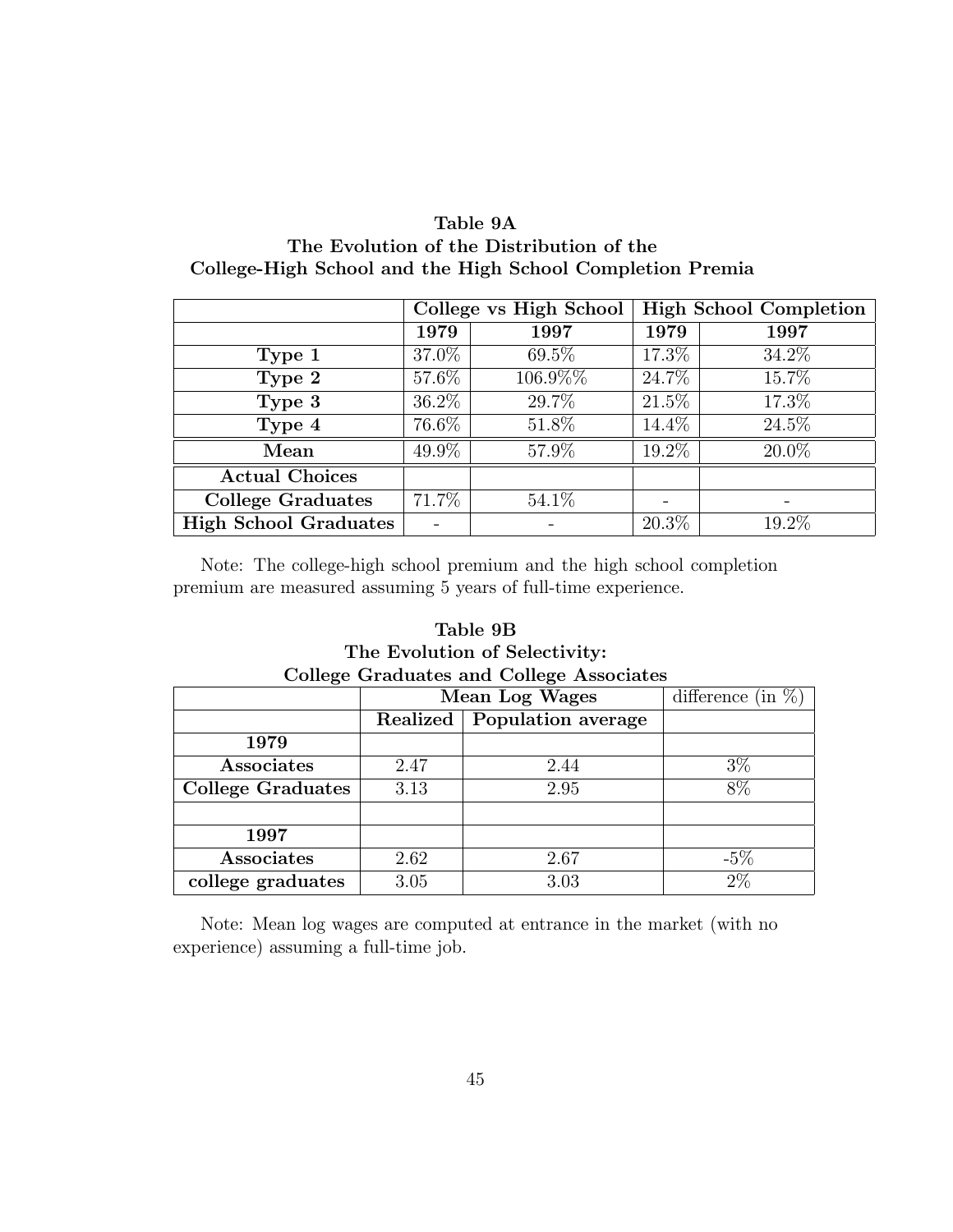| on Wages at Age 28     |                       |          |                                  |          |  |  |
|------------------------|-----------------------|----------|----------------------------------|----------|--|--|
| Dependent              | log wage (79 cohort)  |          | $log$ wage $(97 \text{ cohort})$ |          |  |  |
| Variable               | Estimate (std. error) |          | Estimate (std. error)            |          |  |  |
|                        |                       |          |                                  |          |  |  |
| Intercept              | 3.954                 | 4.082    | 2.845                            | 3.350    |  |  |
|                        | (0.033)               | (0.014)  | (0.255)                          | (0.251)  |  |  |
|                        |                       |          |                                  |          |  |  |
| Age at Graduation      | $-0.046$              | $-0.045$ | $-0.004$                         | $-0.023$ |  |  |
|                        | (0.014)               | (0.013)  | (0.010)                          | (0.010)  |  |  |
| <b>Type Indicators</b> | no                    | yes      | no                               | yes      |  |  |
|                        |                       |          |                                  |          |  |  |
| R square               | 0.01                  | 0.03     | 0.01                             | 0.156    |  |  |

Table 10 The Evolution of the Effect of Age at College Graduation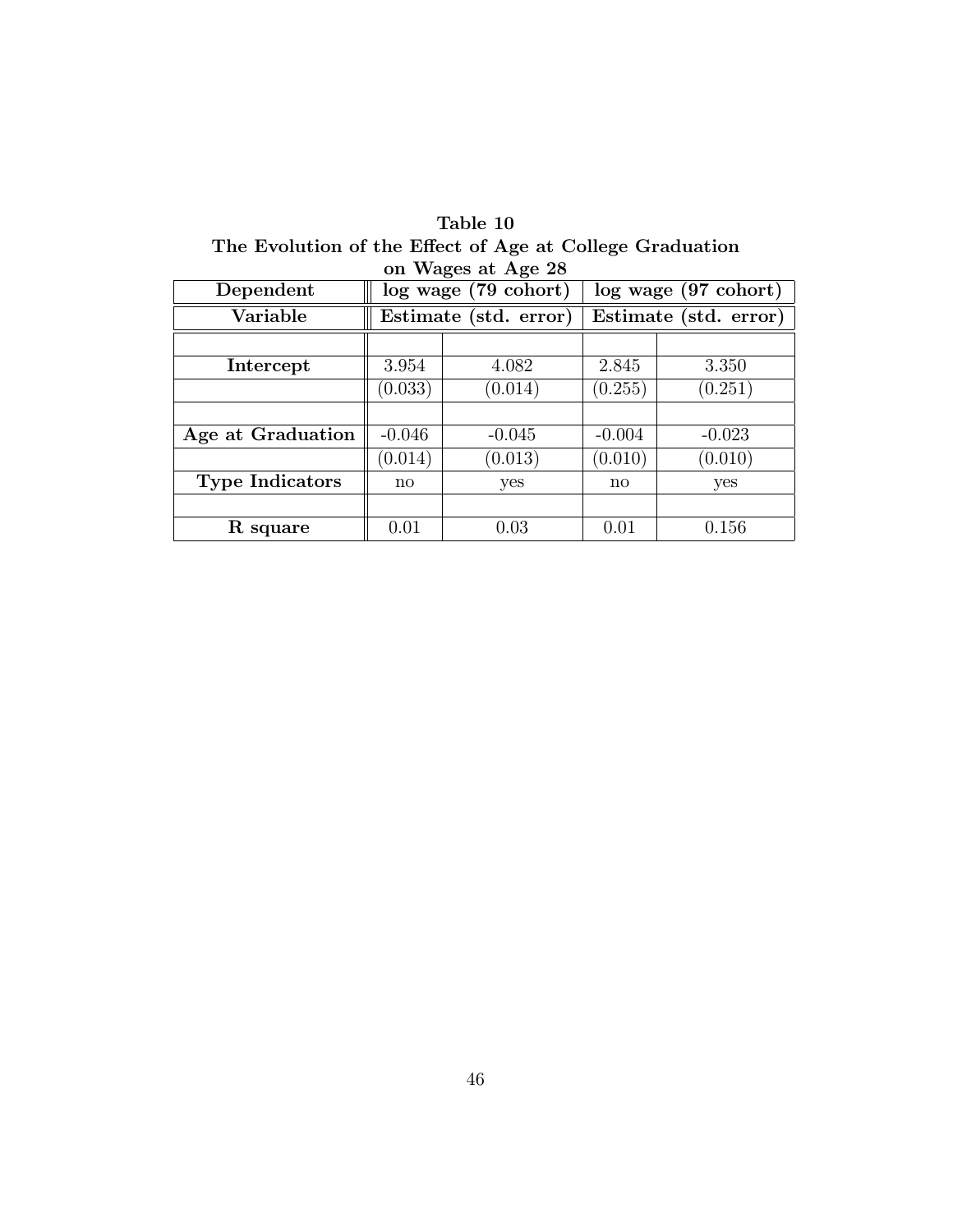# 6 Separating Changes in Skill Prices from Composition Effects

As interesting as comparing estimates obtained for the 1979 and 1997 cohorts separately may be, it is not possible to separate skill price dynamics from changes in absolute quality (human capital) without imposing the restriction that the parameters of the skill production functions that govern the amount of human capital produced by schooling (with no work experience) have been stationary between the 1980's and the early 2000's. This is a crucial identication condition if one is willing to evaluate the change in average human capital level of each education group between the 1979 and the 1997 cohorts. In what follows, we now try to answer those questions.

#### 6.1 The Restricted Model

We retain the same out-of-sample information about the evolution of net education cost and its related change in borrowing needs, and we re-examine the determinants of observed changes in education and labor supply after imposing the restriction that the effects of education on human capital formation (the skill formation technology) have remained constant across cohorts. To be precise, we therefore model technological changes by introducing a shift parameter to each log wage equation which measure the percent changes in skill prices taking place between the 1980's and 2000's. As before, we assume that agents making college choices in the early 2000's take those changes as exogenous.<sup>21</sup>

Given out-of-sample information about the evolution of the net cost of higher education and its implied consequence on borrowing needs, we examine 4 potential sources explaining observed changes in individual decisions. Those are changes in skill prices (coupled with changes in wage risk), changes in the net utility of higher education as captured by changes in consumption during college, changes in grade progression standards and changes in the value of non-market time.

From now on, we draw a distinction between the parameters of the 1979 cohort (with no superscript) and those characterizing the 1997 cohort. The

 $^{21}$ As we are modeling individual decisions only, it is reasonnable to assume that agents ignore general equilibrium issues when solving for optimal schooling and labor supply.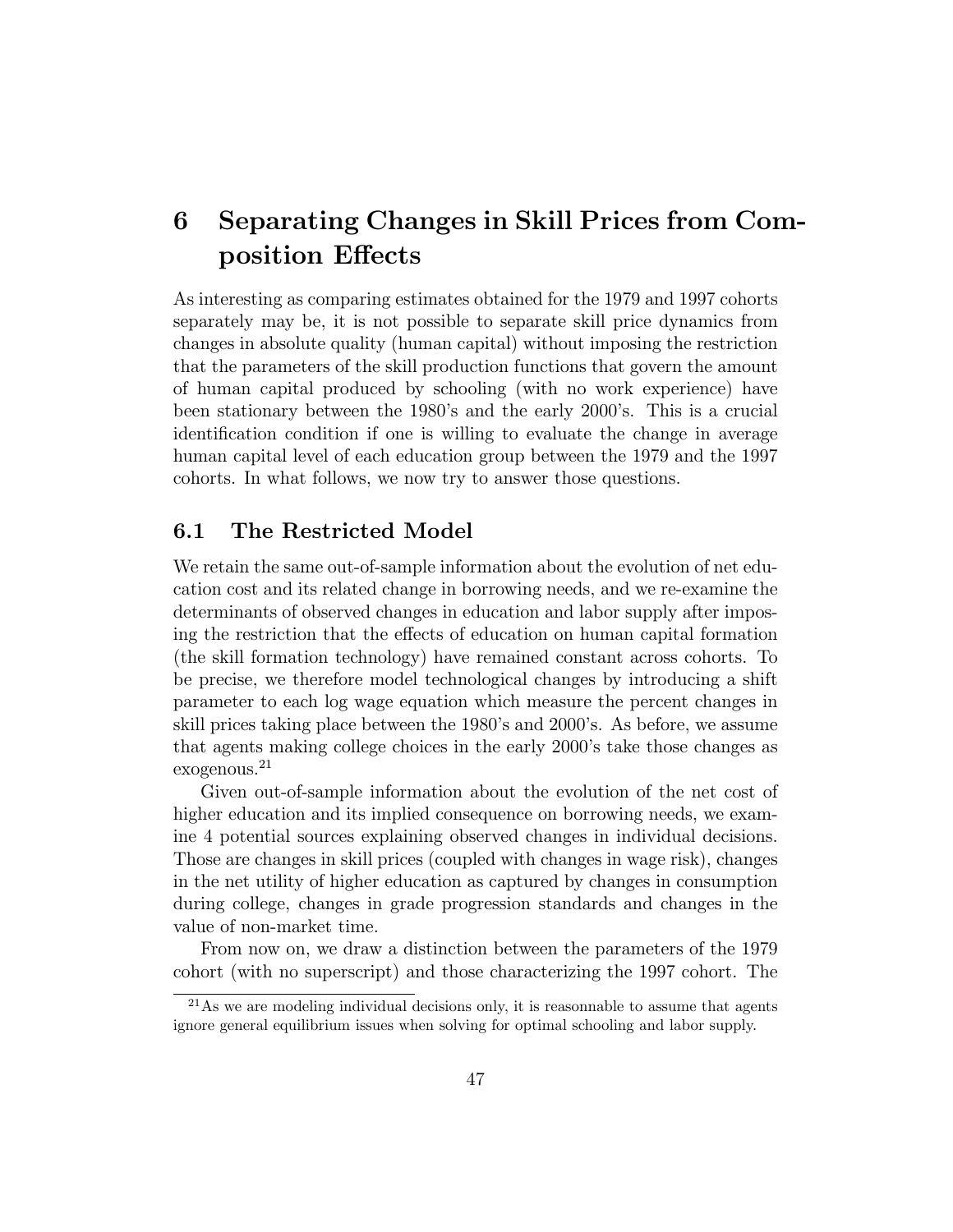parameterization we adopt is as follows.

#### Changes in skill prices and in wage risk

To capture changes in the skill price, we introduce a shift parameter to each log wage equation. We therefore obtain the following:

$$
w_{it}^{z,97} = \lambda^{z,97} + \bar{w}_{it}^{z} + \varepsilon_{it}^{z}
$$
 with  $z = d, h, a, c$ 

where the parameters  $\lambda^{d,97}, \lambda^{h,97}, \lambda^{a,97}, \lambda^{c,95}$  are readily interpretable as percent changes in skill prices which may result from technological changes taking place between the 1980's and 2000's, or any other changes. We assume that agents making college choices in the early 2000's take those changes as exogenous.

As increase in overall wage inequality may be caused by changes in wage risk, we allow the variance of wage (log) shocks to be different between 1979 and 1997. We obtain the following expressions:

$$
\sigma_z(97) = \sigma_z + \sigma_z^{97}
$$
 with  $z = d, h, a, c$ 

where  $\sigma_d^{97}, \sigma_h^{97}, \sigma_a^{97}$  and  $\sigma_c^{97}$  are free parameters.

#### Changes in grade progression standards:

For the probability of a grade increment (conditional on being enrolled), we have the following

$$
\Pr(G_{t+1} = G_t + 1 \mid \text{in school at } t)^{97} =
$$
  
\n
$$
\frac{\exp(g_i + g^{97} + g_1 \cdot I(12 \le G_{it}) + g_2 \cdot d_{tsp} + g_3 \cdot d_{tsf})}{1 + \exp(g_i + g^{97} + g_1 \cdot I(12 \le G_{it}) + g_2 \cdot d_{tsp} + g_3 \cdot d_{tsf})}
$$

where the parameter  $g^{97}$  allows us to evaluate changes in the rate of grade advancement across cohorts, after conditioning on unobserved abilities, grade level, and labor supply during school year.

Changes in the Value of Non-Market Time We also allow for a change in the value of non-market time as follows:

$$
\alpha_i^{nm}(97) = \alpha_i^{nm} + \alpha_i^{nm,97}
$$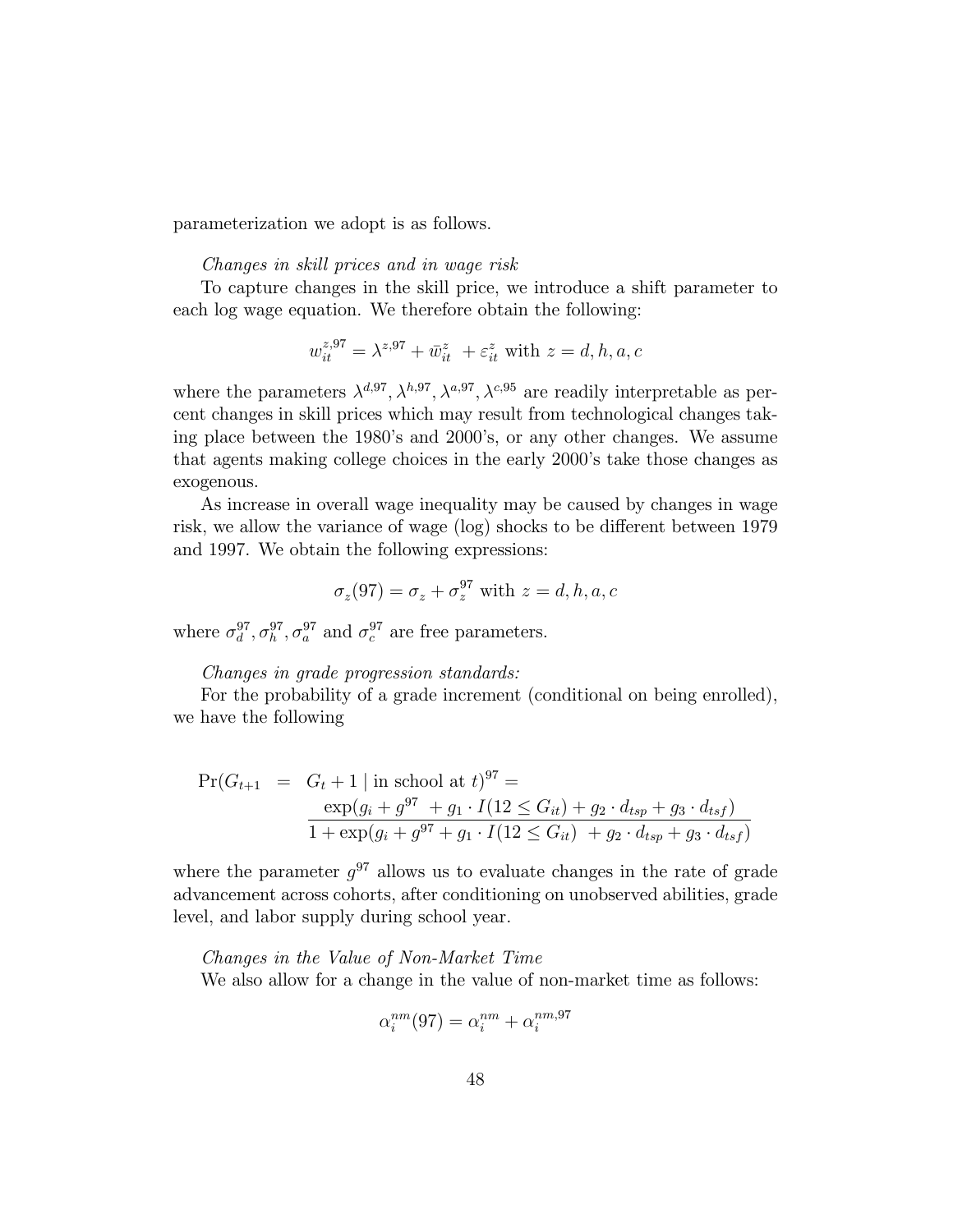where the shift parameter denoted  $\alpha_i^{nm,97}$  measures changes in the value of non-market time.

#### The utility of attending higher education

To obtain the total consumption level while in college for the 1997 cohort, we write the parameters measuring the differential between the utility of high school and utility of college,  $\alpha_{1i}^s(97)$ ,  $\alpha_{1i}^{sp}$  $\frac{sp}{1i}(97)$  and  $\alpha_{1i}^{sf}$  $\frac{s}{1}$ (97) as the sum of the 1979 parameters and state-specific parameters,  $\alpha_1^{s,\overline{97}}$  $_1^{s,\bar{9}7},\alpha_1^{sp,97}$  $i_1^{sp,97}$  and  $\alpha_1^{sf,97}$  $i_1^{s_J,s_I}$ , and obtain

$$
\alpha_{1i}^{s}(97) = \alpha_{1i}^{s} + \alpha_{1}^{s,97}
$$
  
\n
$$
\alpha_{1i}^{sp}(97) = \alpha_{1i}^{sp} + \alpha_{1}^{sp,97}
$$
  
\n
$$
\alpha_{1i}^{sf}(97) = \alpha_{1i}^{sf} + \alpha_{1}^{sf,97}
$$

where  $\alpha_1^{s,97}$  $i^{s,97}_{1}, \alpha^{sp,97}_{1}$  $_1^{sp,97}$  and  $\alpha_1^{sf,97}$  $i_1^{s_j,s_i}$  are free parameters measuring the change in net consumption after incorporating changes in tuition and borrowing needs. Given our specication, these are naturally expressed in dollars (on a per-hour basis).

However, we are agnostic about the source of those changes as they can either be interpreted as originating from parental support or from nonpecuniary dimensions. One possible interpretation is that changes in education technology, curricula or any other aspects of higher education management has changed the utility of attending education. Another one is that the non-pecuniary payoff of education attendance has changed over the 1980-2000 period.<sup>22</sup>

Conditional on the estimates obtained for the 1979 cohort, we then maximize the likelihood of wages and choices of the 1997 cohort and obtain the following vector of parameters:

$$
\{\alpha_1^{s,97},\ \alpha_1^{sp,97},\alpha_1^{sf,97},g^{97},\lambda^{d,97},\lambda^{h,97},\lambda^{a,97},\lambda^{c,97},\sigma_d^{97},\sigma_h^{97},\sigma_a^{97},\sigma_c^{97},\alpha_i^{nm,97}\}
$$

To implement this restriction, we need the type probabilities of the 1997 cohort to be the same as the 1979 cohort and also need to impose 16 wage intercepts of the 1997 cohort to be the same as those of the 1979 cohort.

 $22$ This would be the case if education is a luxury good (Bils and Klenow, 2000) or if social pressure to get educated has increased over this period.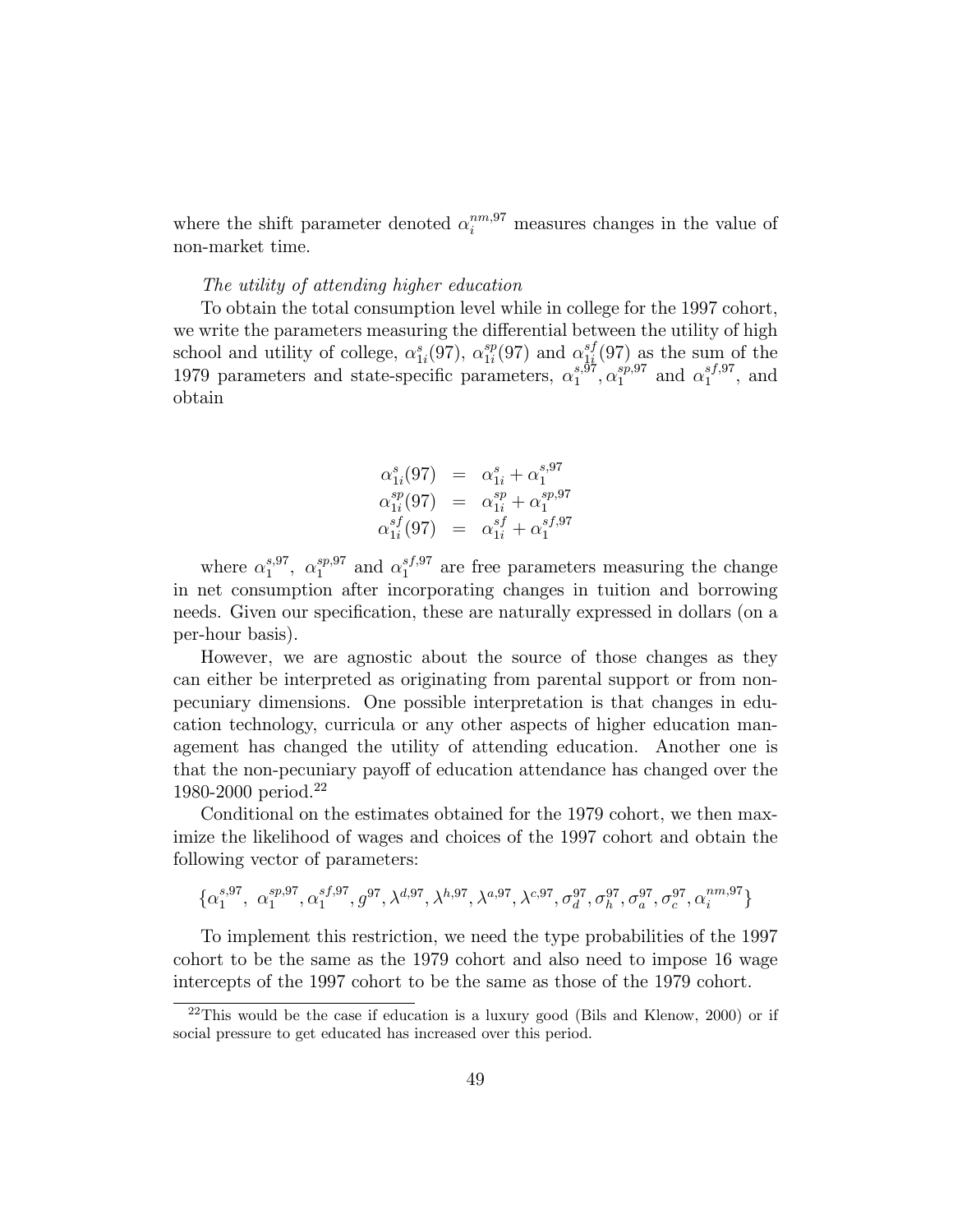#### 6.2 Results

The estimates found in column 1 of Table 11 provide answers to some of the questions raised earlier. To improve understanding of the model's mechanics, we estimated a specication where all observed changes are solely explained by changes in skill prices (column 1) and a version where changes are explained solely by movements in the utility of attending education (column 2). The specication that incorporates all possibilities is in column 3.

When we assume that the only difference between the 1979 and the 1997 cohorts was skill prices, the estimates indicate that except for high school drop-outs, the skill prices of all other education groups have increased. More precisely, the drop-out skill price dropped by about 5% while both high school and college graduate skill prices increased by 6%. Interestingly, the college associates skill price is the one that has increased the most with a 9% variation.

Suppose now that we search for explanations that involve the utility of attending high education only. Not surprisingly, the estimates found in column 2 indicate that it is not possible to explain the behavior of the 1997 cohort without increases in net consumption while in college. However, this increase is far from being as large as the one observed when estimating the model for both cohorts separately. When expressed as a percentage of the 1979 cohort estimates, the changes in consumption obtained for those who do not work (\$1.48), those who work part-time (\$1.40) and those who work full-time (\$1.69), imply increases ranging from 29% to 39%. This may be explained as follows. In the 1997 cohort, a larger number of individuals enter college and also take more time to graduate. Because the estimates of column 2 have been obtained with the grade progression rate parameters of the 1979 cohort, they make marginal entrants more likely to graduate than they would be if parameters would be freely estimated.

The most interesting estimates, found in column 3, are those obtained when searching for all possible channels since they allow us to confront various hypotheses. When doing so, we note some key differences across education groups. High school drop-outs have seen the largest reduction in skill price, with a drop of 3%, while the skill price of high school graduates has increased by 3%. College associates have experienced the highest skill price increase, with a 20% raise. Interestingly, the skill price of college graduates has remained practically constant.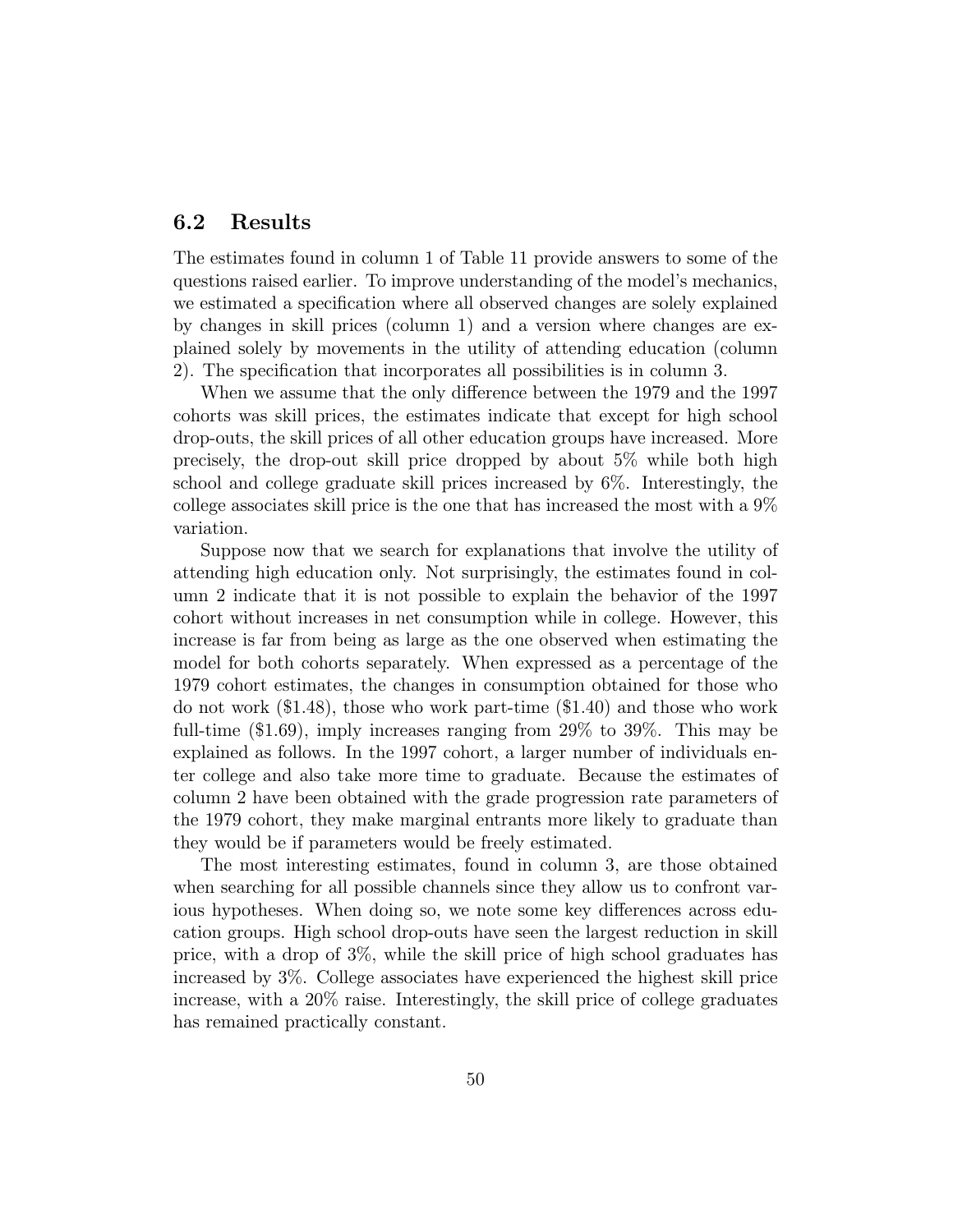At the same time, the utilities of attending school have increased by more than when they were assumed to be the only sources of change, as was the case in column  $(2)$ . Although this is the case for all different combinations of school attendance and work, the largest increase has been for school attendance with no work. Expressed in terms of a percentage increase in net consumption, their increase in hourly net consumption of \$2.04 translates into a 54 % increase. For those in school and working part-time, the increase of \$2.81 implies a 58% increase, while the \$3.36 increase for those working full-time represents a 67% increase.

With respect to grade progression, we also note a sizeable reduction in grade advancement probability from the early 1980's to the early 2000's. The drop in grade progression probabilities lies between 0.14 and 0.16. Again, this is the case even after conditioning on unobserved heterogeneity. There is therefore no evidence that grade progression has become more easy.<sup>23</sup>

Finally, the value of non-market time has increased by \$0.59. This represents an increase of more than 50% for drop-outs, 30% for high school graduates, and about 25% for college associates. For college graduates (who were endowed with a value of non-market time above \$4 per hour), this represents a relatively more modest increase of around 15%.

Although the increases in net consumption obtained in column 3 may be judged spectacular compared to those obtained in column 2, they may be explained by the allowance for differential grade progression probabilities. Forward looking agents, who internalize much lower grade advancement probabilities than in the early 1980's, either require higher college skill prices and/or must be endowed with a higher level of utility of attending higher education, in order to enroll in college. As post-schooling wage data do not support the hypothesis of large skill price increases for college graduates, a high increase in net consumption is required in order to rationalize observed choices.

## 6.3 Changes in Absolute College Quality

With estimates of the movements in skill prices for all education groups, it is now possible to evaluate the difference in human capital between members

<sup>&</sup>lt;sup>23</sup>This does not imply that college admission standards have increased. Indeed, there seems to be empirical evidence that increased college enrollments are found largely among low quality colleges (Hoxby, 2009).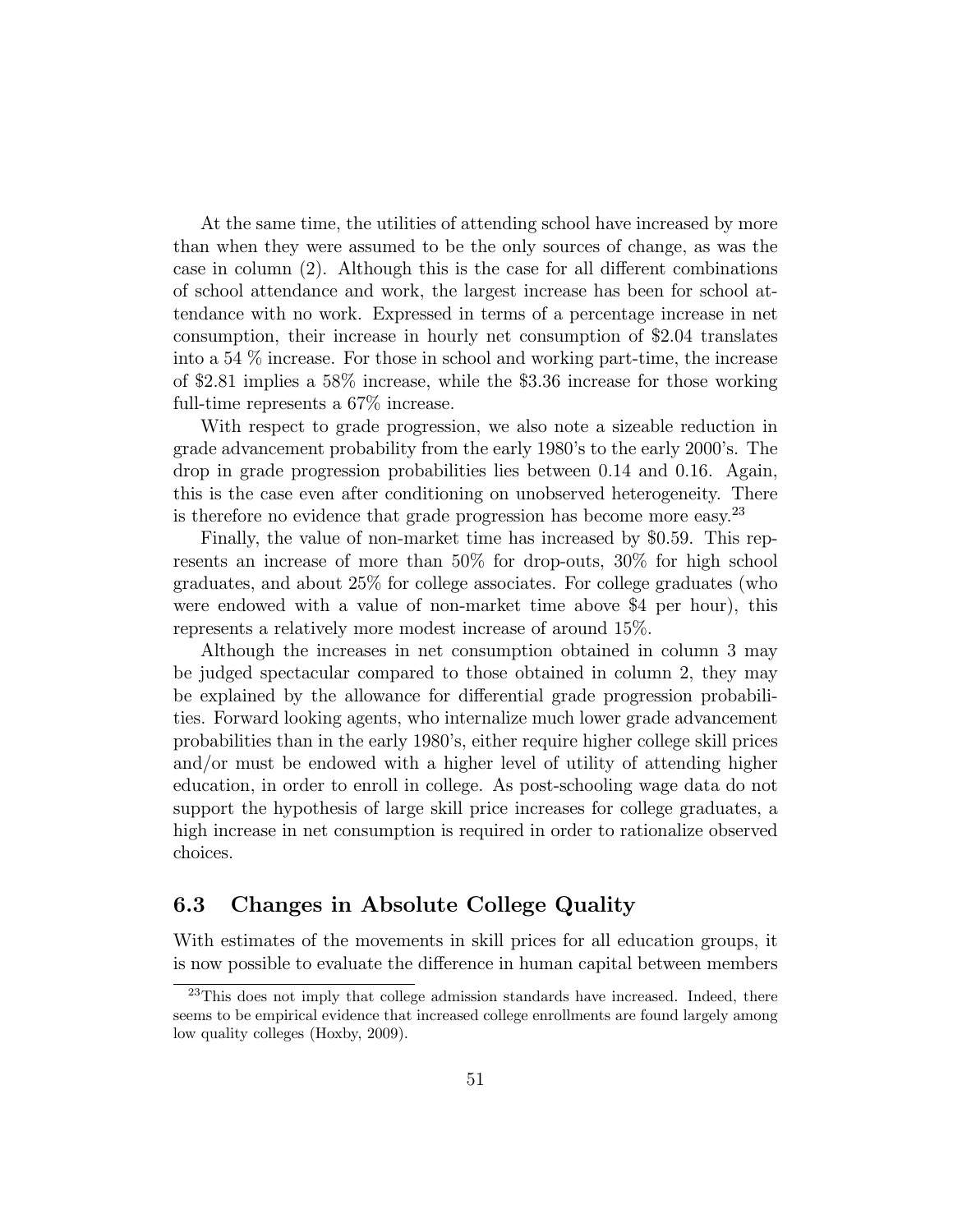of any given education groups across cohorts more precisely than with the unrestricted models. To obtain these estimates of absolute quality changes, we only need to simulate the restricted version of the model, and obtain the distribution of types among each education groups. While the 1997 cohort is assumed to face the same skill production function, it is exerting choices within a different environment; higher utility of attending colleges, different skill prices, lower grade progression probabilities and higher values of nonmarket time.

For each group, we report the average level of human capital at market entrance (with no experience) using the wage equation that matches simulated choices.<sup>24</sup> Computing it requires to simulate choices of the 1997 cohort with the parameters of the restricted models. We then compute the relevant average human capital (essentially the log wages minus the log skill price) using the distribution of wage intercept terms that corresponds to the choice of each articial individual. As the composition of types changes because the recent cohort faces different parameters, the difference in human capital is reflecting a composition effect only.

The changes in human capital (net of skill price changes) are reported in Table 12. The average human capital of both drop-outs and high school graduates appear to have remained more or less constant. While these changes are modest, the average quality of college associates has depreciated by as much as 9%. This is not surprising. As already noted in the previous section, we found evidence that wages of college associates (in employment requiring some college), which were above population average in the 1980's, moved slightly below the population average in the early 2000's. At the same time, the raise in college participation may easily be explained by the increase in skill price noted in Table 11. Finally, as is the case for high school drop-outs and high school graduates, the average human capital of college graduates has been almost constant, as our estimates point to a decrease of 1\% only.

To summarize, the decline in absolute college associate quality may simply reflect the increasing trend in enrollments in lower quality colleges. As the fraction of the population graduating from 4 year colleges has been much more stable than the fraction of the population that has participated in

 $24$ This means, for instance, that we are not interested in measuring quantities answering questions such as: how would the 1997 cohort of college graduates do, compared with the 1979 cohort of college graduates, if both had been employed in typical high school jobs.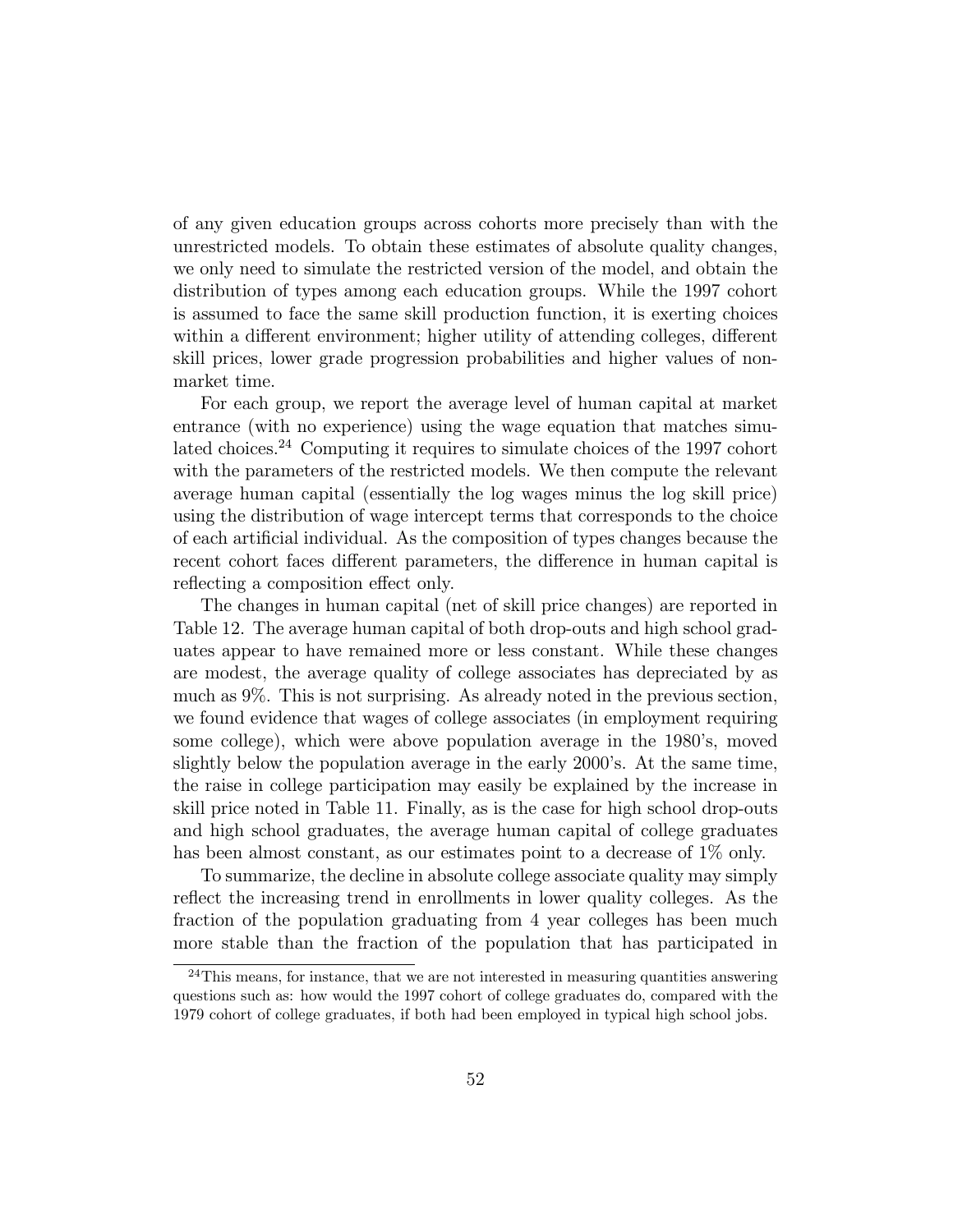college, the stability of absolute college graduate quality is not surprising.

|                                                                                                   | 1997 Cohort                     |                    |                  |  |
|---------------------------------------------------------------------------------------------------|---------------------------------|--------------------|------------------|--|
|                                                                                                   | $\left( 2\right)$<br>(3)<br>(1) |                    |                  |  |
| $\$\Delta$$ in Consumption $(\%)$                                                                 |                                 |                    |                  |  |
| $\alpha_1^{s,97}$ (college and no work)                                                           |                                 | $$1.48**$ (39%)$   | $$2.04**$ (54%)$ |  |
| $\alpha_1^{sp,97}$ (college and part-time work)                                                   |                                 | $$1.39**$$ (29%)   | $$2.81**$ (58%)  |  |
| $\alpha_1^{s f, 97}$ (college and full-time work)                                                 |                                 | $$1.69**$ $(34\%)$ | $$3.36**$ (67%)  |  |
| $\Delta$ in Grade Progression Prob.                                                               |                                 |                    |                  |  |
| College and no Work                                                                               |                                 |                    | $-0.136**$       |  |
| College and part-time work                                                                        |                                 |                    | $-0.156**$       |  |
| College and full-time work                                                                        |                                 |                    | $-0.159**$       |  |
|                                                                                                   |                                 |                    |                  |  |
| $\Delta$ in Log Skill Prices                                                                      |                                 |                    |                  |  |
| $\lambda^{d,97}$ (drop-outs)                                                                      | $-0.047**$                      |                    | $-0.029**$       |  |
| $\lambda^{h,97}$ (HS graduates)                                                                   | $0.061**$                       |                    | $0.026**$        |  |
| $\overline{\lambda^{a,97}$ (Associates)                                                           | $0.094**$                       |                    | $0.202**$        |  |
| $\lambda^{c,97}$ (College Graduates)                                                              | $0.057***$                      |                    | $-0.005$         |  |
|                                                                                                   |                                 |                    |                  |  |
| $\Delta$ in Wage Risk                                                                             |                                 |                    |                  |  |
|                                                                                                   | $0.028**$                       |                    | $0.0210**$       |  |
|                                                                                                   | $0.042**$                       |                    | $-0.0031**$      |  |
|                                                                                                   | $0.092**$                       |                    | $0.0378**$       |  |
| $\frac{\overline{\sigma_d^{97}}}{\sigma_h^{97}}$ $\frac{\overline{\sigma_a^{97}}}{\sigma_c^{97}}$ | $0.043**$                       |                    | $0.0311**$       |  |
|                                                                                                   |                                 |                    |                  |  |
| $\Delta$ in Non-Market Time                                                                       |                                 |                    |                  |  |
| $\alpha_i^{nm,97}$<br>$(in \$                                                                     |                                 |                    | $$0.5942**$      |  |

Table 11 Measuring Changes in Skill Prices

Note: parameters or effects with  $**$  are significant at  $1\%$  level.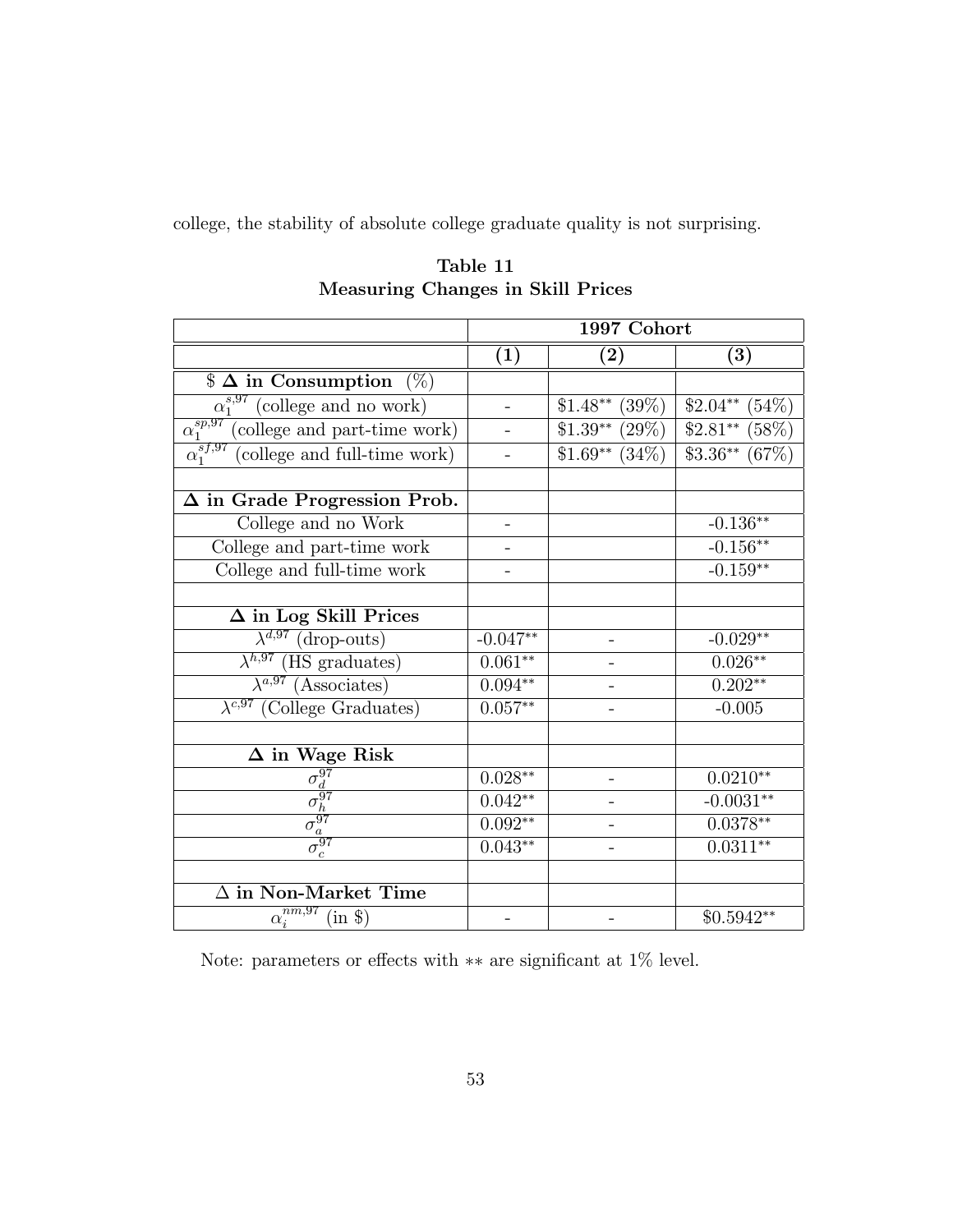| Table 12                                  |
|-------------------------------------------|
| The Evolution of Educational Selectivity: |
| Changes in Mean Human Capital             |

| $\Delta$ in Mean Human capital                 |  |  |  |  |  |
|------------------------------------------------|--|--|--|--|--|
| 97 cohort-79 cohort (in $\%$ )                 |  |  |  |  |  |
| Drop-Outs   High School   Associates   College |  |  |  |  |  |
|                                                |  |  |  |  |  |

Note: Human Capital is evaluated using the distribution of log wage intercepts in jobs corresponding to each simulated schooling level.

# 7 Summary and Conclusion

We have estimated a structural dynamic Roy model of education, labor supply and earnings on two cohorts of US males; one that made their college decisions in the early 1980's and another one that made it in the early 2000's. This has allowed us to evaluate to extent to which changes in i) the collegehigh school premium, ii) the utility of attending higher education, (iii) grade progression probabilities, and iv) the value of non-market time are needed to reconcile changes in education and labor supply decisions observed over this period. We have used the model to quantify the evolution of the relative and absolute qualities of both college graduates and college attendants (associates).

There are at least 4 main results to retain from our analysis. First, and foremost, changes in observed schooling decisions cannot be rationalized without appealing to a spectacular increase in intrinsic taste for education. This is true even if the total costs of college have practically doubled and borrowing levels have increased accordingly and it is the case regardless of the amount of labor supplied during college.

A second major finding is the decline in relative quality of college graduates accompanied by a stability of absolute quality. While the population average college-high school premium increased modestly, the realized college premium dropped substantially. Overall, this indicates that between 1980 and the early 2000's, the sub-population of college graduates have become gradually more representative of the population, thereby pointing to a decline in the relative quality of college graduates.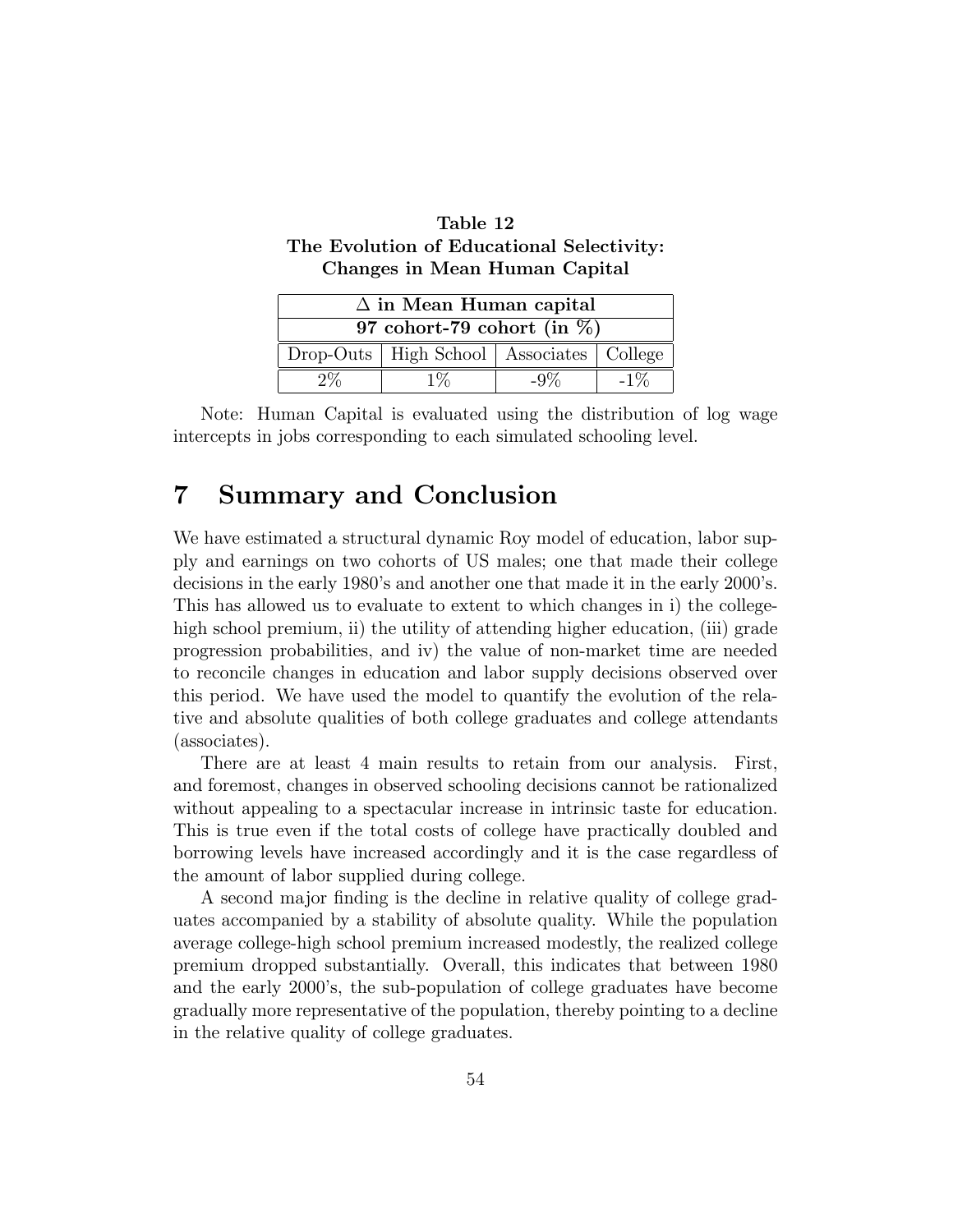In the 1979 cohort, there was strong positive selection characterizing college graduates, as they earned 8% more than the population average in a college job. By the early 2000, college graduates earned only 2% more than the population average and positive selection prevailing in the early 1980's had almost entirely vanished. Despite this, the average level of human capital of college graduates in the early 2000's is identical to college graduates of the 1980's and the college graduate skill price has not changed. The absolute quality of college graduates therefore seems to have remained constant.

A third finding is the decline in both relative and absolute quality of college associates. In the early 1980's, the average wage of college associates (in a college associate job) was slightly above the population average as the differential was about  $3\%$  and therefore pointed toward the existence of a weak positive selection among college associates. In the 2000 cohort, the ordering was reversed and the sub-population of college associates was earning 5% less than the population average. Positive selection was transformed into negative selection. When distinguishing between change in skill prices and changes in human capital (something feasible only when restricting the skill production functions to be stationary), we find that the average human capital level of college associates has depreciated by 9% while their skill price has increased and therefore concluded in favor of a decrease in absolute quality of college associates.

Finally, in the early 1980's, college graduates experienced much larger wage gains in the early phase of the life-cycle due to a 6 percentage points difference in returns to experience compared with high school graduates. In the 1997 cohort, age earnings profiles have flattened and the college-high school differential in returns to full-time experience has been reduced by half while the college-high school premium seems to be located at entrance in the market. The flattening of age earnings profiles has practically eliminated the negative effect of late college graduation on early life-cycle wages. Our estimates indicate that it moved from a 4% penalty per year of delay to an insignicant quantity by the early 2000's.

The results obtained in this research have been for two main cohorts of the NLSY followed from age 16 to 28. This was done in order avoid making unrealistic assumptions about how young individuals would have been capable to anticipate the 2008 recession. Since then, college attendance have continued to rise and the cost of college appears to have flattened (Dynarski and Scott-Clayton, 2013). This suggests that both average and relative col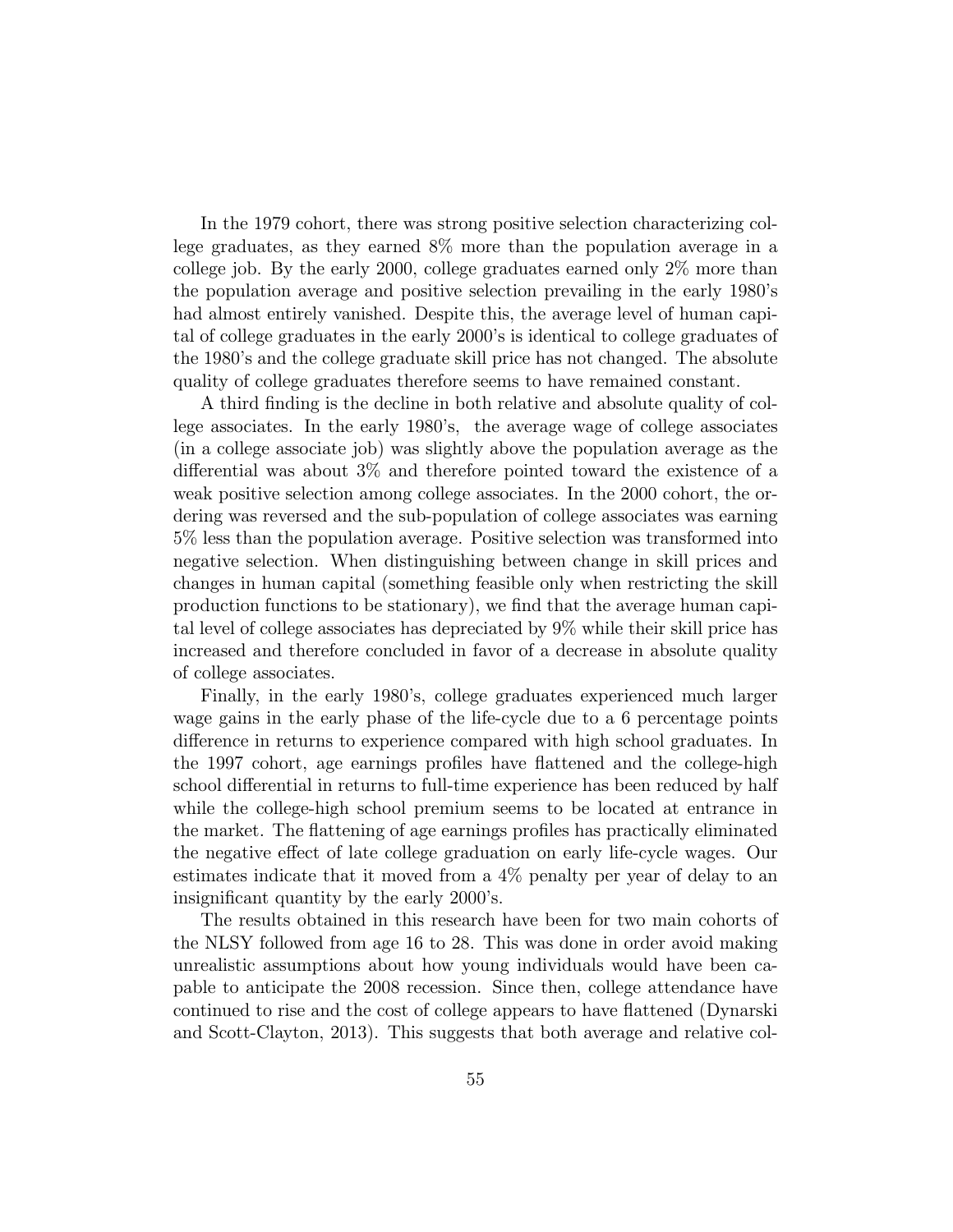lege quality of more recent cohorts (those enrolling after 2008) might have been affected and that non-standard college trajectories might have become more common. The evolution of college selectivity is far from being a closed topic.

# References

- [1] Abel J.R. and R. Deitz  $(2014)$  "Do the Benefits of College Still Outweigh the Costs? Current Issues in Economics and Finance, NY Federal Reserve Board, 20 (3)
- [2] Abbot, B., Gallipoli, G., Meghir, C., & Violante, G. (2013) Education decisions and intergenerational transfers in equilibrium (Working Paper). New York: New York University
- [3] Altonji, J., Bharadwaj P. and F. Lange  $(2010)$  "Changes in the Characteristics of American Youth: Implications for Adult Outcomes, "Journal of Labor Economics", 30,
- [4] Ashworth, Jared, V. Joseph Hotz, Arnaud Maurel, and Tyler Ransom  $(2020)$ , "Changes across Cohorts in Wage Returns to Schooling and Early Work Experiences", NBER Working Paper.
- [5] Arcidiacono Peter, Esteban Aucejo, Arnaud Maurel and Tyler Ransom  $(2019)$  "College Attrition and the Dynamics of Information Revelation" NBER Working Paper.
- [6] Autor D., L. Katz and M. Kearney (2008) \Trends in U.S. Wage Inequality: Revising the Revisionists", Review of Economics and Statistics, Vol 90, 2, 300-323
- [7] Babcock P. and Marks M. (2011) \The Falling Time Cost of College: Evidence from a Century of Time Use Data "The Review of Economics and Statistics", May 2011, 93(2):  $468-478$
- [8] Belley P. and L. Lochner (2007) "The Changing Role of Family Income and Ability in Determining Educational Achievement" NBER Working Paper 13527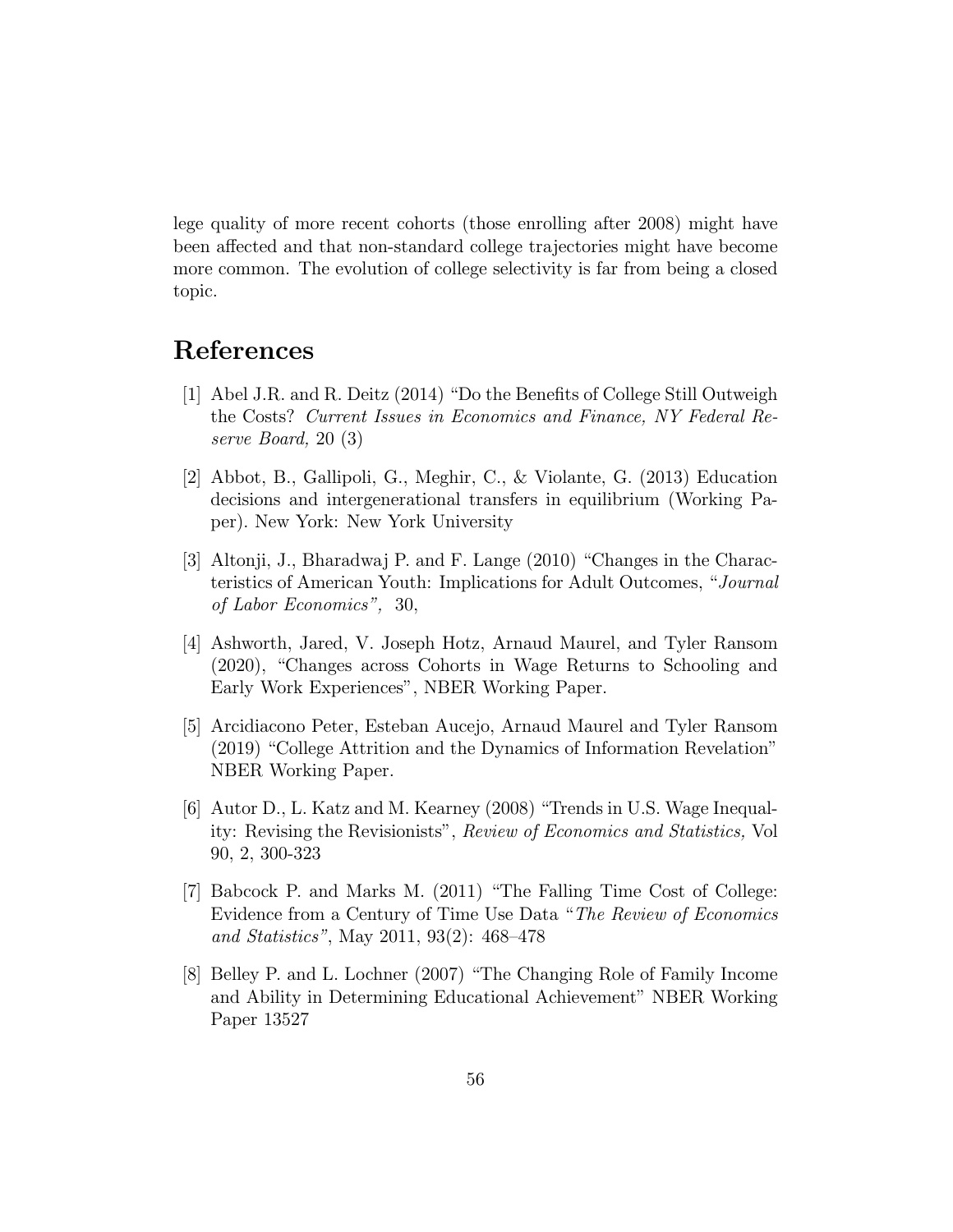- [9] Beaudry, Paul, David A. Green, and Benjamin M. Sand. 2014. The declining fortunes of the young since 2000. American Economic Review 104, no. 5:381-386.
- [10] Belzil, Christian (2007) \The Return to Schooling in Structural Dynamic Models: A Survey" European Economic Review, 51(5):1059-1105.
- [11] Belzil, Christian, Jorgen Hansen and Xingfei Liu (2017) "Dynamic Skill Accumulation, Education Policies and the Return to Schooling", Quantitative Economics, 2017, 8 (3), 895-927 (DOI: 10.3982/QE321)
- [12] Belzil, Christian and Jorgen Hansen (2002) "Unobserved Ability and the Return to Schooling", Econometrica, 70(5):2075-2091
- [13] Belzil, Christian and Jorgen Hansen (2020) \The Evolution of the US Family Income-Schooling Relationship and Educational Selectivity" forthcoming in Journal of Applied Econometrics
- [14] Bils, Mark and Peter .J. Klenow (2000), Does Schooling Cause Growth?, American Economic Review, 90, 1160-1183
- [15] Bowlus, Audra J., and Chris Robinson. 2012 \Human Capital Prices, Productivity, and Growth.", American Economic Review, 102(7): 3483- 3515.
- [16] Bound, John, Michael F. Lovenheim, and Sarah Turner (2012) \Increasing time to baccalaureate degree in the United States", Education Finance and Policy 7, no. 4:375-424.
- [17] Card D. and T. Lemieux (2001) "Can Falling Supply can Explain the Rising Return to College for Younger Men" Quarterly Journal of Economics 116 (May), 705-746.
- [18] Carneiro, Pedro and Sokbae Lee. 2011. Trends in quality-adjusted skill premia in the united states, 1960-2000. American Economic Review 101, no. 6:2309-2349.
- [19] Castro, Rui and Daniele Coen-Pirani \Explaining the Evolution of Educational Attainment in the United States<sup>†</sup>, American Economic Journal: Macroeconomics 2016,  $8(3)$ : 77-112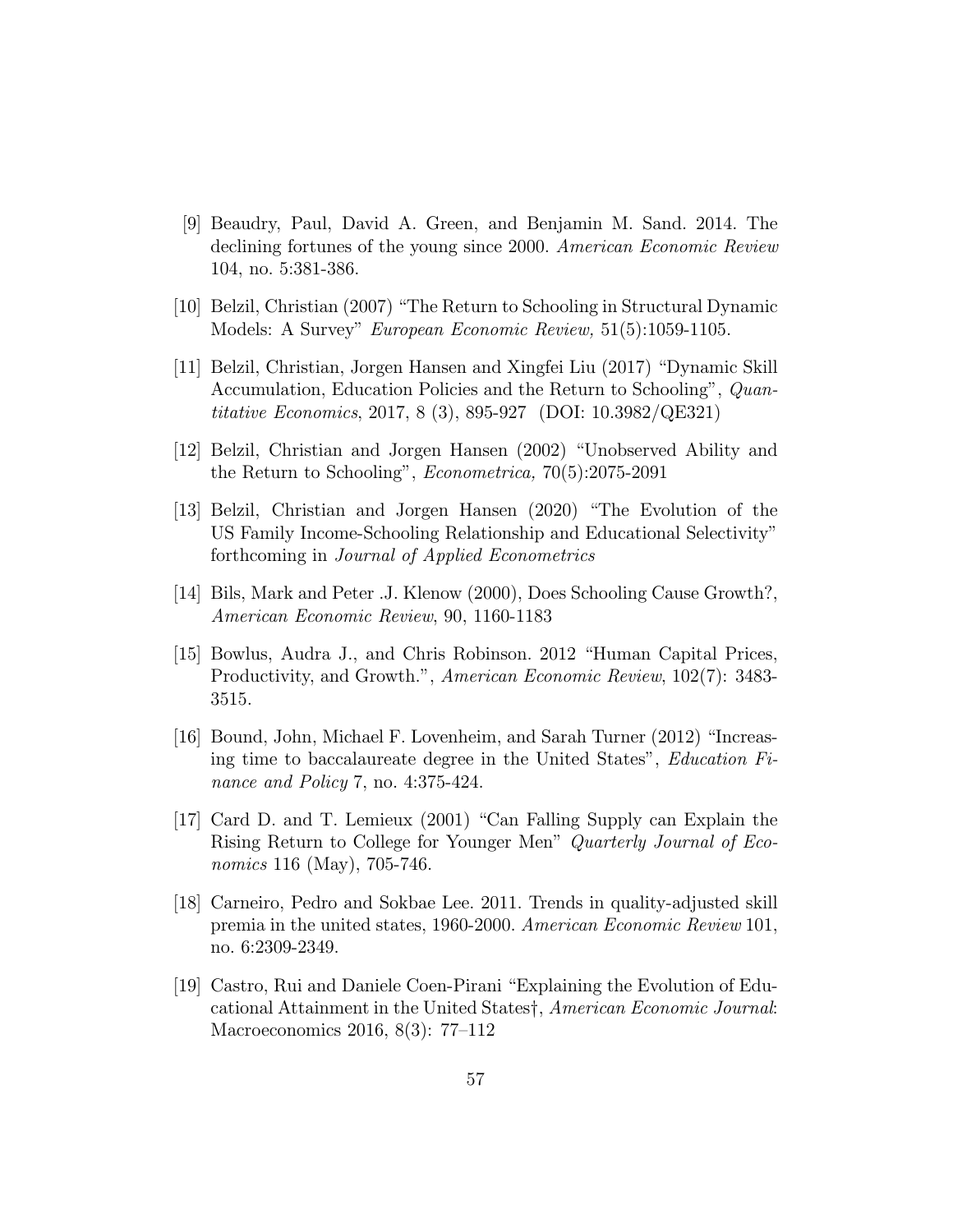- [20] Cunha F. and J.J. Heckman (2007) "The Evolution of Inequality, Heterogeneity and Uncertainty in Labor Earnings in the U.S. Economy" IZA DP No. 3115
- $[21]$  Cunha, Flavio, Fatih Karahan, and Ilton Soares. 2011 "Returns to skills and the college premium" Journal of Money, Credit and Banking 43, no. 5:39-86.
- [22] Castex, G. and E. Dechter (2014) \The Changing Role of Education and Ability in Wage Determination" Journal of Labor Economics",Vol. 32, No. 4, pp. 685-710
- [23] Deming, David J. 2017. The growing importance of social skills in the labor market. Quarterly Journal of Economics 132, no. 4:1593-1640.
- [24] Dynarski, Susan M. and Judith Scott-Clayton (2016), Financial Aid Policy: Lessons from Research, Future of Children, 23, 67-91.
- [25] Eckstein, Zvi and Kenneth I. Wolpin (1999) \Why Youths Drop Out of High School: The Impact of Preferences, Opportunities, and Abilities" Econometrica, Vol. 67, No. 6, pp. 1295-1339
- [26] Eisenhauer, P., J.J. Heckman and E. Vytlacil (2015) \The Generalized Roy Model and the Cost-Benefit Analysis of Social Programs" Journal of Political Economy,  $123(2)$ :  $413-443$ .
- [27] Fortin, Nicole M. 2006. Higher-education policies and the college wage premium: Cross-state evidence from the 1990s. American Economic Review 96, no. 4:959-987.
- [28] Gemici A. and Matthew Wiswall  $(2014)$  "Evolution of Gender Differences in Post-Secondary Human Capital Investments: College Majors", International Economic Review, 55(1),
- [29] Gong Y, L. Lochner, T. Stinebrickner, and R. Stinebrickner (2019) \The Consumption Value of College", Working Paper, University of Western Ontario
- [30] Heckman, J. J. (2010) \Building Bridges Between Structural and Program Evaluation Approaches to Evaluating Policy" Journal of Economic Literature,  $48(2)$ ,  $356-398$ .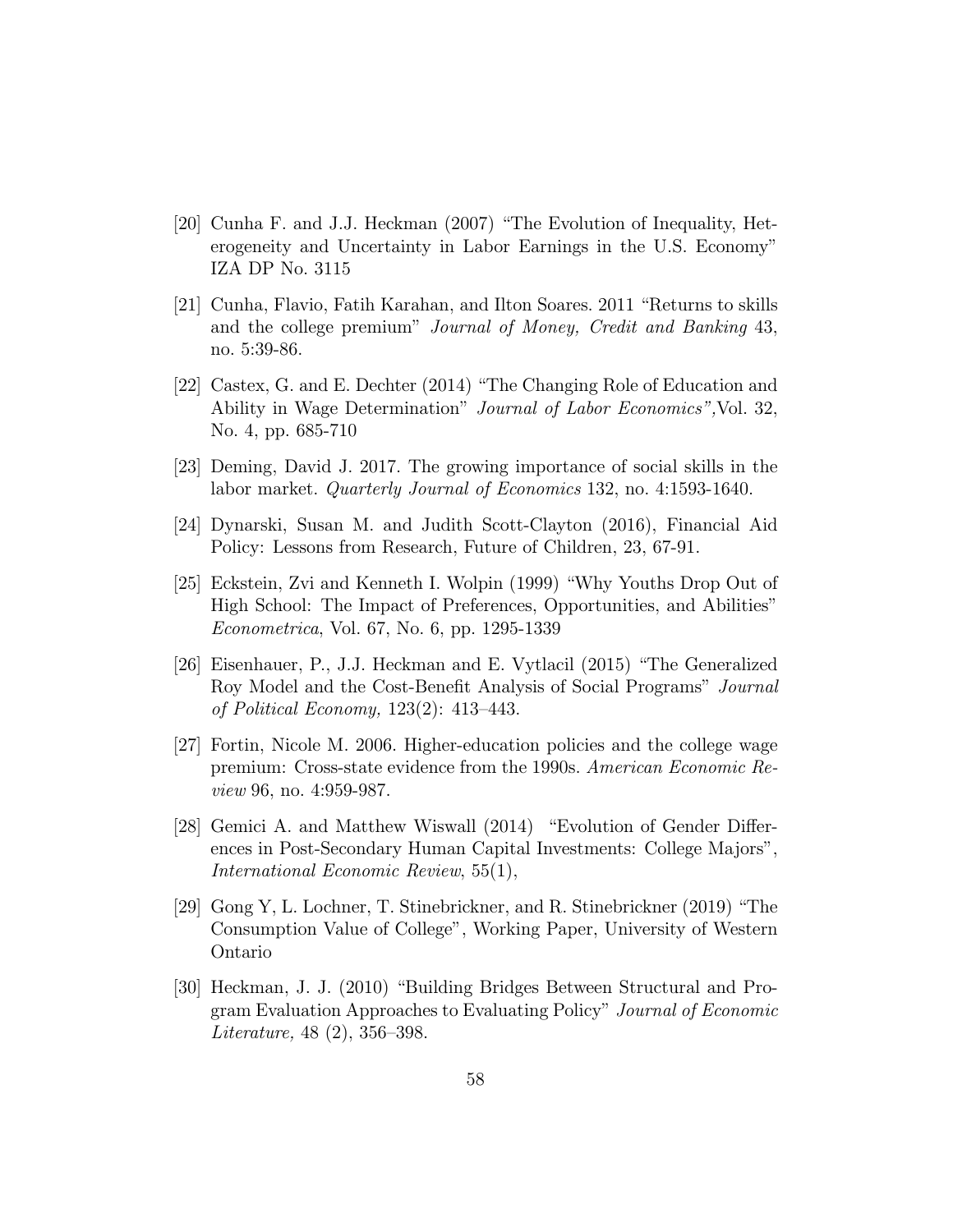- [31] Heckman, J. J., Lochner, L. and C. Taber (1998) \Explaining Rising Wage Inequality: Explorations with a Dynamic General Equilibrium Model of Labor Earnings With Heterogeneous Agents" Review of Economic Dynamics,  $1(1)$ ,  $1-58$ .
- [32] Heckman, J.J. and T. Kautz (2014) "Achievements Tests and the Role of Character in American Life" in The Myth of Achievement Tests: The GED and the Role of Character in American Life, Chapter 1, 3-56, University of Chicago Press.
- [33] Jacob, B., B. McCall, and K. Stange (2018) "College as Country Club: Do Colleges Cater to Students Preferences for Consumption? Journal of Labor Economics, 36(2):309f348, 2018.
- [34] Johnson, M.T. "Borrowing Constraints, College Enrollment, and Delayed Entry" Journal of Labor Economics, 2013, vol. 31, no. 4]
- [35] Juhn, C., K.M. Murphy and B. Pierce (1993) \Wage Inequality and the Rise in Returns to Skill", Journal of Political Economy, 101 (3), 410-442.
- [36] Jeong, Hyeok, Yong Kim, and Iourii Manovskii, \The price of experience," The American Economic Review,  $2015, 105$   $(2)$ ,  $784-815.29$
- [37] Kambourov, G. and Manovskii, I. (2009) "Occupational Mobility and Wage Inequality", Review of Economic Studies 76(2), 732-59.
- [38] Keane, Michael P. and Kenneth I. Wolpin (1997), The Career Decisions of Young Men, Journal of Political Economy, 105, 473-522.
- [39] Kong, Y.-C. & Ravikumar, B. & Vandenbroucke, G., 2018. "Explaining cross-cohort differences in life-cycle earnings," European Economic *Review*, Elsevier, vol.  $107(C)$ , pages 157-184.
- [40] Lee, D. and K.I. Wolpin (2010) "Accounting for Wage and Employment Changes in the US from 1968-2000: A Dynamic Model of Labor Market Equilibrium" Journal of Econometrics, 156: 68-85
- [41] Scott-Clayton, Judith. 2012. What explains trends in labor supply among US undergraduates? National Tax Journal 65, no. 1:181-210.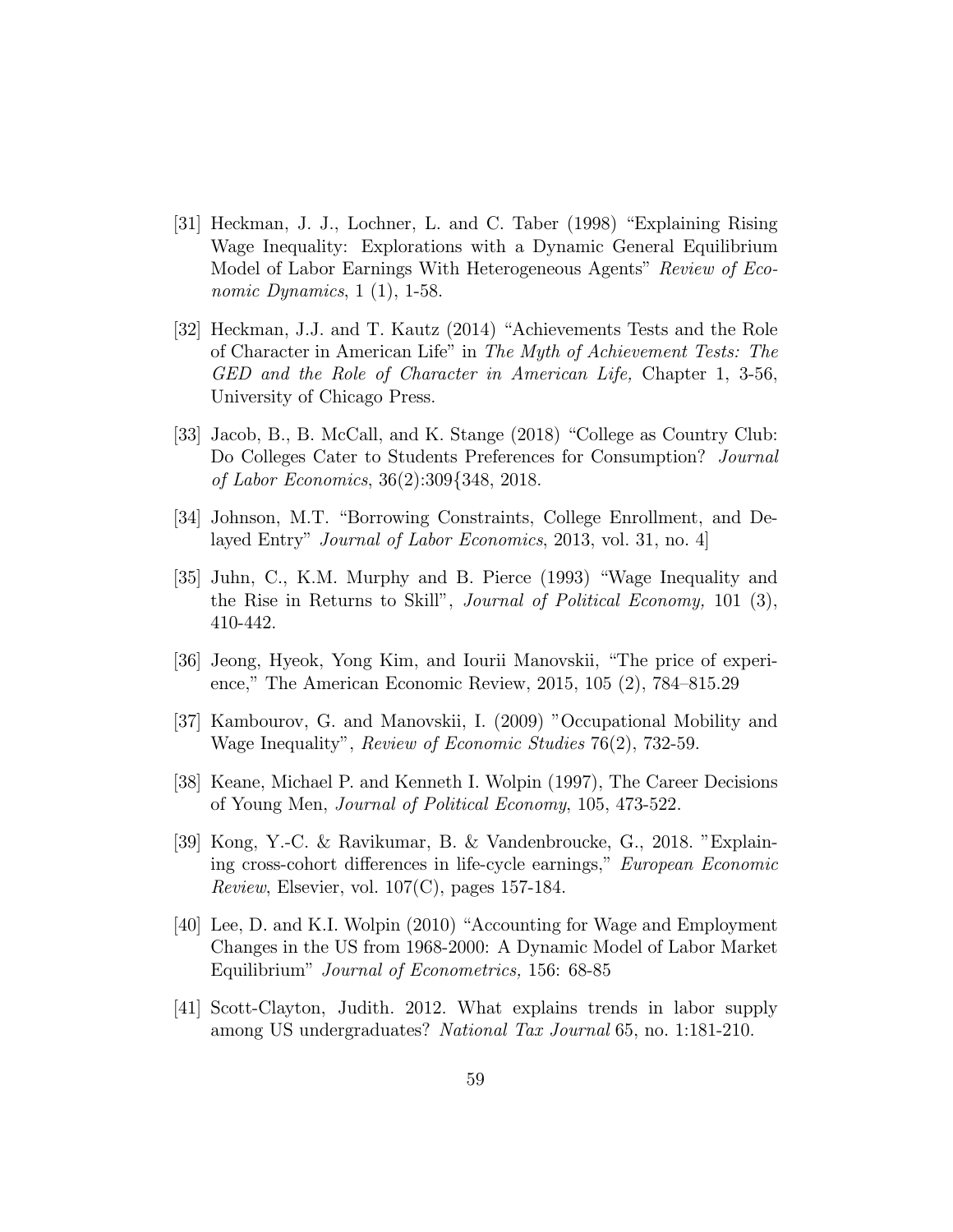- [42] Sullivan, Paul (2006) "Interpolating Value Functions in Discrete Choice Dynamic Programming Models", Working Paper, University of Munich
- [43] Sullivan, Paul (2010) "A Dynamic Analysis Of Educational Attainment, Occupational Choices, And Job Search," International Economic Review, vol. 51(1), pages 289-317.
- [44] Todd, P. E and W. Zhang (2019) "A Dynamic Model of Personality, Schooling, and Occupational Choice", forthcoming in Quantitative Economics
- [45] Valletta, Robert G. (2016) Recent Flattening in the higher education wage premium: Polarization, skill downgrading, or both? Federal Reserve Bank of San-Francisco, Working Paper 2016-17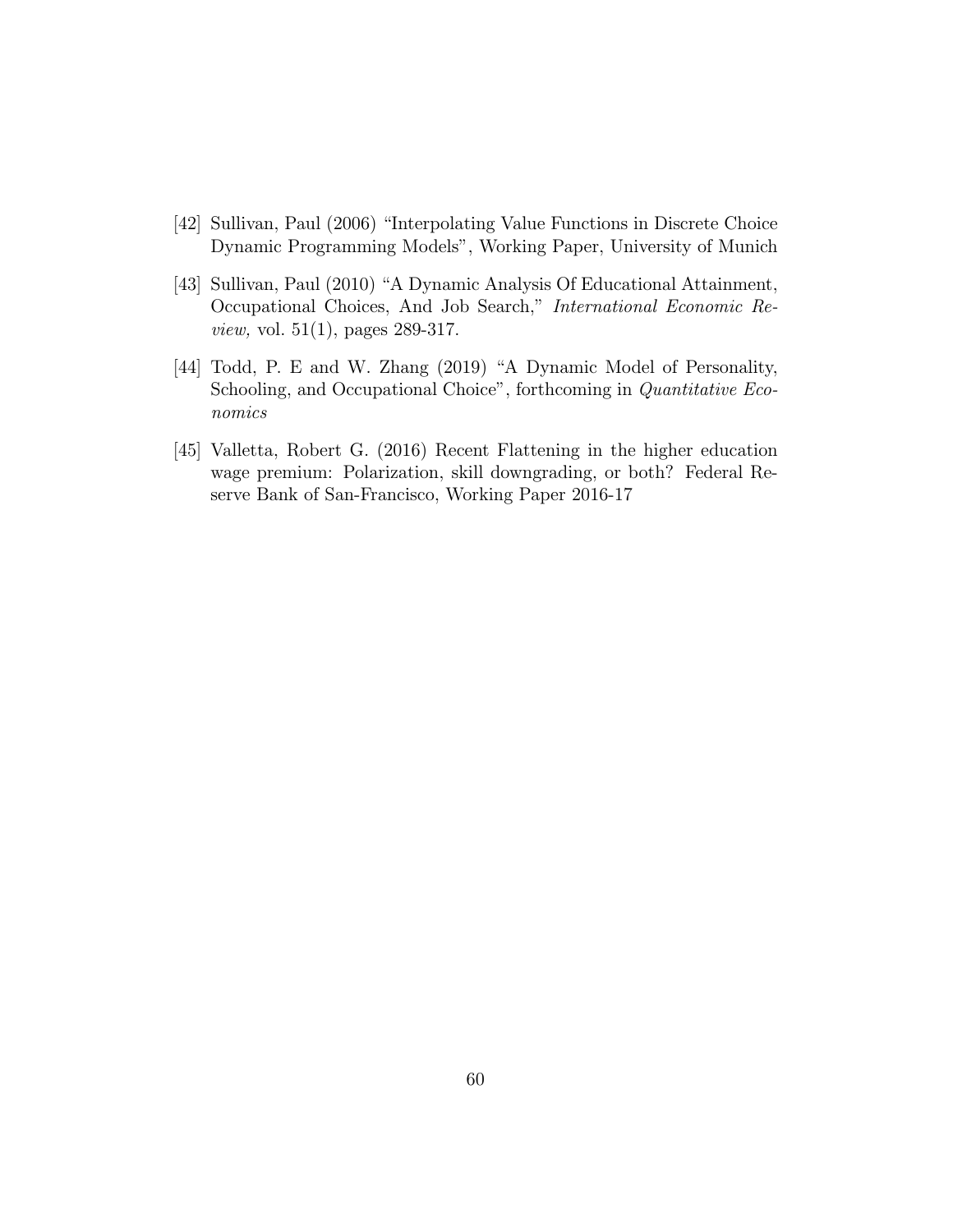## **Table A1: Details on Sample selections**

| <b>Remaining individuals after:</b>                                       | <b>NLSY 1979</b> | <b>NLSY 1997</b> |
|---------------------------------------------------------------------------|------------------|------------------|
| Selecting cross-section and individuals between 14 and 17 in 1979 or 1997 | 2,987            | 5,405            |
| Keeping males only                                                        | 1,491            | 2,752            |
| Removing those with initial grade (at age $16$ ) < 8                      | 1,475            | 2,727            |
| Removing those with initial grade (at age $16$ ) > 12                     | 1,474            | 2,723            |
| Removing those with no information after age 20                           | 1,320            | 2,626            |
| Removing those with missing information on AFQT                           | 1,294            | 2,069            |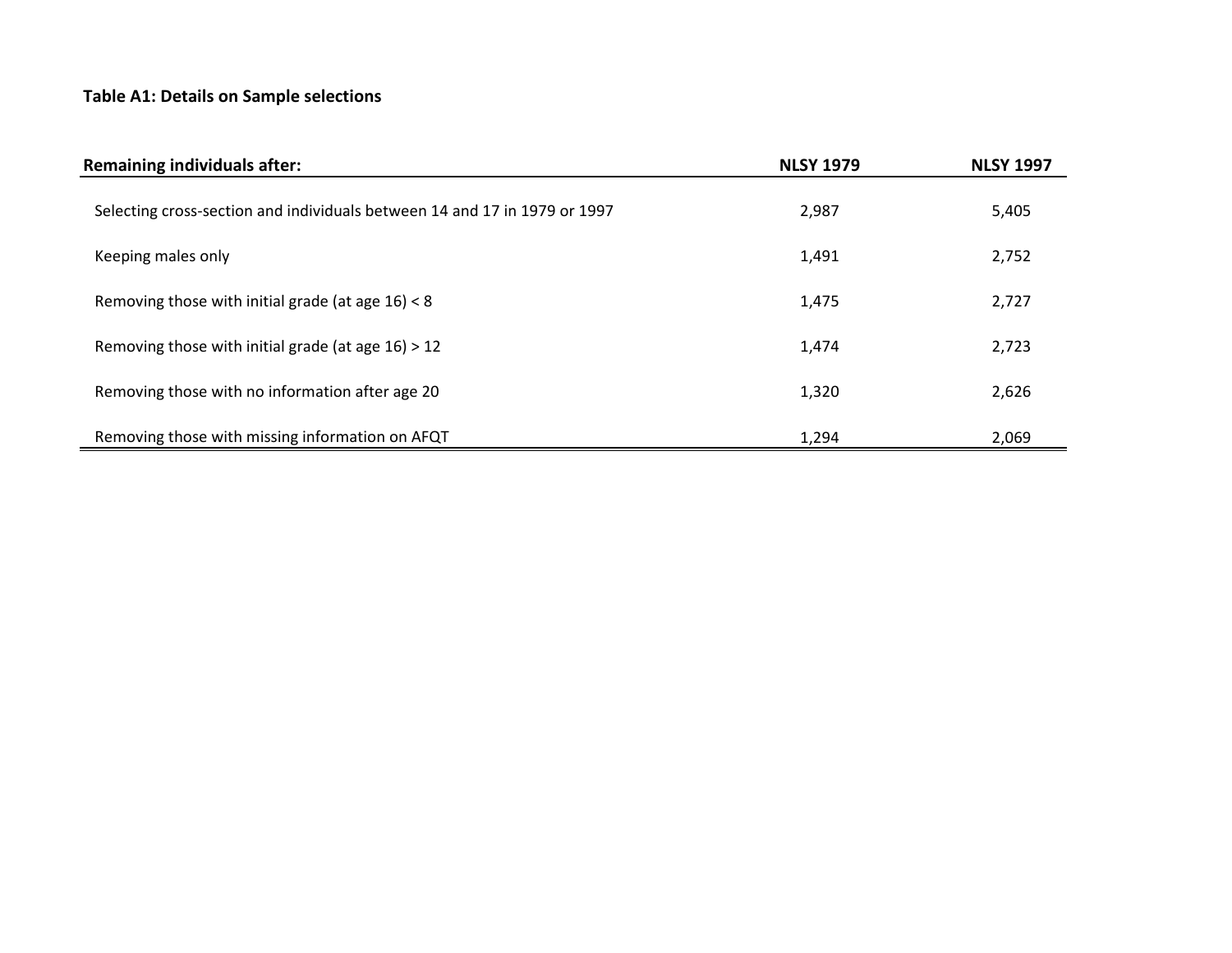## **Table A2: Average hourly wages by education**

| <b>Educational attainment</b> | <b>NLSY 1979</b> | <b>NLSY 1997</b> |  |  |
|-------------------------------|------------------|------------------|--|--|
| High school dropout           | 11.8             | 11.7             |  |  |
| High school graduate          | 12.7             | 12.8             |  |  |
| Associate college             | 13.5             | 14.1             |  |  |
| College graduate              | 17.9             | 17.8             |  |  |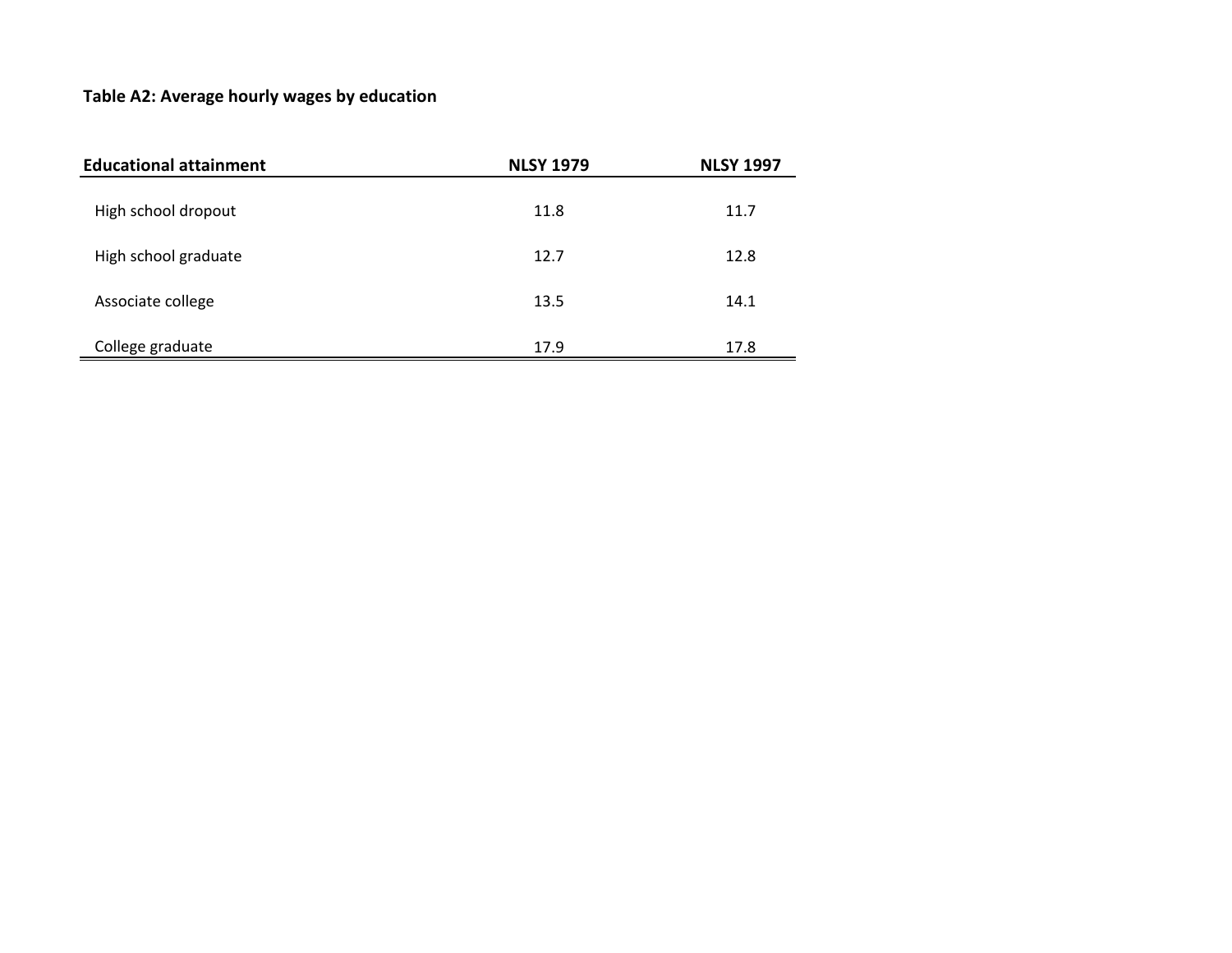**Table A3: Proportion of sample in education and work, by age.** 

|        |     | <b>NLSY 1979</b> |         |         |         |         |           |         |  |
|--------|-----|------------------|---------|---------|---------|---------|-----------|---------|--|
|        |     | School           |         |         |         |         | No school |         |  |
| Period | Age | N                | No work | PT work | FT work | PT work | FT work   | No work |  |
| 1      | 16  | 1294             | 0.340   | 0.523   | 0.045   | 0.032   | 0.026     | 0.034   |  |
| 2      | 17  | 1294             | 0.290   | 0.361   | 0.065   | 0.095   | 0.113     | 0.077   |  |
| 3      | 18  | 1294             | 0.143   | 0.247   | 0.043   | 0.156   | 0.262     | 0.150   |  |
| 4      | 19  | 1294             | 0.116   | 0.202   | 0.047   | 0.153   | 0.336     | 0.146   |  |
| 5      | 20  | 1294             | 0.107   | 0.166   | 0.048   | 0.144   | 0.401     | 0.134   |  |
| 6      | 21  | 1294             | 0.085   | 0.121   | 0.044   | 0.149   | 0.479     | 0.121   |  |
| 7      | 22  | 1244             | 0.046   | 0.069   | 0.048   | 0.134   | 0.587     | 0.116   |  |
| 8      | 23  | 1204             | 0.028   | 0.038   | 0.049   | 0.117   | 0.669     | 0.098   |  |
| 9      | 24  | 1169             | 0.020   | 0.023   | 0.056   | 0.109   | 0.711     | 0.080   |  |
| 10     | 25  | 976              | 0.022   | 0.012   | 0.052   | 0.086   | 0.747     | 0.081   |  |
| 11     | 26  | 661              | 0.008   | 0.023   | 0.056   | 0.083   | 0.753     | 0.077   |  |
| 12     | 27  | 351              | 0.011   | 0.026   | 0.046   | 0.088   | 0.755     | 0.074   |  |
| 13     | 28  | 85               | 0.000   | 0.000   | 0.047   | 0.059   | 0.812     | 0.082   |  |

|        |     | School |         |         |         |         |         |         |
|--------|-----|--------|---------|---------|---------|---------|---------|---------|
| Period | Age | N      | No work | PT work | FT work | PT work | FT work | No work |
| 1      | 16  | 2069   | 0.247   | 0.663   | 0.035   | 0.019   | 0.008   | 0.028   |
| 2      | 17  | 2069   | 0.314   | 0.449   | 0.098   | 0.040   | 0.033   | 0.066   |
| 3      | 18  | 2069   | 0.217   | 0.304   | 0.093   | 0.121   | 0.158   | 0.108   |
| 4      | 19  | 2069   | 0.136   | 0.198   | 0.069   | 0.162   | 0.271   | 0.164   |
| 5      | 20  | 2069   | 0.110   | 0.170   | 0.072   | 0.141   | 0.327   | 0.179   |
| 6      | 21  | 2069   | 0.118   | 0.137   | 0.066   | 0.141   | 0.348   | 0.190   |
| 7      | 22  | 2050   | 0.084   | 0.097   | 0.063   | 0.129   | 0.437   | 0.190   |
| 8      | 23  | 2033   | 0.051   | 0.051   | 0.055   | 0.143   | 0.522   | 0.178   |
| 9      | 24  | 2014   | 0.040   | 0.039   | 0.040   | 0.128   | 0.572   | 0.182   |
| 10     | 25  | 1990   | 0.027   | 0.040   | 0.040   | 0.108   | 0.586   | 0.199   |
| 11     | 26  | 1432   | 0.020   | 0.020   | 0.051   | 0.121   | 0.574   | 0.214   |
| 12     | 27  | 901    | 0.017   | 0.022   | 0.050   | 0.103   | 0.597   | 0.211   |
| 13     | 28  | 414    | 0.019   | 0.010   | 0.051   | 0.116   | 0.582   | 0.222   |

NLSY 1997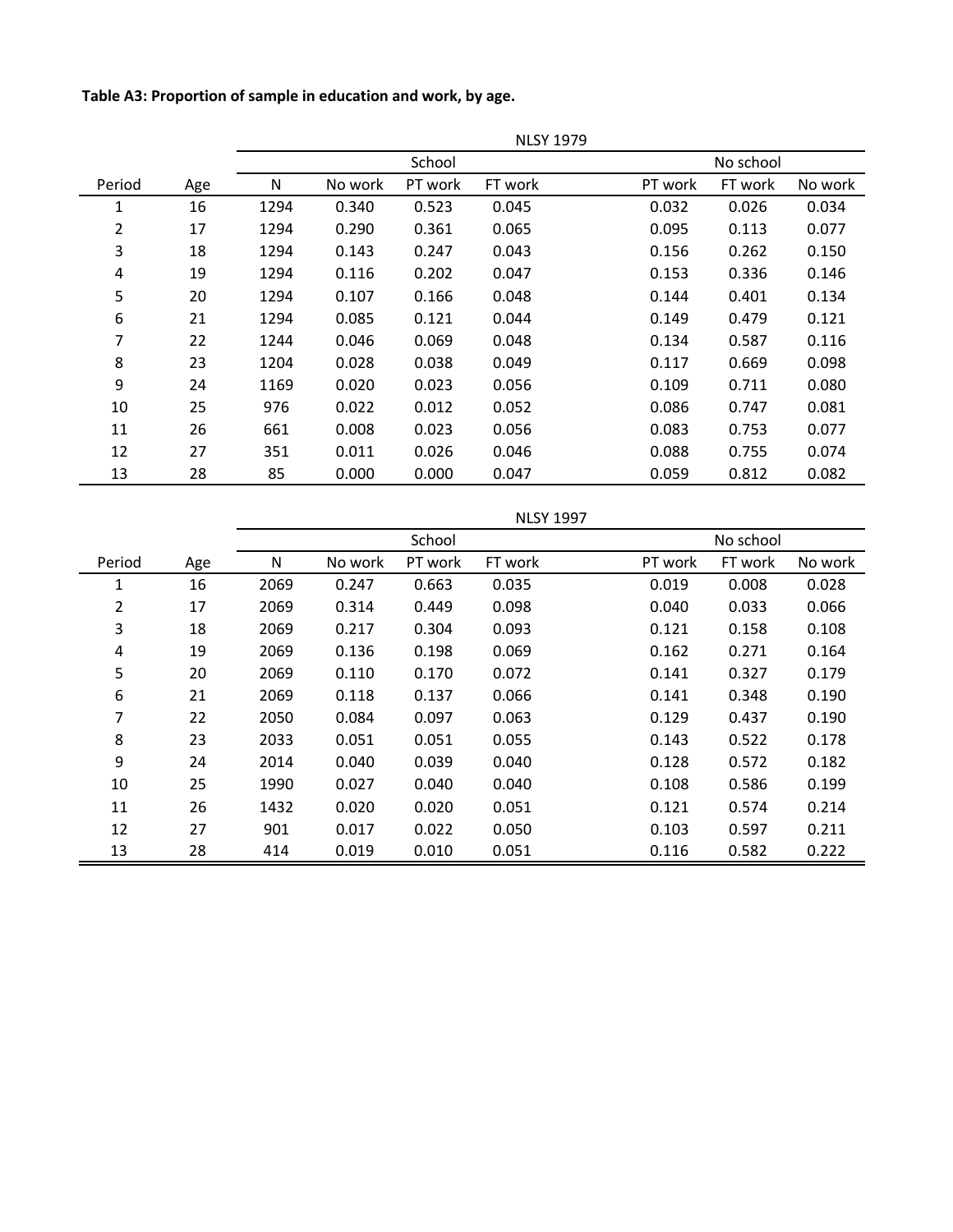## **Table A4: Debt load and repayments**

| Variable                             | Obs    | Mean  | Std. Dev. | Min   | Max    |
|--------------------------------------|--------|-------|-----------|-------|--------|
| <b>Repayments</b>                    |        |       | 1979      |       |        |
| Overall                              | 13,454 | 0.111 | 0.259     | 0.000 | 2.175  |
| Fraction with positive amount        | 13,454 | 0.216 | 0.412     | 0.000 | 1.000  |
| Amount conditional on being positive | 2,908  | 0.515 | 0.321     | 0.136 | 2.175  |
| <b>Debt load</b>                     |        |       |           |       |        |
| Overall                              | 13,454 | 0.746 | 1.738     | 0.000 | 14.592 |
| Fraction with positive amount        | 13,454 | 0.216 | 0.412     | 0.000 | 1.000  |
| Amount conditional on being positive | 2,908  | 3.453 | 2.151     | 0.912 | 14.592 |
| <b>Repayments</b>                    |        |       | 1997      |       |        |
| Overall                              | 23,248 | 0.230 | 0.510     | 0.000 | 4.332  |
| Fraction with positive amount        | 23,248 | 0.251 | 0.434     | 0.000 | 1.000  |
| Amount conditional on being positive | 5,846  | 0.916 | 0.636     | 0.228 | 4.332  |
| Debt load                            |        |       |           |       |        |
| Overall                              | 23,248 | 1.779 | 3.937     | 0.000 | 33.450 |
| Fraction with positive amount        | 23,248 | 0.251 | 0.434     | 0.000 | 1.000  |
| Amount conditional on being positive | 5,846  | 7.076 | 4.914     | 1.761 | 33.450 |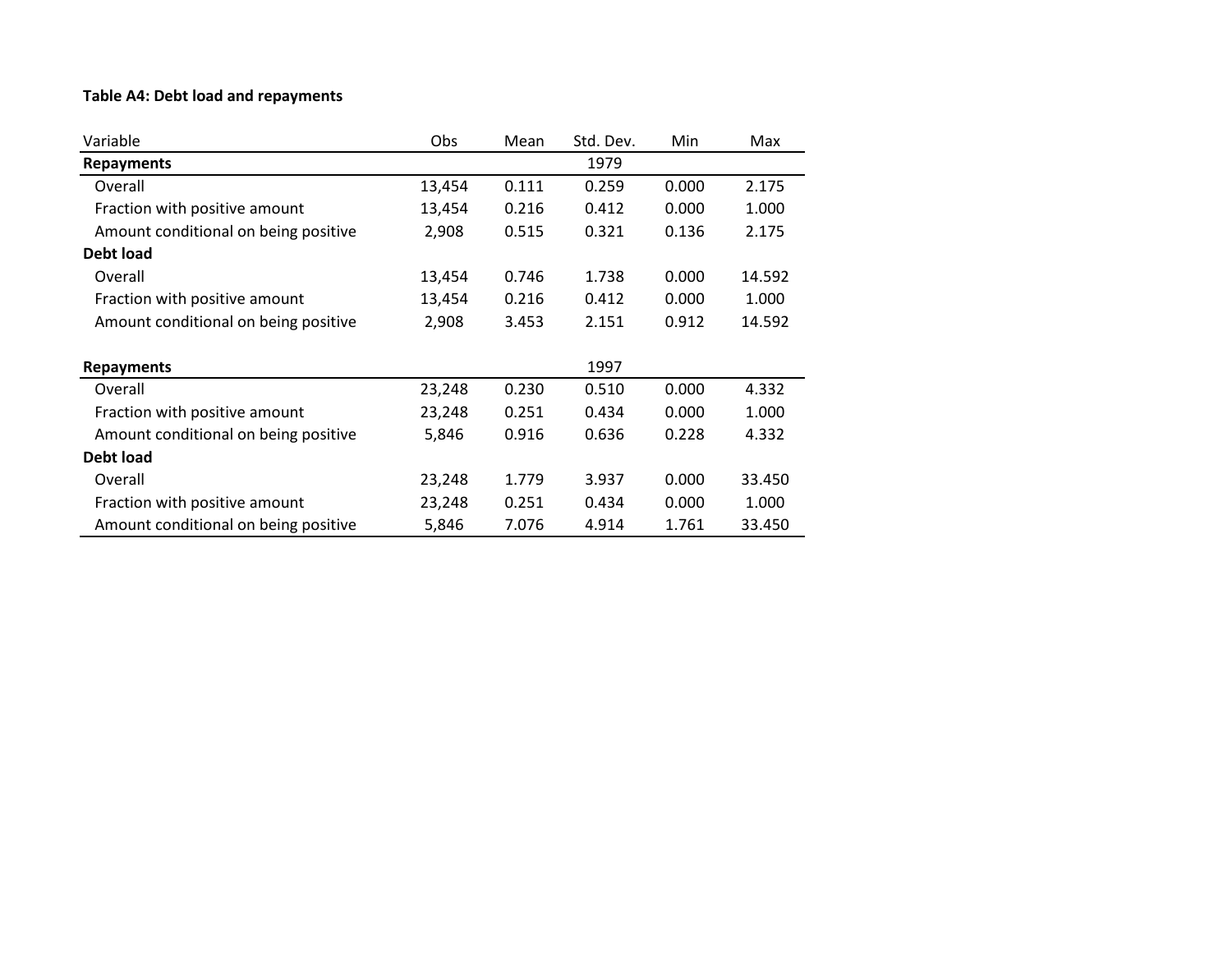#### **Table A5: Structural Estimates**

|                                     | 1979 cohort |           |             | 1997 cohort |           |             |  |
|-------------------------------------|-------------|-----------|-------------|-------------|-----------|-------------|--|
| Parameter                           | Estimate    | std. err. | T-statistic | Estimate    | std. err. | T-statistic |  |
| Utility of study and no work        |             |           |             |             |           |             |  |
| a0s                                 | 3.240       | 0.170     | 19.08       | 2.683       | 0.146     | 18.33       |  |
| a1s - type 2                        | $-0.582$    | 0.263     | $-2.22$     | $-0.937$    | 0.216     | $-4.33$     |  |
| $a1s - type 3$                      | $-2.646$    | 0.194     | $-13.63$    | $-1.801$    | 0.138     | $-13.07$    |  |
| a1s - type 4                        | 9.180       | 0.976     | 9.41        | $-0.017$    | 0.091     | $-0.19$     |  |
| a2s                                 | 0.470       | 0.219     | 2.14        | 11.851      | 0.783     | 15.13       |  |
| Utility of study and part-time work |             |           |             |             |           |             |  |
| a0sp                                | $-2.271$    | 0.097     | $-23.42$    | $-2.799$    | 0.073     | $-38.48$    |  |
| a1sp - type 2                       | $-1.475$    | 0.139     | $-10.65$    | 1.398       | 0.154     | 9.10        |  |
| a1sp - type 3                       | $-0.483$    | 0.112     | $-4.32$     | 1.308       | 0.130     | 10.06       |  |
| a1sp - type 4                       | 4.082       | 0.492     | 8.30        | 1.878       | 0.199     | 9.46        |  |
| a2sp                                | 1.137       | 0.211     | 5.40        | 8.756       | 0.631     | 13.88       |  |
| Utility of study and full-time work |             |           |             |             |           |             |  |
| a0sf                                | $-7.997$    | 0.125     | $-63.96$    | $-8.374$    | 0.143     | $-58.52$    |  |
| a1sf - type 2                       | $-0.554$    | 0.160     | $-3.45$     | 2.169       | 0.214     | 10.12       |  |
| a1sf - type 3                       | 0.073       | 0.125     | 0.59        | 2.094       | 0.215     | 9.74        |  |
| a1sf - type 4                       | $-0.008$    | 0.232     | $-0.04$     | 0.492       | 0.227     | 2.17        |  |
| a2sf                                | 1.078       | 0.208     | 5.18        | 3.653       | 0.480     | 7.61        |  |
| Utility of full-time work           |             |           |             |             |           |             |  |
| af - type 1                         | 1.415       | 0.064     | 22.15       | 1.145       | 0.079     | 14.41       |  |
| af - type 2                         | $-1.069$    | 0.079     | $-13.53$    | $-1.580$    | 0.083     | $-19.03$    |  |
| af - type 3                         | $-0.116$    | 0.064     | $-1.81$     | 0.312       | 0.055     | 5.70        |  |
| af - type 4                         | $-2.355$    | 0.098     | $-24.12$    | $-2.586$    | 0.104     | $-24.84$    |  |
| afh                                 | 0.943       | 0.029     | 32.26       | 0.786       | 0.029     | 27.56       |  |
| afa                                 | 1.537       | 0.051     | 30.28       | 1.879       | 0.053     | 35.56       |  |
| afc                                 | 3.556       | 0.079     | 45.20       | 3.265       | 0.075     | 43.36       |  |
| Utility of non-market time          |             |           |             |             |           |             |  |
| anm - type 1                        | 0.938       | 0.046     | 20.29       | 2.161       | 0.153     | 14.11       |  |
| anm - type 2                        | 2.791       | 0.063     | 44.05       | 2.824       | 0.047     | 59.75       |  |
| anm - type 3                        | 0.560       | 0.095     | 5.92        | 0.830       | 0.081     | 10.22       |  |
| anm - type 4                        | $-1.926$    | 0.131     | $-14.76$    | $-0.637$    | 0.156     | $-4.08$     |  |
| anmh                                | 0.523       | 0.043     | 12.24       | 0.502       | 0.030     | 16.48       |  |
| anma                                | 0.990       | 0.072     | 13.72       | 1.065       | 0.074     | 14.39       |  |
| anmc                                | 3.358       | 0.125     | 26.85       | 1.675       | 0.120     | 13.95       |  |
| Wages - high school dropouts        |             |           |             |             |           |             |  |
| Id - type 1                         | 2.222       | 0.015     | 149.32      | 2.376       | 0.019     | 124.41      |  |
| Id - type 2                         | 2.084       | 0.014     | 148.43      | 2.050       | 0.011     | 181.98      |  |
| Id - type 3                         | 1.895       | 0.019     | 100.62      | 2.053       | 0.011     | 187.97      |  |
| Id - type 4                         | 2.043       | 0.018     | 116.34      | 1.959       | 0.020     | 97.48       |  |
| Idf                                 | 0.073       | 0.003     | 22.30       | 0.036       | 0.003     | 11.75       |  |
| Idp                                 | 0.071       | 0.006     | 12.28       | 0.045       | 0.005     | 10.06       |  |
| Ids                                 | 0.001       | 0.015     | 0.03        | 0.103       | 0.014     | 7.45        |  |
| sigma_d                             | 0.333       | 0.006     | 59.34       | 0.340       | 0.005     | 74.48       |  |